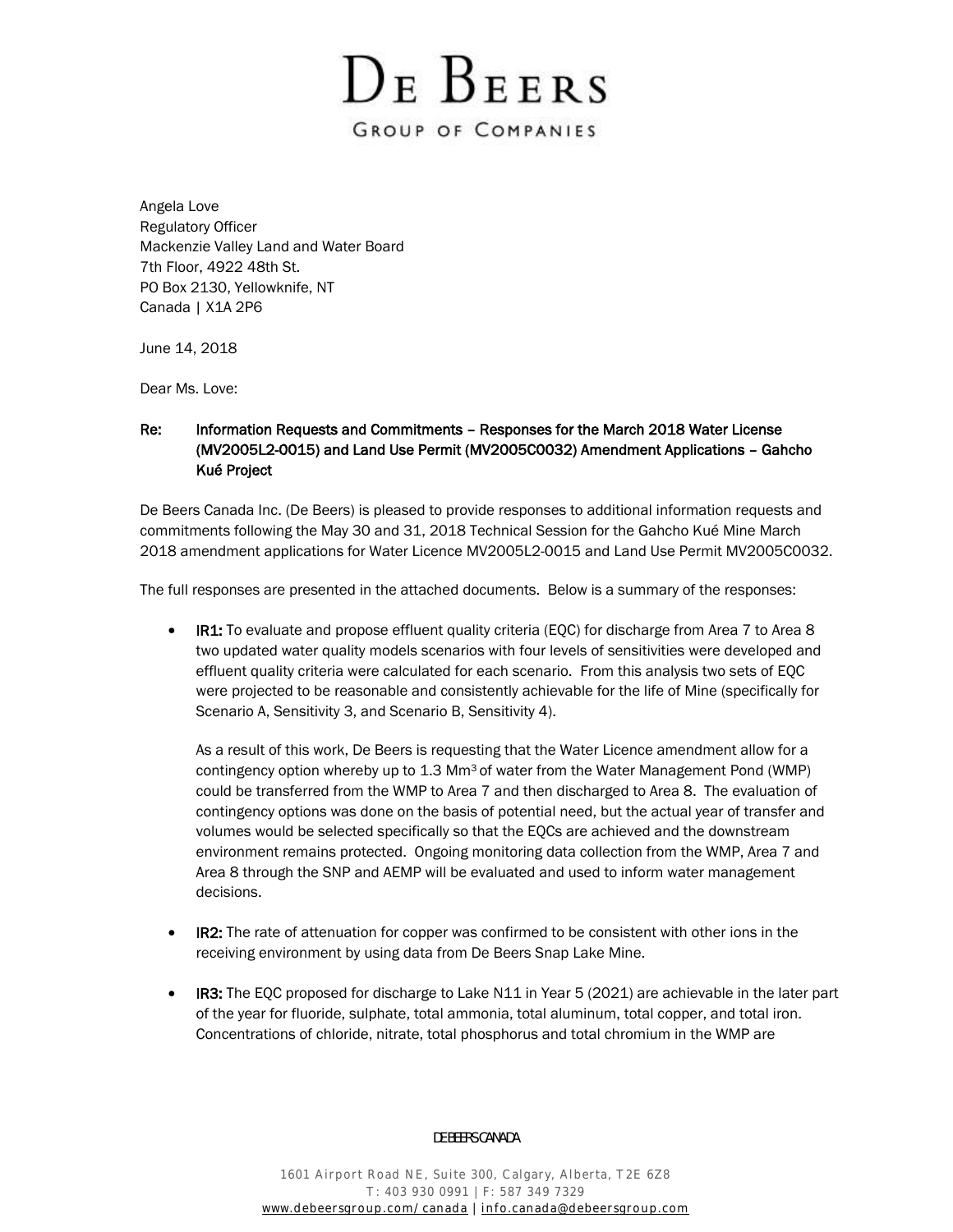DE BEERS **GROUP OF COMPANIES** 

projected to remain below the proposed maximum grab concentrations but are projected to exceed the maximum average concentration.

Based on model simulations if EQC in the WMP are met in 2021 to 2028, annual discharges under Water Licence discharge conditions to Lake N11 will result in whole lake average chloride, fluoride, sulphate, nitrate, and total ammonia concentrations projected to remain below site specific water quality objectives. Whole lake average total phosphorus, total aluminum, chromium, copper, and iron concentrations are projected to slightly exceed the site specific water quality objectives SSWQO for short periods of time during ice covered conditions each year. The risk of adverse effects from these brief periods of SSWQO exceedances for the listed parameters is considered low, so De Beers proposes to maintain the proposed MAC EQC and MGC EQC for the life of Mine.

- IR4: Four scenarios were evaluated to look at operational discharge of the water management pond to Lake N11 under a calendar date versus an anniversary date. Based on the evaluation, De Beers is proposing to keep the anniversary for discharge, but keep flexibility to discharge between September 2020 and September 2021 (Year 5 scenario) if water quality in the WMP meets the EQC. Further, it is proposed that discharge over the anniversary date not require additional sampling on the anniversary date that would require the cessation of pumping, but rather permit discharge to continue while as per SNP requirements is maintained.
- **Commitment 1:** Data tables have been provided in relation to GNWT-ENRs Review Comment 7.
- **Commitment 2:** The chronic benchmark for copper was referenced in Section 8.9 of the 2010 EIS.

Should you have any questions, comments, or require further clarification, please contact me by email [Sarah.McLean@debeersgroup.com](mailto:Sarah.McLean@debeersgroup.com) or by phone at 867-688-9227.

Sincerely,

arah McLean/

Sarah McLean, Environment and Permitting Manager De Beers Canada Inc.

#### DE BEERS CANADA

1601 Airport Road NE, Suite 300, Calgary, Alberta, T2E 6Z8 T: 403 930 0991 | F: 587 349 7329 [www.debeersgroup.com/canada](http://www.debeersgroup.com/canada) | [info.canada@debeersgroup.com](mailto:info.canada@debeersgroup.com)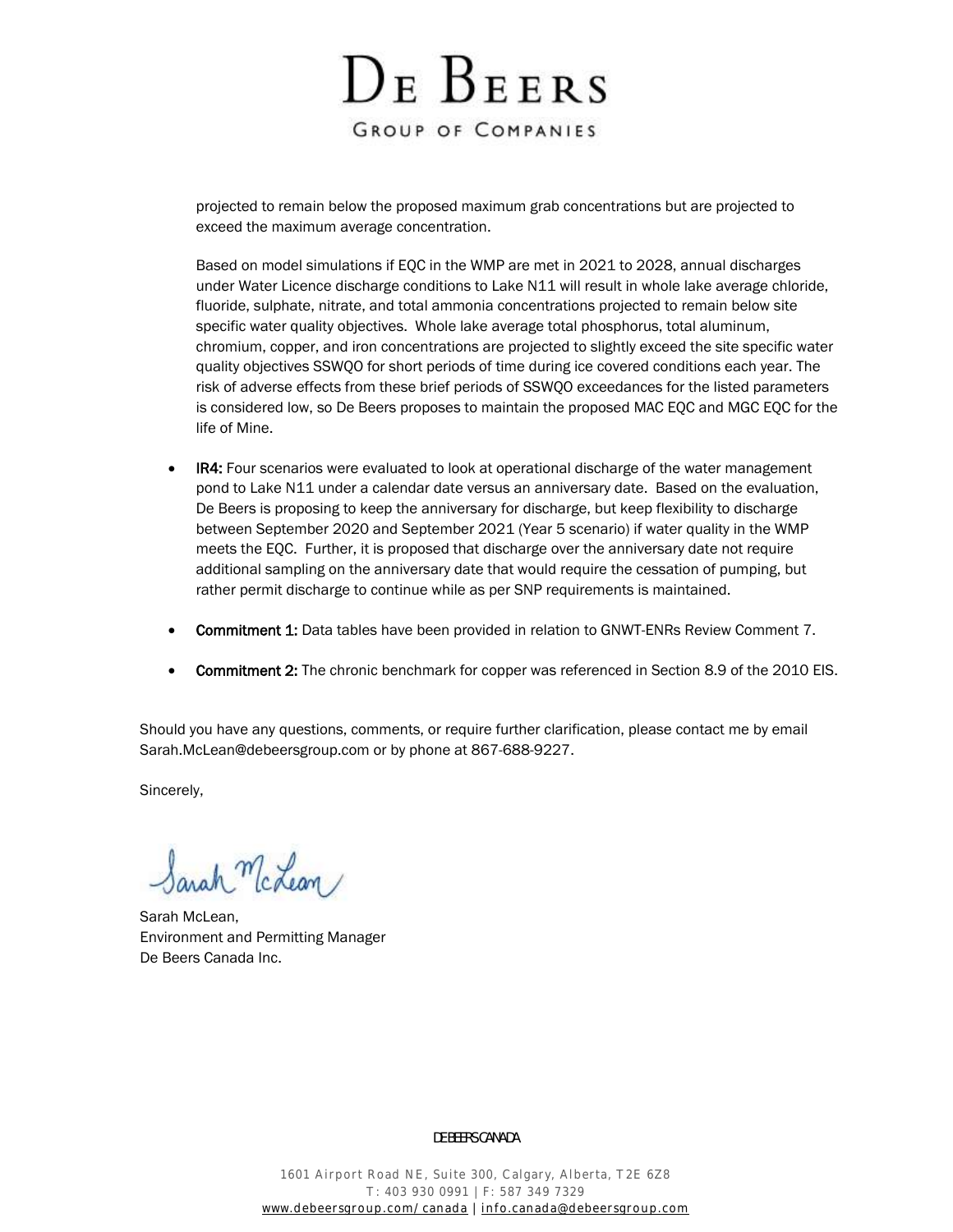| ID           | Reviewer    | Comment                          | <b>Proponent Response</b>                                                                                                     |
|--------------|-------------|----------------------------------|-------------------------------------------------------------------------------------------------------------------------------|
| $\mathbf{1}$ | Technical   | De Beers will endeavor to        | Model Updates and Model Scenarios:                                                                                            |
|              | Session     | evaluate and propose Effluent    | The Gahcho Kué Mine site water quality model developed to support the Water Licence amendment application                     |
|              | Information | Quality Criteria for the water   | (Golder 2018) was updated for this Information Request (IR) to include model scenarios for discharge from Area 7 to           |
|              | Request     | licence amendment, for the       | Area 8 that included water transfers from the water management pond (WMP) to Area 7. Updated water balances                   |
|              |             | discharge of Area 7 to Area 8    | including pumping from the WMP to Area 7 were provided by Tetra Tech for two scenarios based on potential                     |
|              |             | when a certain percentage (to be | constraints in WMP storage capacity where the contingency for Area 7 storage may be required (Xia 2018):                      |
|              |             | described in the evaluation) of  | n Scenario A – 1.3 million cubic metres (Mm3) of water transferred from the WMP to Area 7 over two months in July             |
|              |             | Water Management Pond water      | and August 2019 and 0.65 Mm3 of water transferred from the WMP to Area 7 in July 2026.                                        |
|              |             | is stored in Area 7 as a water   | n Scenario B - 1.3 Mm3 of water transferred from the WMP to Area 7 over two months in September and October                   |
|              |             | storage contingency.             | 2022 and 0.65 Mm3 of water transferred from the WMP to Area 7 in July 2026.                                                   |
|              |             |                                  | Area 7 water quality projections were developed for each of the above scenarios. In the event effluent quality criteria       |
|              |             |                                  | (EQC) would not be achievable for the pumping rates provided in the above two scenarios, four sensitivities were run          |
|              |             |                                  | for each water balance scenario to evaluate if EQC would be achievable if pumping from the WMP to Area 7 for the              |
|              |             |                                  | transfers (depending on the scenario; that is, July and August 2019 and July in 2026 [Scenario A] and September and           |
|              |             |                                  | October 2022 and July in 2026 [Scenario B]) was reduced:                                                                      |
|              |             |                                  | •Sensitivity 1 - WMP to Area 7 pumped volume reduced by 20 percent (%)                                                        |
|              |             |                                  | •Sensitivity 2 - WMP to Area 7 pumped volume reduced by 40%                                                                   |
|              |             |                                  | •Sensitivity 3 - WMP to Area 7 pumped volume reduced by 60%                                                                   |
|              |             |                                  | • Sensitivity 4 - WMP to Area 7 pumped volume reduced by 80%                                                                  |
|              |             |                                  | Small changes to disturbed and natural runoff surface areas that may occur from varying water levels associated with          |
|              |             |                                  | different pumping scenarios were not included in the modelling; however, the modelling approach provides a                    |
|              |             |                                  | reasonable approximation of the Area 7 water quality for the purpose of this evaluation.                                      |
|              |             |                                  | <b>Effluent Quality Criteria Methods</b>                                                                                      |
|              |             |                                  | The EQC for the discharge of water from Area 7 to Area 8 were calculated for Scenarios A and B using the methods              |
|              |             |                                  | described in the EQC Report (De Beers 2018) included as Attachment 3 to the Water Licence amendment application.              |
|              |             |                                  | The steps involved in the process were:                                                                                       |
|              |             |                                  | 1. Identify a list of parameters of interest (POI) (i.e., parameters that are typically associated with mining activities and |
|              |             |                                  | should be given consideration when developing EQC for a mine)                                                                 |
|              |             |                                  | 2. Select site-specific water quality objectives (SSWQO) for each parameter                                                   |
|              |             |                                  | 3. Select a mixing zone and dilution factor                                                                                   |
|              |             |                                  | 4. Develop a list of POPC based on a multi-step screening process                                                             |
|              |             |                                  | 5. Calculate EQC for POPC                                                                                                     |
|              |             |                                  | 6. Compare EQC to projected discharge concentrations to determine whether the EQC are reasonably and consistently             |
|              |             |                                  | achievable and                                                                                                                |
|              |             |                                  | 7. Propose EQC for POPC                                                                                                       |
|              |             |                                  | The list of POI was the same list identified in the EQC Report for Area 8 (and Lake N11) (De Beers 2018).                     |
|              |             |                                  | The list of SSWQO for Area 8 was also the same as those identified in the EQC Report (De Beers 2018), with the                |
|              |             |                                  | exception of the SSWQO for nitrate and total cadmium (Table 1-1). For nitrate, the EQC calculated using the Canadian          |
|              |             |                                  | Council of Ministers of the Environment (CCME) water quality guideline (WQG) of 2.93 mg N/L (CCME 1999) are not               |
|              |             |                                  | projected to be reasonably and consistently achievable for the discharge of water from Area 7 to Area 8. Similar to the       |
|              |             |                                  | derivation of EQC for Lake N11 as described in the EQC Report (De Beers 2018), De Beers proposes:                             |
|              |             |                                  | n to maintain the CCME WQG for the protection of aquatic life for nitrate of 2.93 mg N/L, when hardness                       |
|              |             |                                  | concentrations are less than 27 mg/L as CaCO3 in Area 8; and                                                                  |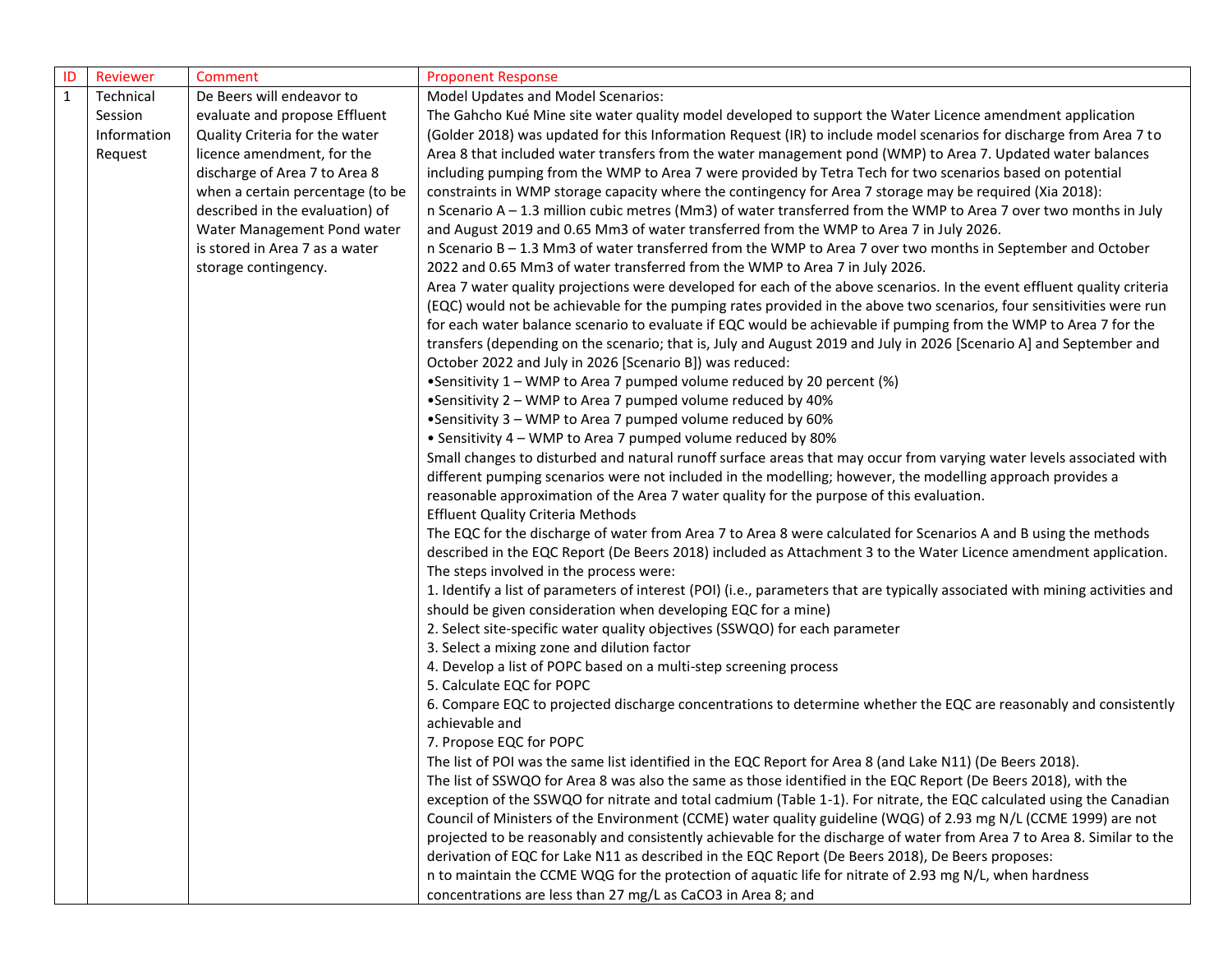|  | n to adopt the hardness-dependent equation developed for the Ekati Diamond Mine as the SSWQO for nitrate in Area                                                                                                                 |
|--|----------------------------------------------------------------------------------------------------------------------------------------------------------------------------------------------------------------------------------|
|  |                                                                                                                                                                                                                                  |
|  | 8 (Table 1-1; Rescan 2012) when hardness concentrations are greater than or equal to 27 mg/L as CaCO3 in Area 8.<br>Because of a typographical error in the Reasons for Decision for the Land Use Permit (MV2005C0032) and Water |
|  |                                                                                                                                                                                                                                  |
|  | Licence (MV2005L2-0015) applications for the Mine (MVLWB 2014), the SSWQO for total cadmium was changed from                                                                                                                     |
|  | the maximum acceptable concentration in drinking water of 0.005 mg/L from Health Canada (2017) to the hardness-                                                                                                                  |
|  | dependent WQG for the protection of aquatic life from the CCME (CCME 1999).                                                                                                                                                      |
|  | Table 1-1: Chronic Site-specific Water Quality Objective for Nitrate in Area 8, Scenarios A and B                                                                                                                                |
|  | The mixing zone dimensions in Area 8 remain consistent with Version 2 of the EQC Report (De Beers 2014) and as                                                                                                                   |
|  | carried through to the EQC Report (De Beers 2018), but the dilution factor for Area 8 was updated to account for                                                                                                                 |
|  | projected characteristics of the discharge from Area 7 to Area 8.                                                                                                                                                                |
|  | The screening process to identify POPC for this IR was the same screening process described in the EQC Report (De                                                                                                                |
|  | Beers 2018). To identify POPC, projected parameter concentrations from the WMP and from Area 8 for Scenarios A                                                                                                                   |
|  | and B were used in the screening process. The POPC identified for Area 8 for Scenarios A and B were: chloride, fluoride,                                                                                                         |
|  | nitrate, total phosphorus, total cadmium, total chromium, and total copper and chloride, fluoride, nitrate, total                                                                                                                |
|  | phosphorus, total aluminum, total cadmium, total chromium, and total copper, respectively. (Tables 1-2 to 1-6).                                                                                                                  |
|  | Table 1-2: Area 8: Comparison of Projected Area 7 Discharge Concentrations to Baseline Concentrations, Scenario A                                                                                                                |
|  | Table 1-3: Area 8: Comparison of Projected Area 7 Discharge Concentrations to Baseline Concentrations, Scenario B                                                                                                                |
|  | Table 1-4: Area 8: Comparison of Projected Area 7 Discharge Concentrations to Site-specific Water Quality Objectives,                                                                                                            |
|  | Scenario A                                                                                                                                                                                                                       |
|  | Table 1-5: Area 8: Comparison of Projected Area 7 Discharge Concentrations to Site-specific Water Quality Objectives,                                                                                                            |
|  | Scenario B                                                                                                                                                                                                                       |
|  | Table 1-6: Area 8: Comparison of Projected Maximum Whole-lake Average Concentrations to Baseline Concentrations,                                                                                                                 |
|  | Scenario A                                                                                                                                                                                                                       |
|  | Table 1-7: Area 8: Comparison of Projected Maximum Whole-lake Average Concentrations to Baseline Concentrations,                                                                                                                 |
|  | Scenario B                                                                                                                                                                                                                       |
|  | Proposed Effluent Quality Criteria for Scenarios A and B:                                                                                                                                                                        |
|  | Tables 1-8 and 1-9 present the proposed EQC for the discharge of water from Area 7 to Area 8 for Scenarios A and B,                                                                                                              |
|  | respectively. Figures 1-1 to 1-8 present the proposed EQC for the discharge from Area 7 to Area 8 compared to                                                                                                                    |
|  | projected parameter concentrations in Area 7 for each of the POPC.                                                                                                                                                               |
|  | The proposed EQC are projected to be reasonably and consistently achievable for the life of the mine for Scenario A                                                                                                              |
|  | Sensitivity 3 (i.e., WMP to Area 7 pumped volume reduced by 60%) and for Scenario B Sensitivity 4 (i.e., WMP to Area 7                                                                                                           |
|  | pumped volume reduced by 80%).                                                                                                                                                                                                   |
|  | Table 1-8: Proposed Effluent Quality Criteria for the Discharge of Water from Area 7 to Area 8 with Water from the                                                                                                               |
|  | Water Management Pond Stored in Area 7 as a Contingency Measure, Scenario A                                                                                                                                                      |
|  | Table 1-9: Proposed Effluent Quality Criteria for the Discharge of Water from Area 7 to Area 8 with Water from the                                                                                                               |
|  | Water Management Pond Stored in Area 7 as a Contingency Measure, Scenario B                                                                                                                                                      |
|  | Conclusion:                                                                                                                                                                                                                      |
|  | De Beers recommends that the Water Licence amendment allow for a contingency option whereby up to 1.3 Mm3 of                                                                                                                     |
|  | WMP water could be transferred from the WMP to Area 7 and then discharged to Area 8 for downstream flow                                                                                                                          |
|  | mitigation. The proposed EQC outlined in either Table 1-8 or Table 1-9 would be applicable depending on the                                                                                                                      |
|  | contingency option required to manage water storage and discharge onsite during the life of mine. The proposed EQC                                                                                                               |
|  | are projected to be reasonably and consistently achievable for the life of mine for Scenario A Sensitivity 3 (i.e., the                                                                                                          |
|  | WMP to Area 7 pumped volume would be reduced by 60% from 1.3 Mm3 to 0.52 M m3 in July and August 2019, and                                                                                                                       |
|  | from 0.65 Mm3 to 0.26 Mm3 in July 2026) and for Scenario B Sensitivity 4 (i.e., the WMP to Area 7 pumped volume                                                                                                                  |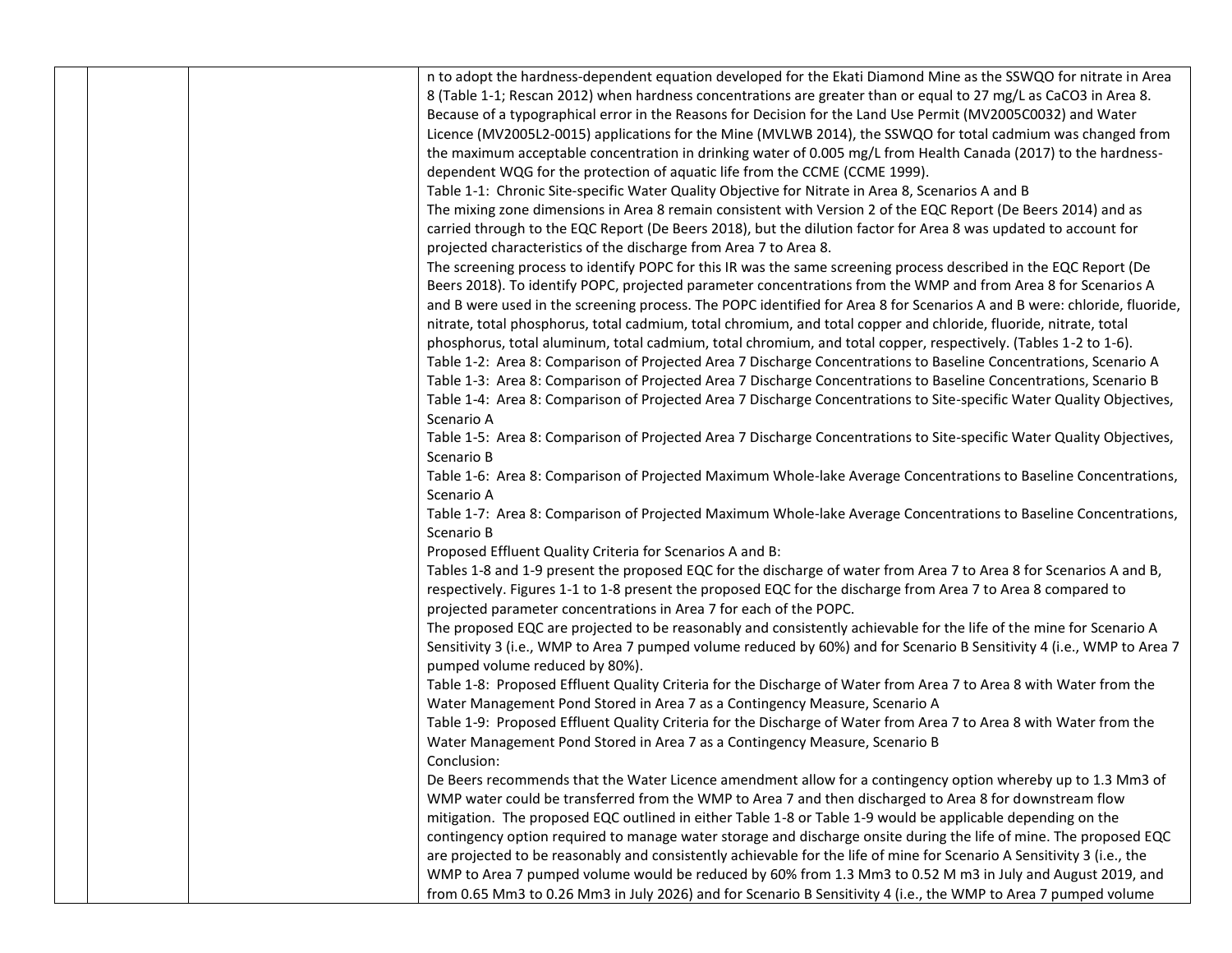|   |                                                |                                                                                                                                                                                           | would be reduced by 80% from 1.3 Mm3 to 0.26 Mm3 in September and October 2022, and from 0.65 Mm3 to 0.13<br>Mm3 in July 2026). Under these scenario options, the transfer volumes from the WMP are estimated to account for<br>approximately 21% (2019) to 43% (2026) of the volume stored in Area 7 for Option A Sensitivity 3 and 12% (2022) to<br>26% (2026) of the total Area 7 volume for Option B Sensitivity 4.<br>De Beers has evaluated the contingency options on the basis of potential need, but would select the actual years of<br>transfer and volumes to be pumped to make sure that EQC were achievable and the downstream environment<br>remained protected. Monitoring data collected from the WMP, Area 7, and Area 8 through the Surveillance Network<br>Program (SNP) and Aquatic Effects Monitoring Program (AEMP) will be evaluated and used to inform water<br>management decisions.<br>References: |
|---|------------------------------------------------|-------------------------------------------------------------------------------------------------------------------------------------------------------------------------------------------|-------------------------------------------------------------------------------------------------------------------------------------------------------------------------------------------------------------------------------------------------------------------------------------------------------------------------------------------------------------------------------------------------------------------------------------------------------------------------------------------------------------------------------------------------------------------------------------------------------------------------------------------------------------------------------------------------------------------------------------------------------------------------------------------------------------------------------------------------------------------------------------------------------------------------------|
|   |                                                |                                                                                                                                                                                           | CCME. 1999 (with updates to 2015). Canadian Environmental Quality Guidelines, 1999. Canadian Environmental<br>Quality Guidelines Summary Table, with updates to 2015. Winnipeg, MB, Canada; [accessed January 2018] http://st-<br>ts.ccme.ca/en/index.html.                                                                                                                                                                                                                                                                                                                                                                                                                                                                                                                                                                                                                                                                   |
|   |                                                |                                                                                                                                                                                           | De Beers (De Beers Group of Companies.). 2018. Attachment 3: Gahcho Kué Mine: Effluent Quality Criteria Report.<br>Water License (MV2005L2-0015) and Land Use Permit (MV2005C0032) Amendment Application. Prepared for the<br>Mackenzie Valley Land and Water Board, Yellowknife, NT, Canada. March 2018.                                                                                                                                                                                                                                                                                                                                                                                                                                                                                                                                                                                                                     |
|   |                                                |                                                                                                                                                                                           | De Beers. 2014. Effluent Quality Criteria Report. Prepared for the Mackenzie Valley Land and Water Board. Yellowknife,<br>NT, Canada. April 2014.                                                                                                                                                                                                                                                                                                                                                                                                                                                                                                                                                                                                                                                                                                                                                                             |
|   |                                                |                                                                                                                                                                                           | Golder (Golder Associates Ltd.). 2018. Gahcho Kué Mine - Water Quality Model Updates. Prepared for De Beers<br>Canada Inc. March 2018.                                                                                                                                                                                                                                                                                                                                                                                                                                                                                                                                                                                                                                                                                                                                                                                        |
|   |                                                |                                                                                                                                                                                           | Health Canada. 2017. Guidelines for Canadian Drinking Water Quality - Summary Table. Water and Air Quality Bureau,<br>Healthy Environments and Consumer Safety Branch, Health Canada, Ottawa, ON, Canada; [accessed January 2018]<br>https://www.canada.ca/content/dam/hc-sc/migration/hc-sc/ewh-semt/alt_formats/pdf/pubs/water-eau/sum_guide-<br>res_recom/sum_guide-res_recom-eng.pdf                                                                                                                                                                                                                                                                                                                                                                                                                                                                                                                                      |
|   |                                                |                                                                                                                                                                                           | MVLWB (Mackenzie Valley Land and Water Board). 2014. Reasons for Decision. Land Use Permit & Water Licence<br>Applications. De Beers Canada Inc. Gahcho Kué Project - Kennady Lake, NT. File: MV2005L2-0015/MV2005C0032.<br>August 11, 2014.                                                                                                                                                                                                                                                                                                                                                                                                                                                                                                                                                                                                                                                                                  |
|   |                                                |                                                                                                                                                                                           | Rescan. 2012. Ekati Diamond Mine: Site-Specific Water Quality Objective for Nitrate. Prepared for BHP Billiton Canada<br>Inc. by Rescan Environmental Services Ltd. Yellowknife, NWT, Canada.                                                                                                                                                                                                                                                                                                                                                                                                                                                                                                                                                                                                                                                                                                                                 |
|   |                                                |                                                                                                                                                                                           | Xia, H. 2018. Personal Communication. Email to Michael Herrell (SRK) and John Faithful (Golder) Re: Water Transfer<br>Plan from WMP to Area 7. June 8, 2018 11:24AM.                                                                                                                                                                                                                                                                                                                                                                                                                                                                                                                                                                                                                                                                                                                                                          |
| 2 | Technical<br>Session<br>Information<br>Request | With respect to the GNWT-ENR's<br>Review Comment ID8, De Beers<br>will confirm if the rate of<br>attenuation for Copper is<br>consistent with other ions in the<br>receiving environment. | De Beers can confirm that the rate of attenuation for copper is consistent with other ions in the receiving environment.<br>To respond to this request, data from the De Beers Snap Lake Mine was utilized because of the long-term nature and<br>quality of the dataset. Although there are some subtle differences in the receiving environment between the Gahcho<br>Kué Mine and Snap Lake Mine (e.g., Lake N11 is slightly smaller than Snap Lake, and discharge to Lake N11 is of a much<br>shorter duration than the Snap Lake discharge), comparable detailed water quality models in GoldSim were developed<br>that possessed similar source terms associated with a diamond mine, providing confidence that the Snap Lake model<br>and its long-term empirical dataset could be used as an analogue for the Gahcho Kué Mine for evaluating the<br>attenuation of copper in the mixing zone.                         |
|   |                                                |                                                                                                                                                                                           | Figures 2-1, 2-2, and 2-3 present whole-lake average calcium, magnesium, and total copper concentrations in Snap<br>Lake compared to monitoring data from 2011 to 2016 (Golder 2016). The monitoring data represent a location at the<br>mixing zone boundary in Snap Lake (i.e., SNP 02-20e), and represents discharge conditions from the water treatment<br>plant to Snap Lake at discharge rates and parameter concentrations observed from monitoring data between 2011 and<br>2016. Similar to the model for Lake N11, the Snap Lake model assumed:                                                                                                                                                                                                                                                                                                                                                                     |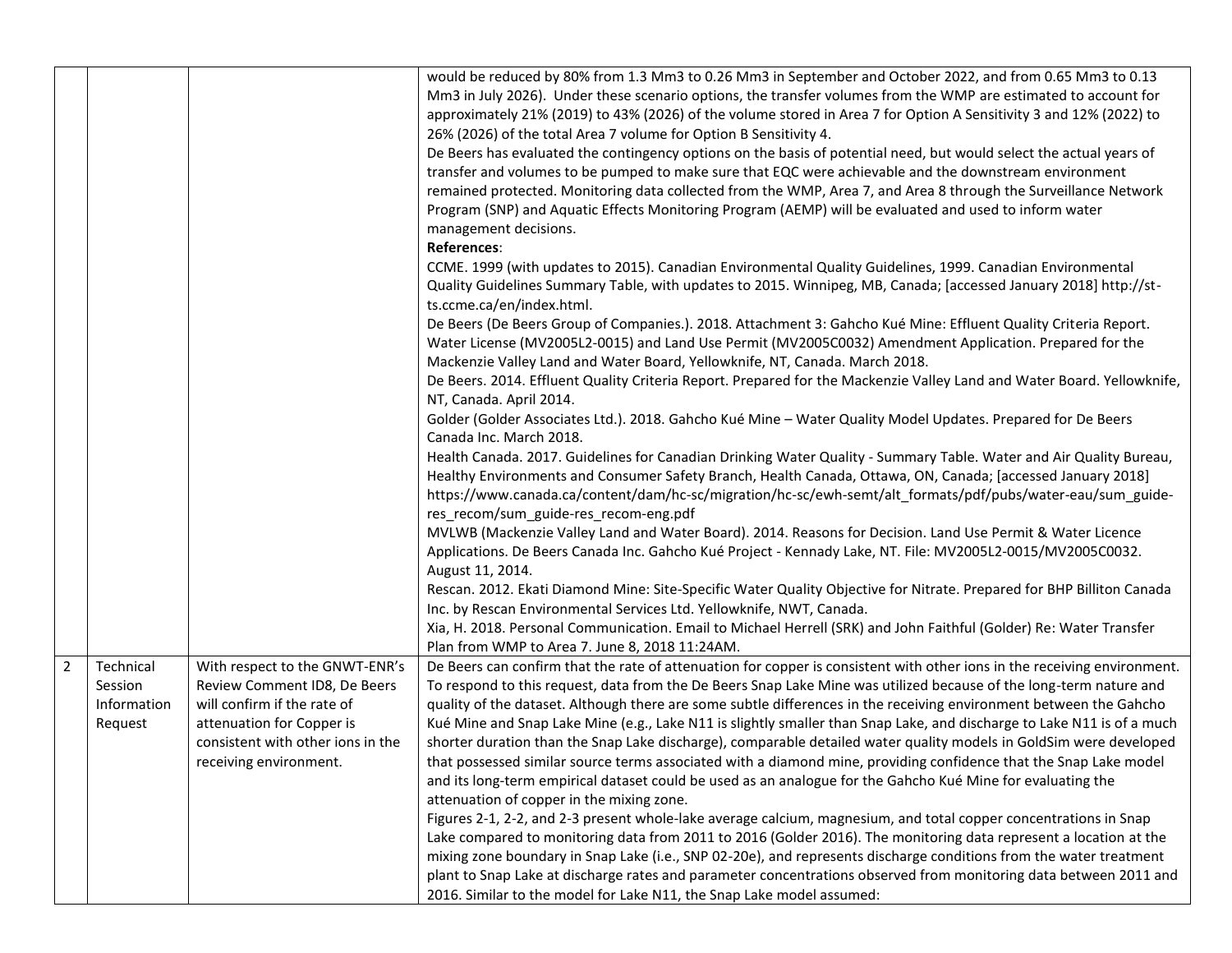|   |                                                |                                                                                                                                                                                                                                                                                                                          | n When ice forms on Snap Lake, 100 percent (%) of the parameter mass that is associated with the volume of water<br>that forms ice is rejected from the ice layer and transfers into the underlying water volume.<br>n Calcium, magnesium, and total copper concentrations in Snap Lake were modelled conservatively, which means that<br>concentrations were assumed to remain unchanged in the water column; no biological, physical, or chemical decay was<br>assumed and potential attenuation of parameter concentrations, due to adsorption, partitioning, or absorption to soil<br>particles, was not considered in the model.<br>Figures 2-1, 2-2, and 2-3 demonstrate that the Snap Lake model was able to match calcium, magnesium, and total<br>copper concentrations in Snap Lake between the point of discharge from the diffusers and the mixing zone boundary<br>(i.e., SNP 02-20e). Therefore, between 2011 and 2016 at Snap Lake, the rate of attenuation of total copper<br>concentrations in the mixing zone was consistent with the rate of attenuation of calcium and magnesium<br>concentrations. If the rate of attenuation of total copper concentrations was faster than the rate of attenuation of<br>calcium and magnesium concentrations, then the modelled results would be greater than the monitoring data. If the<br>rate of attenuation of total copper concentrations was slower than the rate of attenuation of calcium and magnesium<br>concentrations, then the modelled results would be lower than the monitoring data. On this basis, De Beers is<br>confident that the modelled hardness during discharge from the WMP to Lake N11, and the evaluation of the<br>corresponding modelled copper accounting for the toxicity modifying influence of that hardness, is appropriate.<br>Figure 2-1: Simulated and Observed Calcium Concentrations in Snap Lake, 2011 to 2016<br>References:<br>Golder 2016. Predictions of Total Dissolved Solids, Major Ions, Nutrients, Metals and Metalloids in Snap Lake, 2016-<br>2020. Prepared for De Beers Canada Inc., Yellowknife, NWT, Canada. April 2016.                                                                                                                                                                                        |
|---|------------------------------------------------|--------------------------------------------------------------------------------------------------------------------------------------------------------------------------------------------------------------------------------------------------------------------------------------------------------------------------|-----------------------------------------------------------------------------------------------------------------------------------------------------------------------------------------------------------------------------------------------------------------------------------------------------------------------------------------------------------------------------------------------------------------------------------------------------------------------------------------------------------------------------------------------------------------------------------------------------------------------------------------------------------------------------------------------------------------------------------------------------------------------------------------------------------------------------------------------------------------------------------------------------------------------------------------------------------------------------------------------------------------------------------------------------------------------------------------------------------------------------------------------------------------------------------------------------------------------------------------------------------------------------------------------------------------------------------------------------------------------------------------------------------------------------------------------------------------------------------------------------------------------------------------------------------------------------------------------------------------------------------------------------------------------------------------------------------------------------------------------------------------------------------------------------------------------------------------------------------------------------------------------------------------------------------------------------------------------------------------------------------------------------------------------------------------------------------------------------------------------------------------------------------------------------------------------------------------------------------------------------------------------------------------------------------------------------------|
| 3 | Technical<br>Session<br>Information<br>Request | De Beers will endeavor to<br>confirm that (1) the Effluent<br>Quality Criteria proposed for<br>discharge to Lake N11 will be<br>achievable in Year 5, and (2) that<br>under the Year 5 discharge<br>conditions, the modeled<br>predictions in Lake N11 will be<br>within the Site- Specific Water<br>Quality Objectives. | Part 1.<br>The water management plan and EQC evaluation (De Beers 2018) considered discharge to October 2020 (the beginning<br>of Year 5). The effluent quality criteria (EQC) proposed for discharge to Lake N11 in the EQC Report (De Beers 2018)<br>included as Attachment 3 to the Water Licence amendment application are projected to be achievable in the later part<br>of Year 5 (2021) for all parameters other than chloride, nitrate, total phosphorus, and total chromium. In the later part<br>of Year 5 (2021), water management pond (WMP) concentrations are projected to remain below the proposed<br>maximum grab concentrations (MGB) for all parameters, but are projected to exceed the maximum average<br>concentration (MAC) for chloride, nitrate, total phosphorus, and total chromium (Table 3-1). The EQC proposed for<br>discharge to Lake N11 are projected to be achievable for fluoride, sulphate, total ammonia, and total aluminum,<br>copper, and iron.<br>Table 3-1: Comparison of Effluent Quality Criteria Proposed for Lake N11 to Projected Water Management Pond<br>Discharge Concentrations in September and October of Year 2021<br>Part 2.<br>Figures 3-1 to 3-10 present projected whole-lake average parameter concentrations in Lake N11 assuming:<br>n The Gahcho Kué Mine (Mine) discharged water from the WMP to Lake N11 with concentrations of parameters of<br>potential concern (POPC) equal to Maximum Average Concentration (MAC) EQC (Table 3-1).<br>n The Mine discharges water from the WMP to Lake N11 at a rate of 1.94 million cubic metres per month<br>(Mm3/month) and 1.51 Mm3/month during September and October, respectively, from Years 3 (i.e., 2019) to 12 (i.e.,<br>2028) of operations.<br>n During ice-covered conditions, the ice thickness on Lake N11 is 1.3 metres from Years 3 to 12 of operations.<br>n When ice forms on Lake N11, 100 percent (%) of the parameter mass that is associated with the volume of water that<br>forms ice is rejected from the ice layer and transfers into the underlying water volume.<br>n Parameter concentrations in Lake N11 were modelled conservatively, which means that concentrations were<br>assumed to remain unchanged in the water column; no biological, physical, or chemical decay was assumed and |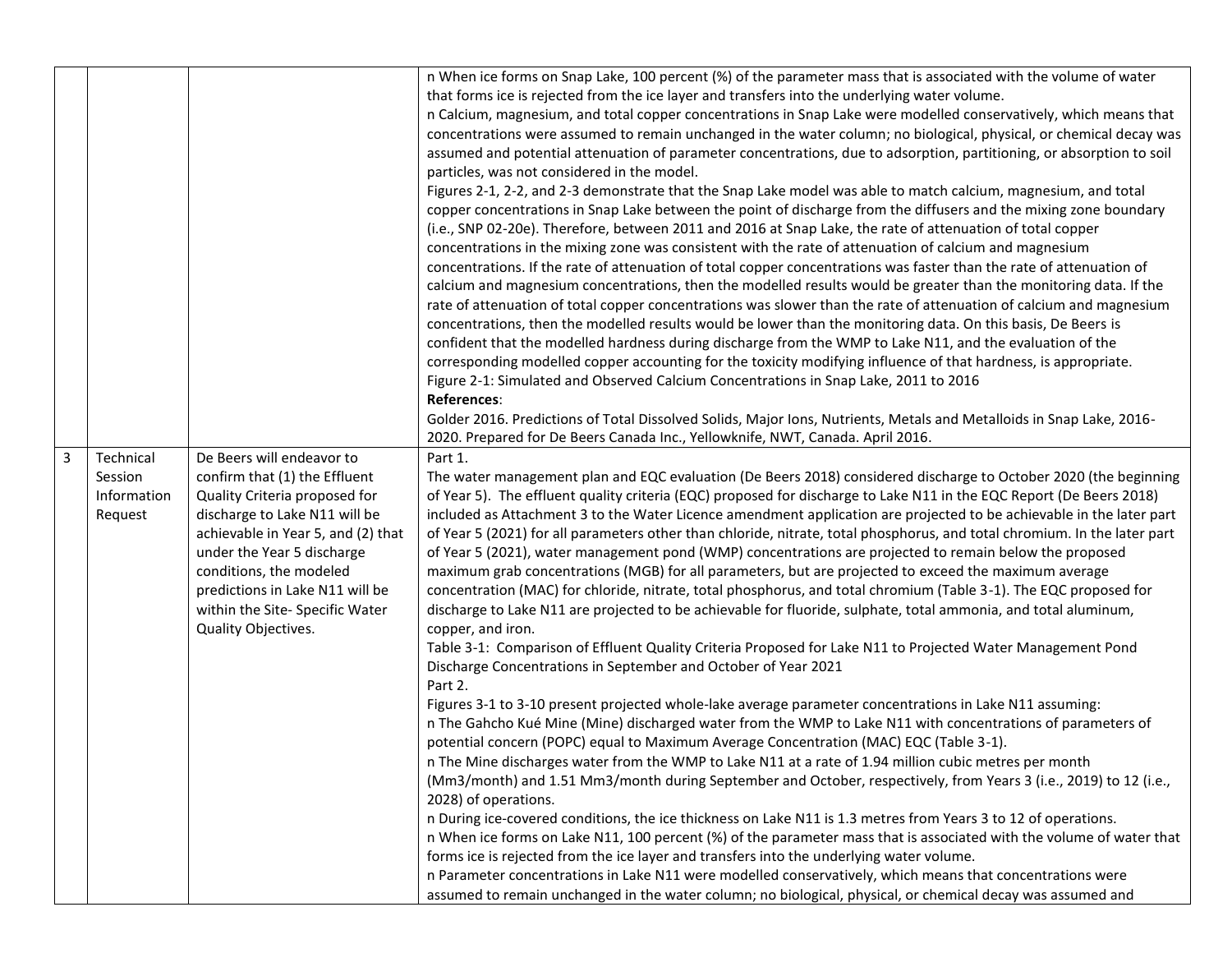|  |  | potential attenuation of parameter concentrations, due to adsorption, partitioning, or absorption to soil particles, was |
|--|--|--------------------------------------------------------------------------------------------------------------------------|
|  |  | not considered in the model.                                                                                             |
|  |  | Based on the model simulation described above, whole-lake average chloride (Figure 3-1), fluoride (Figure 3-2),          |
|  |  | sulphate (Figure 3-3), nitrate (Figure 3-4), and total ammonia (Figure 3-5) concentrations are projected to remain       |
|  |  | below site-specific water quality objectives (SSWQO) from 2019 to 2028. However, whole-lake average total                |
|  |  | phosphorus (Figure 3-6) and total aluminum (Figure 3-7), chromium (Figure 3-8), copper (Figure 3-9), and iron (Figure    |
|  |  | 3-10) concentrations are projected to slightly exceed SSWQO for short periods of time during ice-covered conditions      |
|  |  | each year. It is important to note, that the assumptions in the modelling are conservative so that the more likely       |
|  |  | scenario is that values will be lower than predicted.                                                                    |
|  |  | On the basis that whole-lake average chloride, fluoride, sulphate, nitrate, and total ammonia concentrations are         |
|  |  | projected to remain below SSWQO from 2019 to 2028, EQC for the subsequent year(s) of discharge remain appropriate        |
|  |  | for consideration. Despite the short period of projected exceedances for total phosphorus, and total aluminum,           |
|  |  | chromium, copper, and iron above SSWQO, De Beers proposes the MAC EQC and Maximum Grab Concentration (MGC)               |
|  |  | EQC be maintained for these five parameters for the reasons described below.                                             |
|  |  | <b>Total Phosphorus</b>                                                                                                  |
|  |  | Maximum whole-lake average total phosphorus concentrations in Lake N11 are projected to be 0.014 mg P/L and are          |
|  |  | projected to exceed the SSWQO of 0.0109 mg P/L for one to four months (i.e., the model produces results on a             |
|  |  | monthly timestep) each year during the ice-covered season. The potential for adverse effects from total phosphorus is    |
|  |  | expected to be low, as the SSWQO is not toxicity-based. The value of 0.0109 mg P/L is the upper end of the range for     |
|  |  | oligotrophic status (CCME 2004). Enhanced productivity due to increases in total phosphorus concentrations would be      |
|  |  | unlikely to occur during the ice-covered season because of light and temperature limitations under winter conditions     |
|  |  | with ice cover present. During the open-water season, when ambient light and temperatures are more favorable for         |
|  |  | algal growth, total phosphorus concentrations are projected to return to concentrations below the SSWQO.                 |
|  |  | Furthermore, on an annual average basis, the total phosphorus concentrations would remain below the SSWQO.               |
|  |  | Therefore, De Beers proposes to maintain the total phosphorus MAC EQC and MGC EQC that are presented in Table 3-         |
|  |  | 1 for the life of the Mine.                                                                                              |
|  |  | <b>Total Copper</b>                                                                                                      |
|  |  | Maximum whole-lake average total copper concentrations in Lake N11 are projected to be 0.0023 mg/L and are               |
|  |  | projected to slightly exceed the SSWQO of 0.002 mg/L for two to three months (i.e., the model produces results on a      |
|  |  | monthly timestep) each year during the ice-covered season. Despite the projected exceedance of the SSWQO, the            |
|  |  | potential for total copper to cause adverse effects to aquatic life in Lake N11 is considered low. The SSWQO for total   |
|  |  | copper is based on the CCME guideline, which is intended to be conservative and protective of the most sensitive         |
|  |  | species. The CCME guideline is based on toxicity tests with naive organisms, whereas organisms inhabiting Lake N11       |
|  |  | are expected to have some degree of acclimation or adaptation to total copper, given that baseline water quality and     |
|  |  | sediment concentrations in the Kennady Lake watershed exceed the CCME water quality and interim sediment quality         |
|  |  | guidelines for total copper. Given the small magnitude by which projected whole-lake average concentrations exceed       |
|  |  | the SSWQO, and the potential for ameliorating factors, such as other water quality characteristics (e.g., dissolved      |
|  |  | organic carbon) to reduce bioavailability and ameliorate copper toxicity, the potential for adverse effects from total   |
|  |  | copper is considered to be low. Therefore, De Beers proposes to maintain the total copper MAC EQC and MGC EQC            |
|  |  | that are presented in Table 3-1 for the life of the Mine.                                                                |
|  |  | Total Aluminum, Chromium, and Iron                                                                                       |
|  |  | Maximum whole-lake average total aluminum, chromium, and iron concentrations in Lake N11 are projected to be             |
|  |  | 0.104 mg/L, 0.00104 mg/L, and 0.31 mg/L, respectively, and are projected to slightly exceed the SSWQO of 0.1 mg/L,       |
|  |  | 0.001 mg/L, and 0.3 mg/L for one month (i.e., the model produces results on a monthly timestep) each year during the     |
|  |  |                                                                                                                          |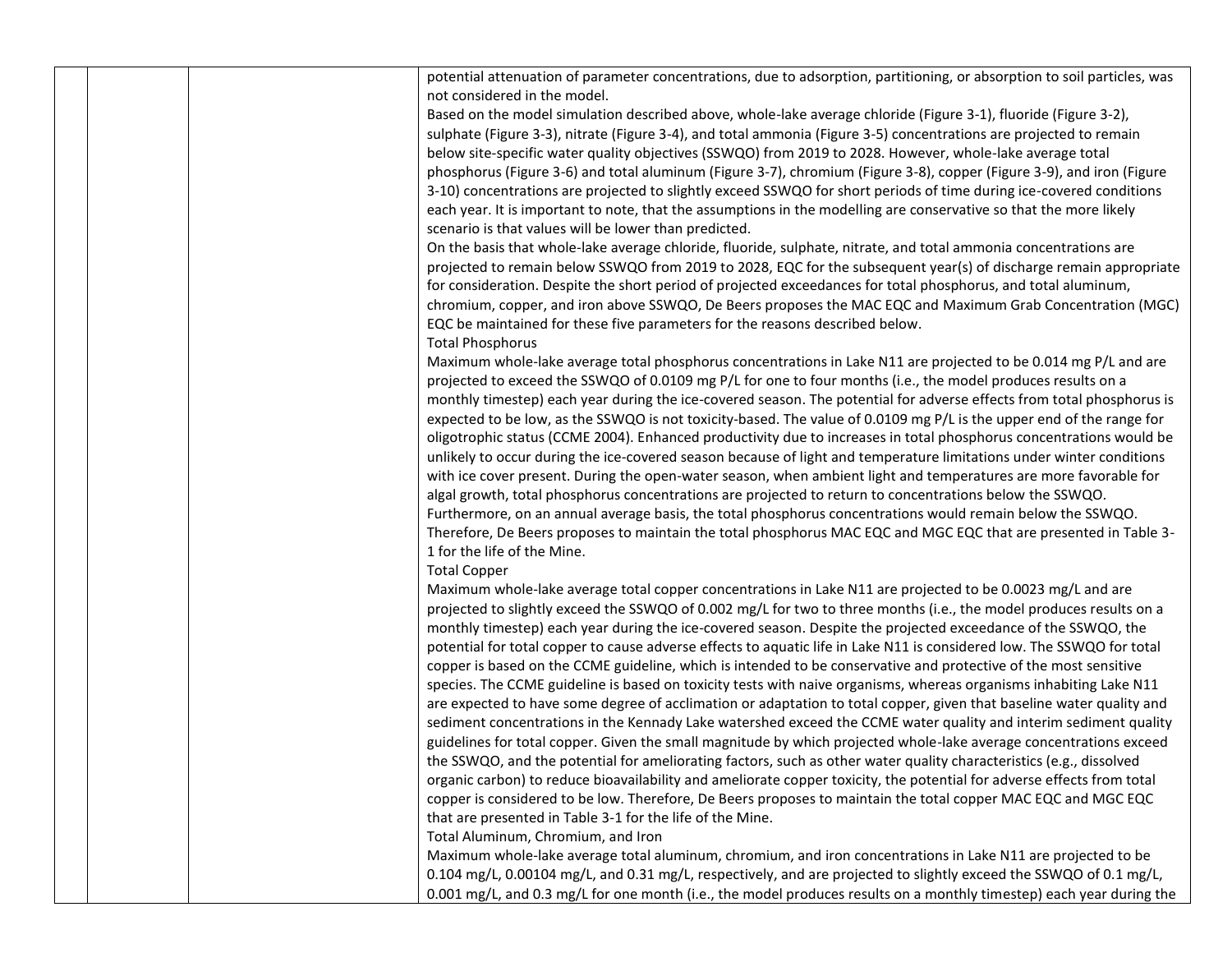|   |             |                                                                    | late ice-covered season. However, it is not expected that exceedances of the SSWQO for total aluminum, chromium,                                                                             |
|---|-------------|--------------------------------------------------------------------|----------------------------------------------------------------------------------------------------------------------------------------------------------------------------------------------|
|   |             |                                                                    | and iron will occur in Lake N11 because:                                                                                                                                                     |
|   |             |                                                                    | n Projected concentrations in the WMP for dissolved aluminum, chromium, and iron are greater than the                                                                                        |
|   |             |                                                                    | concentrations of these metals measured at Surveillance Network Program (SNP) Station 02. If some of the                                                                                     |
|   |             |                                                                    | conservatism was removed from the model so that projected concentrations in the WMP more closely matched 2017                                                                                |
|   |             |                                                                    | monitoring data at SNP-02, then projected concentrations in Lake N11 would likely remain below the SSWQO.                                                                                    |
|   |             |                                                                    | n Projected concentrations in Lake N11 for total aluminum, chromium, and iron are greater than the concentrations of                                                                         |
|   |             |                                                                    | these metals measured at Aquatics Effects Monitoring Program (AEMP) stations in Lake N11. If some of the                                                                                     |
|   |             |                                                                    | conservatism was removed from the model so that projected concentrations in Lake N11 more closely matched 2017                                                                               |
|   |             |                                                                    | monitoring data at AEMP stations, then projected concentrations in Lake N11 would likely remain below the SSWQO.                                                                             |
|   |             |                                                                    | Therefore, De Beers proposes to maintain the total aluminum, chromium, and iron MAC EQC and MGC EQC that are                                                                                 |
|   |             |                                                                    | presented in Table 3-1 for the life of the Mine.                                                                                                                                             |
|   |             |                                                                    | Conclusion                                                                                                                                                                                   |
|   |             |                                                                    | The EQC proposed for discharge to Lake N11 in the EQC Report (De Beers 2018) included as Attachment 3 to the Water                                                                           |
|   |             |                                                                    | Licence amendment application are projected to be achievable in the later part of Year 5 (2021) for all parameters                                                                           |
|   |             |                                                                    | other than chloride, nitrate, total phosphorus, and total chromium. However, if EQC are met in 2021, and for each of                                                                         |
|   |             |                                                                    | the operations years to the end of Mine life, SSWQO will be met in Lake N11 for all EQC parameters, with the exception                                                                       |
|   |             |                                                                    | of brief periods during under ice conditions for total phosphorus, and total aluminum, chromium, copper, and iron. As                                                                        |
|   |             |                                                                    | the risk of adverse effects from these brief periods of SSWQO exceedances for the listed parameters is considered low,                                                                       |
|   |             |                                                                    | De Beers proposes to maintain the MAC EQC and MGC EQC as listed in Table 3-1.                                                                                                                |
| 4 | Technical   | De Beers will endeavor to                                          | De Beers studied four scenarios to demonstrate discharging water from WMP to Lake N11 under an anniversary year                                                                              |
|   | Session     | present a multi-year scenario                                      | (September 24) versus a calendar year. De Beers is planning to carry out four years of discharge with annual discharge                                                                       |
|   | Information | that demonstrates that reporting                                   | of 3.45 Mm3/year during mine operation (a total of 13.8 Mm3).                                                                                                                                |
|   | Request     | and operating, under a calendar<br>year versus an anniversary date | • Scenario1: Discharging water for four anniversary years (See Table 1).<br>. Scenario2: Discharging water for four anniversary years, assuming that the WMP water cannot be discharged from |
|   |             | (September 24), would better                                       | September 1, 2018 until September 1, 2019 (See Table 2).                                                                                                                                     |
|   |             | suit the operational discharge of                                  | • Scenario3: Discharging water for four calendar years (See Table 3).                                                                                                                        |
|   |             | the Water Management Pond to                                       | . Scenario4: Discharging water for four calendar years, assuming that the WMP water cannot be discharged from                                                                                |
|   |             | Lake N11.                                                          | September 1, 2018 until September 1, 2019 (See Table 4).                                                                                                                                     |
|   |             |                                                                    | The actual discharge volumes for Year 1 and Year 2 (September-November 2017) were included in the tables. The fall                                                                           |
|   |             |                                                                    | 2017 Year 2 allocation was not completed due to operational constraints (low water at process plant intake).                                                                                 |
|   |             |                                                                    | A total of 13.8 Mm3 can be discharged from the WMP to Lake N11 under both Scenario1 and Scenario3, therefore,                                                                                |
|   |             |                                                                    | switching to calendar year from Year 2019 is not expected to bring significant advantages for operational discharge. It                                                                      |
|   |             |                                                                    | was assumed in Scenario 3 that the maximum 3.45 Mm3 could be discharged over in the "switch over" period from                                                                                |
|   |             |                                                                    | Sept 2017 to Dec 2018; this effectively loses some discharge for this period. The lost discharge volume is made up in                                                                        |
|   |             |                                                                    | September and October 2020.                                                                                                                                                                  |
|   |             |                                                                    | Scenarios 2 and 4 examine the situation if the water quality in the WMP is insufficient for discharge during 2018 until                                                                      |
|   |             |                                                                    | freshet inflows and ice melt improves the water quality in 2019. It is assumed that there will be no discharge in 2018,                                                                      |
|   |             |                                                                    | with discharge beginning again in September 1, 2019. It is assumed that there will be discharge September to October                                                                         |
|   |             |                                                                    | 2020. This is the basis for the current water management plan. If the discharge is based on anniversary date (as                                                                             |
|   |             |                                                                    | presented in Table 2-Scenario2), the discharge between September 24, 2020 to end of October 2020 will be                                                                                     |
|   |             |                                                                    | considered a "Year 5" discharge.                                                                                                                                                             |
|   |             |                                                                    | If the discharge is based on the calendar year (as presented in Table 4-Scenario4), the discharge between September                                                                          |
|   |             |                                                                    | 24, 2020 to end of October 2020 will be considered a "Year 4" discharge.                                                                                                                     |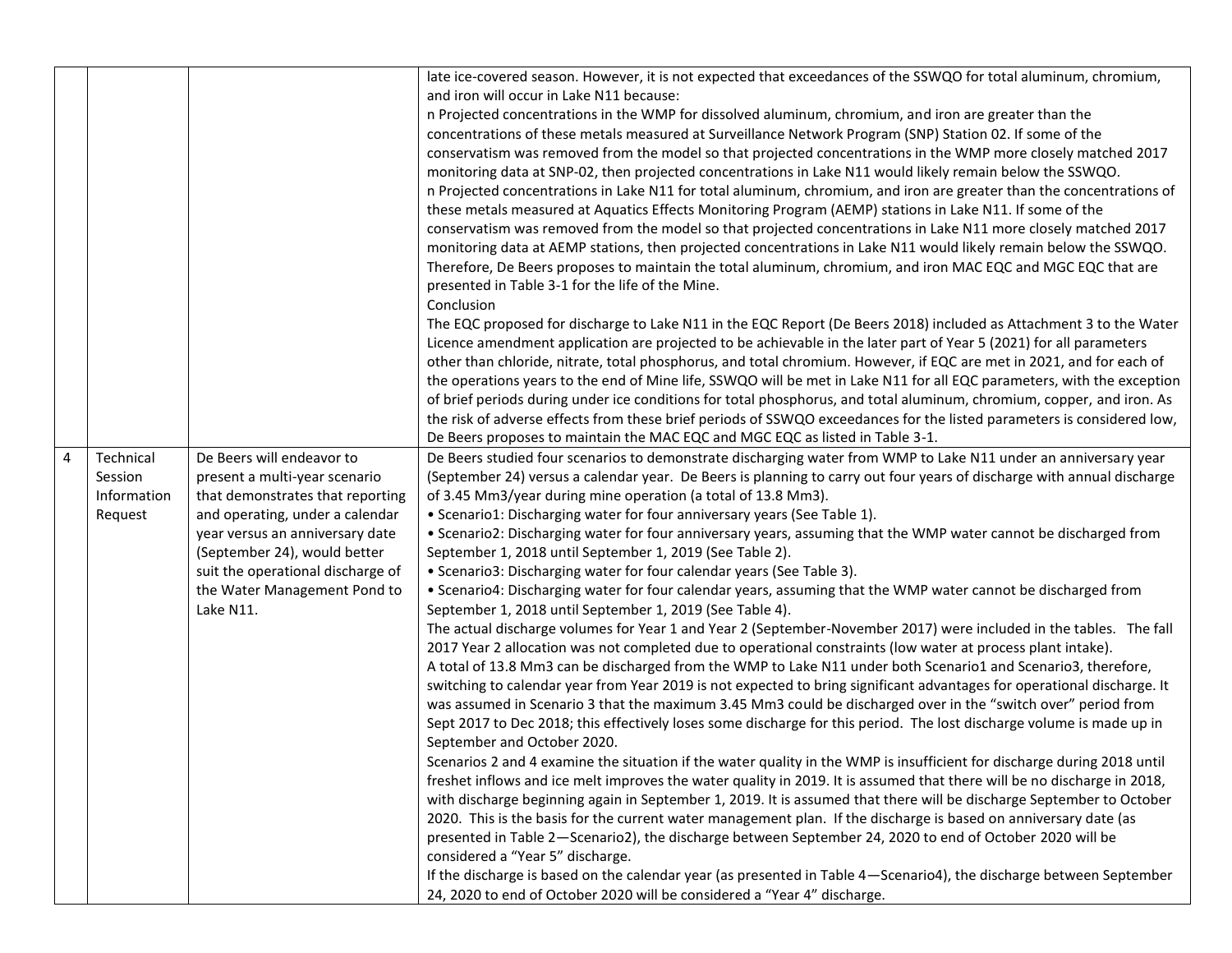|                |                                    |                                                                                                                                                | Under both scenarios, De Beers will be able to discharge 12.02 Mm3. The only difference is the "Accounting Year" -<br>"Year 4" versus "Year 5". In both cases the discharge would extend to October 2020.<br>In summary, De Beers proposes the followings for Water Licence Amendment:<br>1. Keep using anniversary date for discharge, but allow for discharge between September 24, 2020 to end of October<br>2020 (which will be in "Year 5" discharge), as long as the water quality in the WMP meet the discharge criteria;<br>2. Discharge spanning over the anniversary date will not require additional sampling on the anniversary date. The                                                                                              |
|----------------|------------------------------------|------------------------------------------------------------------------------------------------------------------------------------------------|----------------------------------------------------------------------------------------------------------------------------------------------------------------------------------------------------------------------------------------------------------------------------------------------------------------------------------------------------------------------------------------------------------------------------------------------------------------------------------------------------------------------------------------------------------------------------------------------------------------------------------------------------------------------------------------------------------------------------------------------------|
|                |                                    |                                                                                                                                                | discharge will be sampled as per SNP requirements, where the "beginning of discharge" is the physical start of the<br>discharge, and the "final day of the discharge" is the physical end of the discharge. Discharge will sampled throughout<br>the period as per SNP requirements.                                                                                                                                                                                                                                                                                                                                                                                                                                                               |
|                | Technical<br>Session<br>Commitment | In relation to GNWT-ENR's<br>Review Comment 7, De Beers to<br>supply the raw data in a tabular<br>form that was used to develop<br>the graphs. | Tables C1-1, C1-2, C1-3, and C1-4 present the data that were used to create Figures GNWT-ENR-7.1a (Table C1-1),<br>GNWT-ENR-7.1b (Table C1-2), GNWT-ENR-7.1c (Table C1-3), and GNWT-ENR-7.2 (Table C1-4).                                                                                                                                                                                                                                                                                                                                                                                                                                                                                                                                          |
| $\mathfrak{p}$ | Technical<br>Session<br>Commitment | De Beers to provide the section<br>of the EIS referenced, as it relates<br>to chronic effects benchmarks<br>related to Copper.                 | As per the response from John Faithful (Golder Associates) on Day 2 of the Technical Sessions, the section of the<br>Gahcho Kué Project Environmental Impact Statement (EIS) that discusses the chronic effects benchmark for copper is<br>Section 8.9 (Effects to Aquatic Health) of the 2011 Gahcho Kué Project EIS Conformity Response, Item 1 (De Beers<br>$2011$ ).<br>Reference:<br>De Beers (De Beers Canada Inc.). 2011. Gahcho Kué Project Environmental Impact Statement Conformity Response,<br>Item 1. Volumes 3a Revision 2, 3b Revision 2, 4 Revision 2, and 5 Revision 2. Submitted to the Mackenzie Valley<br>Environmental Impact Review Board in Response to the Environmental Impact Statement Conformity Review. July<br>2011. |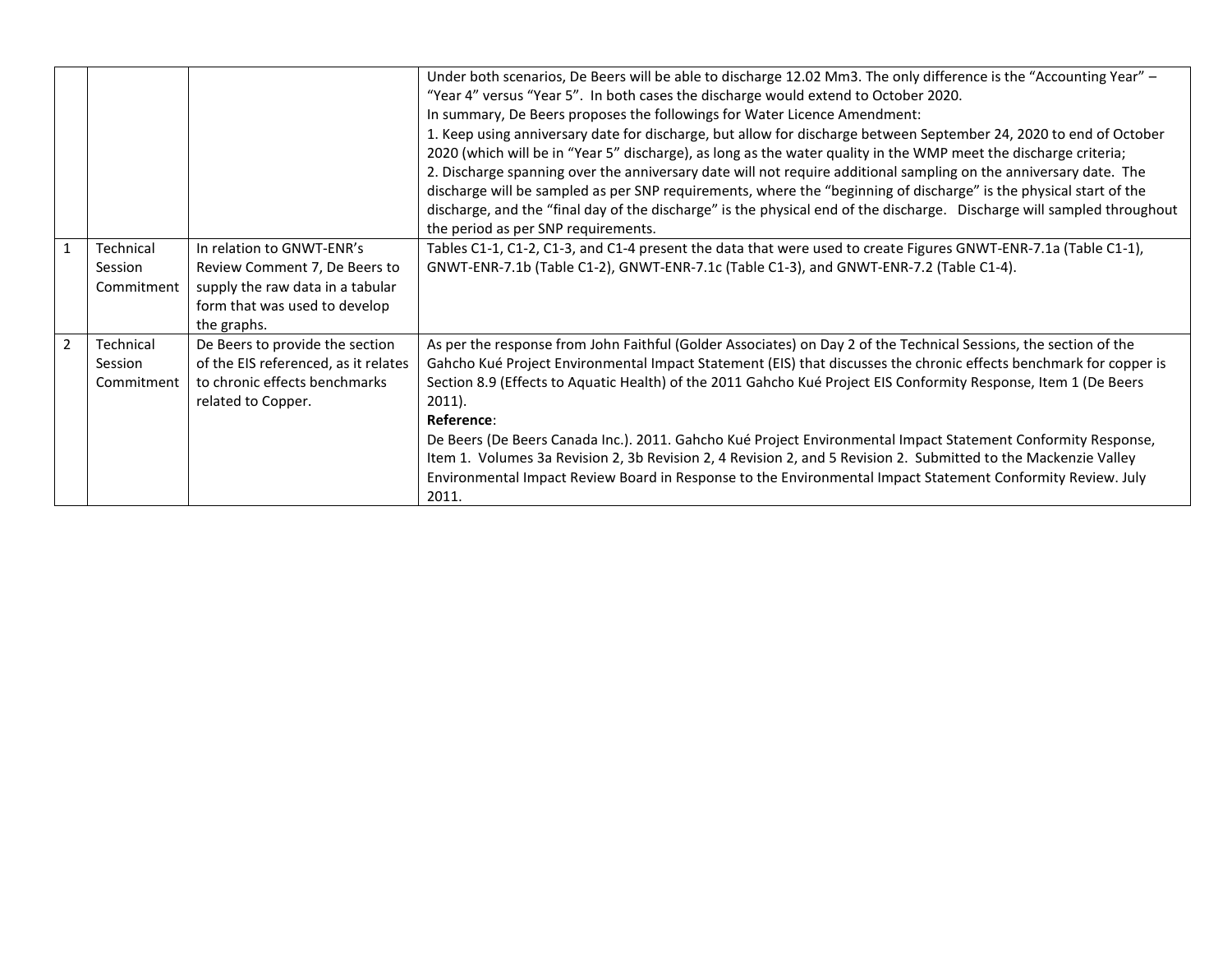# **INFORMATION REQUEST 1**

## **Table 1-1: Chronic Site-specific Water Quality Objective for Nitrate in Area 8, Scenarios A and B**

| <b>Parameter</b>             | <b>Chronic SSWQO</b>                                  | <b>Description</b>                                                   | <b>Source</b>    |
|------------------------------|-------------------------------------------------------|----------------------------------------------------------------------|------------------|
|                              | 2.93                                                  | Generic WQG for the protection of<br>aquatic life                    | <b>CCME 1999</b> |
| Nitrate $(a)$                | if hardness >27,<br>$\rho$ (0.9518*ln(hardness)+2.032 | Hardness-dependent SSWQO<br>developed for the Ekati Diamond<br>Mine  | Rescan 2012      |
| Total cadmium <sup>(b)</sup> | 0.00004                                               | Hardness-dependent generic WQG<br>for the protection of aquatic life | <b>CCME 1999</b> |

(a) The nitrate hardness-dependent guideline was calculated based on projected whole-lake average hardness concentrations in Area 8

(b) The total cadmium hardness-dependent guideline was calculated based on a baseline hardness concentration of 14 mg/L as CaCO<sub>3</sub> in Area 8.

 $mg/L$  = milligrams per litre; N = nitrogen; CaCO<sub>3</sub> = calcium carbonate; SSWQO = site-specific water quality objective; WQG = water quality guideline; CCME = Canadian Council of Ministers of the Environment; Rescan = Rescan Environmental Services Ltd.

## **Table 1-2: Area 8: Comparison of Projected Area 7 Discharge Concentrations to Baseline Concentrations, Scenario A**

|                                  |              |                                                                                             | <b>Area 8 Baseline Concentrations</b>         |                                                                |                                                                                                                                                      |
|----------------------------------|--------------|---------------------------------------------------------------------------------------------|-----------------------------------------------|----------------------------------------------------------------|------------------------------------------------------------------------------------------------------------------------------------------------------|
| <b>Parameters</b>                | <b>Units</b> | <b>Projected</b><br><b>Maximum Area</b><br>7 Discharge<br>Concentrations <sup>(</sup><br>a) | Mean<br>Concentration +<br>2SD <sub>(b)</sub> | <b>Mean Concentration +</b><br>2SD Minus $10\%$ <sup>(c)</sup> | <b>Are Projected</b><br><b>Maximum Discharge</b><br>Concentrations ><br><b>Baseline</b><br><b>Concentrations in</b><br>Area 8 Minus 10%<br>(Yes/No)? |
| <b>Total dissolved</b><br>solids | mg/L         | 312                                                                                         | 71                                            | 64                                                             | <b>Yes</b>                                                                                                                                           |
| Calcium                          | mg/L         | 55                                                                                          | ۰                                             |                                                                | No                                                                                                                                                   |
| Chloride                         | mg/L         | 149                                                                                         | 2.3                                           | 2.1                                                            | <b>Yes</b>                                                                                                                                           |
| Fluoride                         | mg/L         | 0.14                                                                                        | 0.06                                          | 0.054                                                          | <b>Yes</b>                                                                                                                                           |
| Magnesium                        | mg/L         | 8.8                                                                                         | $\overline{\phantom{0}}$                      |                                                                | No.                                                                                                                                                  |
| Potassium                        | mg/L         | 3.8                                                                                         | 1.0                                           | 0.9                                                            | <b>Yes</b>                                                                                                                                           |
| Sodium                           | mg/L         | 36                                                                                          | $\overline{\phantom{0}}$                      | $\overline{\phantom{a}}$                                       | <b>No</b>                                                                                                                                            |
| Sulphate                         | mg/L         | 26                                                                                          | 0.6                                           | 0.54                                                           | <b>Yes</b>                                                                                                                                           |
| Nitrate                          | mg N/L       | 9.2                                                                                         | 0.051                                         | 0.046                                                          | <b>Yes</b>                                                                                                                                           |
| Total ammonia                    | mg N/L       | 0.87                                                                                        | 0.14                                          | 0.12                                                           | <b>Yes</b>                                                                                                                                           |
| Total phosphorus                 | $mg$ P/L     | 0.011                                                                                       | 0.008                                         | 0.0072                                                         | <b>Yes</b>                                                                                                                                           |
| Total aluminum                   | mg/L         | 0.088                                                                                       | 0.03                                          | 0.027                                                          | <b>Yes</b>                                                                                                                                           |
| Total antimony                   | mg/L         | 0.00095                                                                                     | 0.00055                                       | 0.0005                                                         | <b>Yes</b>                                                                                                                                           |
| Total arsenic                    | mg/L         | 0.002                                                                                       | 0.00031                                       | 0.00028                                                        | <b>Yes</b>                                                                                                                                           |
| <b>Total barium</b>              | mg/L         | 0.059                                                                                       | 0.0068                                        | 0.0061                                                         | <b>Yes</b>                                                                                                                                           |
| Total beryllium                  | mg/L         | 0.00014                                                                                     | 0.000005                                      | 0.0000045                                                      | <b>Yes</b>                                                                                                                                           |
| Total boron                      | mg/L         | 0.27                                                                                        | 0.0025                                        | 0.0023                                                         | <b>Yes</b>                                                                                                                                           |
| Total cadmium                    | mg/L         | 0.000041                                                                                    | 0.000023                                      | 0.000021                                                       | <b>Yes</b>                                                                                                                                           |
| Total chromium                   | mg/L         | 0.0011                                                                                      | 0.00012                                       | 0.00011                                                        | <b>Yes</b>                                                                                                                                           |
| <b>Total cobalt</b>              | mg/L         | 0.0014                                                                                      | 0.0028                                        | 0.0025                                                         | No                                                                                                                                                   |
| Total copper                     | mg/L         | 0.0021                                                                                      | 0.0011                                        | 0.00099                                                        | <b>Yes</b>                                                                                                                                           |
| <b>Total iron</b>                | mq/L         | 0.21                                                                                        | 2.5                                           | 2.2                                                            | No                                                                                                                                                   |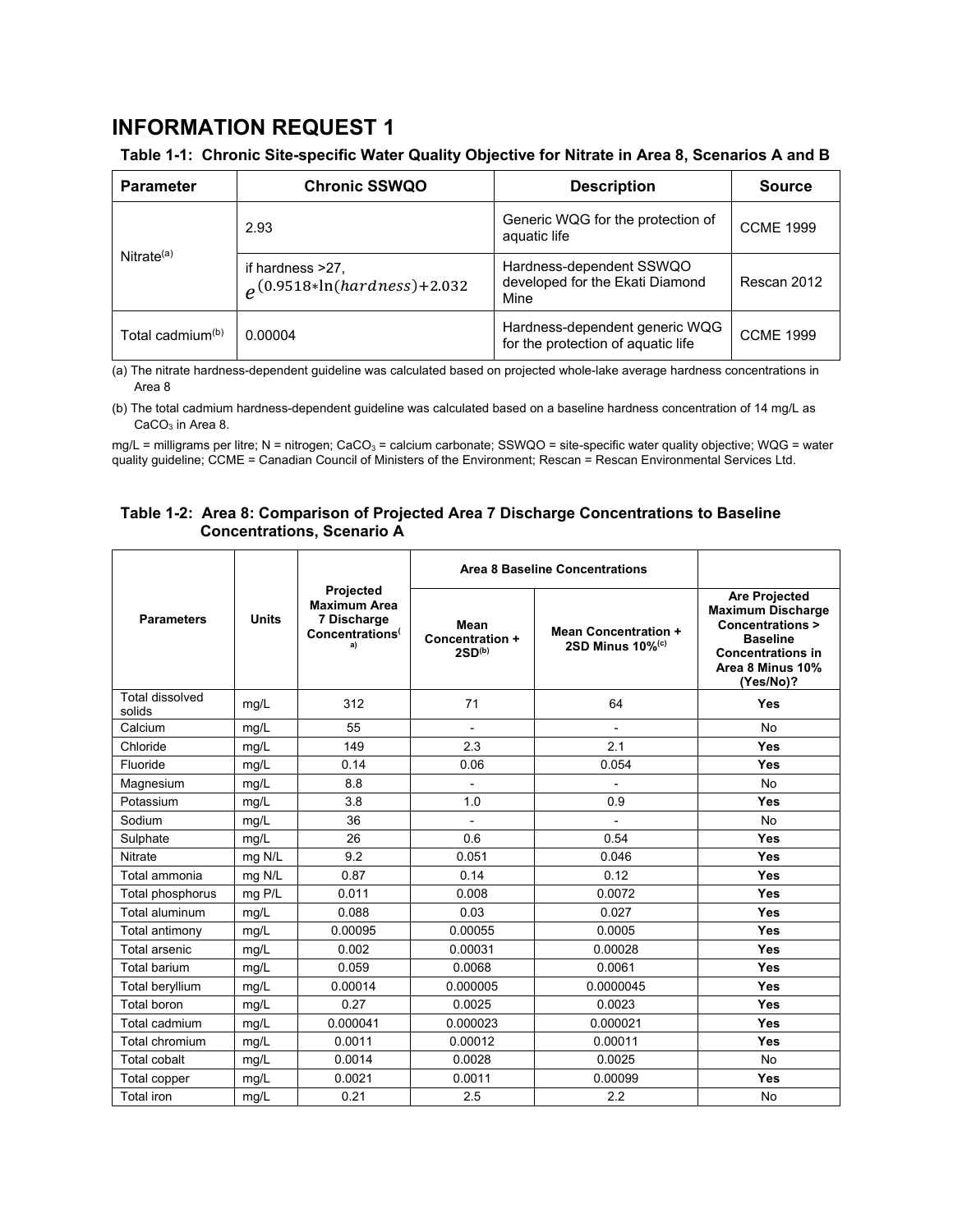## **Table 1-2: Area 8: Comparison of Projected Area 7 Discharge Concentrations to Baseline Concentrations, Scenario A**

|                   |       |                                                                                | Area 8 Baseline Concentrations                |                                                                |                                                                                                                                                                |
|-------------------|-------|--------------------------------------------------------------------------------|-----------------------------------------------|----------------------------------------------------------------|----------------------------------------------------------------------------------------------------------------------------------------------------------------|
| <b>Parameters</b> | Units | Projected<br><b>Maximum Area</b><br>7 Discharge<br>Concentrations <sup>(</sup> | Mean<br>Concentration +<br>2SD <sup>(b)</sup> | <b>Mean Concentration +</b><br>2SD Minus $10\%$ <sup>(c)</sup> | <b>Are Projected</b><br><b>Maximum Discharge</b><br><b>Concentrations &gt;</b><br><b>Baseline</b><br><b>Concentrations in</b><br>Area 8 Minus 10%<br>(Yes/No)? |
| Total lead        | mg/L  | 0.00032                                                                        | 0.0014                                        | 0.0013                                                         | No                                                                                                                                                             |
| Total manganese   | mq/L  | 0.047                                                                          | 0.37                                          | 0.33                                                           | No                                                                                                                                                             |
| Total mercury     | mg/L  | 0.0000098                                                                      | 0.0000041                                     | 0.0000037                                                      | <b>Yes</b>                                                                                                                                                     |
| Total molybdenum  | mq/L  | 0.0052                                                                         | 0.000027                                      | 0.000024                                                       | <b>Yes</b>                                                                                                                                                     |
| Total nickel      | mg/L  | 0.0065                                                                         | 0.0006                                        | 0.00054                                                        | <b>Yes</b>                                                                                                                                                     |
| Total selenium    | mg/L  | 0.00011                                                                        | 0.00006                                       | 0.000054                                                       | <b>Yes</b>                                                                                                                                                     |
| Total silver      | mg/L  | 0.000052                                                                       | 0.0000025                                     | 0.0000023                                                      | <b>Yes</b>                                                                                                                                                     |
| Total strontium   | mg/L  | 0.4                                                                            | 0.019                                         | 0.017                                                          | <b>Yes</b>                                                                                                                                                     |
| Total thallium    | mg/L  | 0.000092                                                                       | 0.000003                                      | 0.0000027                                                      | <b>Yes</b>                                                                                                                                                     |
| Total uranium     | mg/L  | 0.0021                                                                         | 0.000022                                      | 0.00002                                                        | <b>Yes</b>                                                                                                                                                     |
| Total vanadium    | mg/L  | 0.003                                                                          | 0.0001                                        | 0.00009                                                        | <b>Yes</b>                                                                                                                                                     |
| Total zinc        | mg/L  | 0.0082                                                                         | 0.0024                                        | 0.0022                                                         | <b>Yes</b>                                                                                                                                                     |

Note: Bolded "Yes" indicates the parameter was carried forward in the screening process.

(a) Refers to projected maximum concentrations in the discharge from Area 7 from Option A.

(b) Refers to the baseline concentrations from Area 8, represented by the mean + two standard deviations (SD).

(c) Refers to baseline concentrations from Area 8 minus 10 percent (%).

mg/L = milligrams per litre; N = nitrogen; P = phosphorus; SD = standard deviation; > = greater than; % = percent.

# **Table 1-3: Area 8: Comparison of Projected Area 7 Discharge Concentrations to Baseline Concentrations, Scenario B**

|                           |              |                                                                                      | Area 8 Baseline Concentrations                |                                                                |                                                                                                                                                                |
|---------------------------|--------------|--------------------------------------------------------------------------------------|-----------------------------------------------|----------------------------------------------------------------|----------------------------------------------------------------------------------------------------------------------------------------------------------------|
| <b>Parameters</b>         | <b>Units</b> | Projected<br><b>Maximum Area</b><br>7 Discharge<br>Concentrations <sup>(</sup><br>a) | Mean<br>Concentration +<br>2SD <sup>(b)</sup> | <b>Mean Concentration +</b><br>2SD Minus $10\%$ <sup>(c)</sup> | <b>Are Projected</b><br><b>Maximum Discharge</b><br><b>Concentrations &gt;</b><br><b>Baseline</b><br><b>Concentrations in</b><br>Area 8 Minus 10%<br>(Yes/No)? |
| Total dissolved<br>solids | mg/L         | 449                                                                                  | 71                                            | 64                                                             | Yes                                                                                                                                                            |
| Calcium                   | mg/L         | 78                                                                                   | $\overline{a}$                                |                                                                | No                                                                                                                                                             |
| Chloride                  | mg/L         | 213                                                                                  | 2.3                                           | 2.1                                                            | <b>Yes</b>                                                                                                                                                     |
| Fluoride                  | mg/L         | 0.18                                                                                 | 0.06                                          | 0.054                                                          | <b>Yes</b>                                                                                                                                                     |
| Magnesium                 | mg/L         | 13                                                                                   | $\overline{a}$                                |                                                                | <b>No</b>                                                                                                                                                      |
| Potassium                 | mg/L         | 5.0                                                                                  | 1.0                                           | 0.9                                                            | <b>Yes</b>                                                                                                                                                     |
| Sodium                    | mg/L         | 51                                                                                   |                                               |                                                                | <b>No</b>                                                                                                                                                      |
| Sulphate                  | mg/L         | 33                                                                                   | 0.6                                           | 0.54                                                           | <b>Yes</b>                                                                                                                                                     |
| <b>Nitrate</b>            | mg N/L       | 13                                                                                   | 0.051                                         | 0.046                                                          | <b>Yes</b>                                                                                                                                                     |
| Total ammonia             | mg N/L       | 1.2                                                                                  | 0.14                                          | 0.12                                                           | <b>Yes</b>                                                                                                                                                     |
| Total phosphorus          | $mg$ P/L     | 0.014                                                                                | 0.008                                         | 0.0072                                                         | <b>Yes</b>                                                                                                                                                     |
| Total aluminum            | mg/L         | 0.095                                                                                | 0.03                                          | 0.027                                                          | <b>Yes</b>                                                                                                                                                     |
| Total antimony            | mg/L         | 0.0014                                                                               | 0.00055                                       | 0.0005                                                         | <b>Yes</b>                                                                                                                                                     |
| Total arsenic             | mg/L         | 0.0027                                                                               | 0.00031                                       | 0.00028                                                        | Yes                                                                                                                                                            |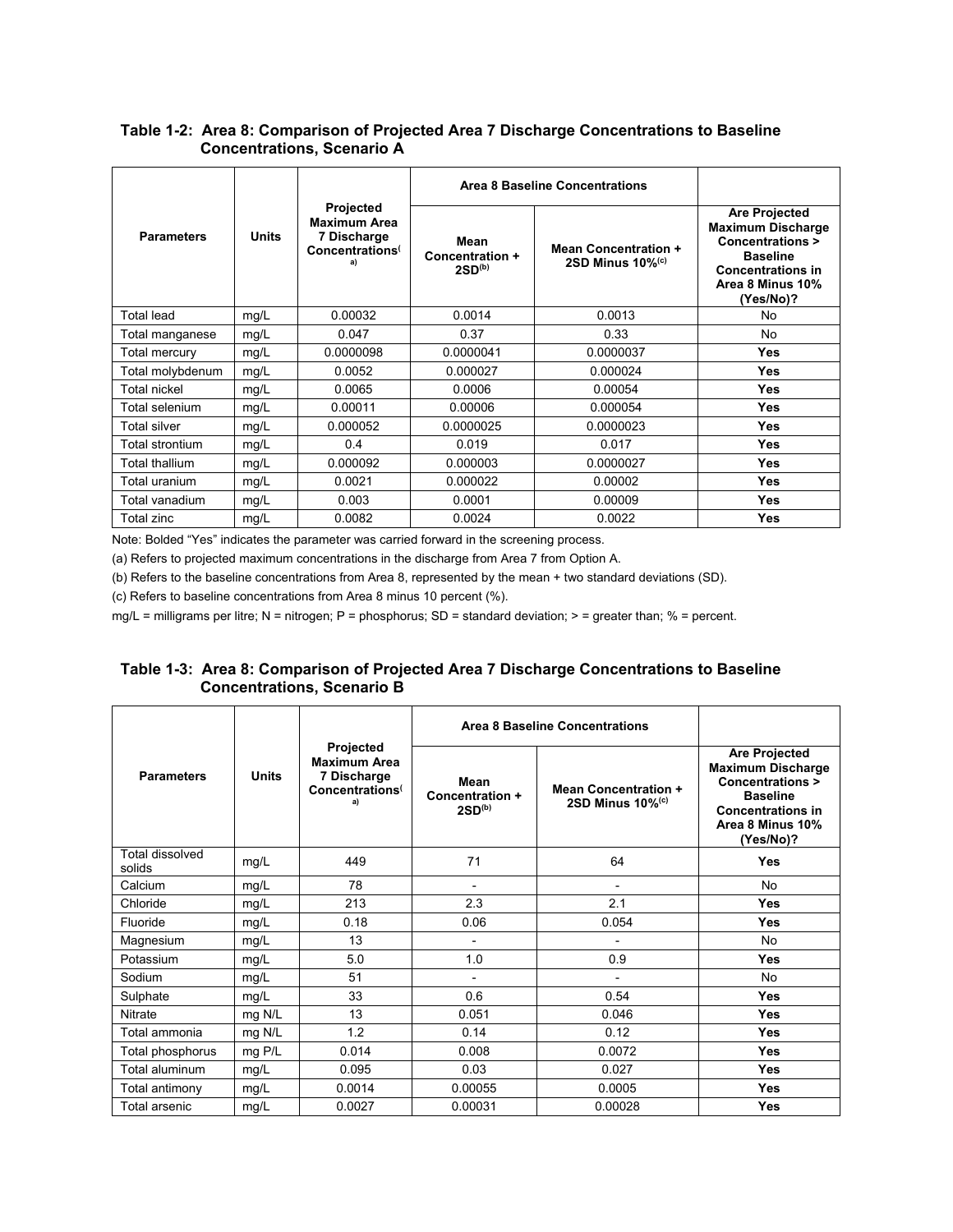|                       |              |                                                                                      | Area 8 Baseline Concentrations                |                                                                |                                                                                                                                                                |
|-----------------------|--------------|--------------------------------------------------------------------------------------|-----------------------------------------------|----------------------------------------------------------------|----------------------------------------------------------------------------------------------------------------------------------------------------------------|
| <b>Parameters</b>     | <b>Units</b> | Projected<br><b>Maximum Area</b><br>7 Discharge<br>Concentrations <sup>(</sup><br>a) | Mean<br>Concentration +<br>2SD <sup>(b)</sup> | <b>Mean Concentration +</b><br>2SD Minus $10\%$ <sup>(c)</sup> | <b>Are Projected</b><br><b>Maximum Discharge</b><br><b>Concentrations &gt;</b><br><b>Baseline</b><br><b>Concentrations in</b><br>Area 8 Minus 10%<br>(Yes/No)? |
| Total barium          | mq/L         | 0.081                                                                                | 0.0068                                        | 0.0061                                                         | Yes                                                                                                                                                            |
| Total beryllium       | mg/L         | 0.00016                                                                              | 0.000005                                      | 0.0000045                                                      | Yes                                                                                                                                                            |
| Total boron           | mq/L         | 0.39                                                                                 | 0.0025                                        | 0.0023                                                         | Yes                                                                                                                                                            |
| Total cadmium         | mg/L         | 0.000043                                                                             | 0.000023                                      | 0.000021                                                       | Yes                                                                                                                                                            |
| Total chromium        | mg/L         | 0.0014                                                                               | 0.00012                                       | 0.00011                                                        | Yes                                                                                                                                                            |
| <b>Total cobalt</b>   | mg/L         | 0.0015                                                                               | 0.0028                                        | 0.0025                                                         | No                                                                                                                                                             |
| Total copper          | mg/L         | 0.0024                                                                               | 0.0011                                        | 0.00099                                                        | Yes                                                                                                                                                            |
| <b>Total</b> iron     | mg/L         | 0.26                                                                                 | 2.5                                           | 22                                                             | <b>No</b>                                                                                                                                                      |
| <b>Total lead</b>     | mg/L         | 0.00038                                                                              | 0.0014                                        | 0.0013                                                         | <b>No</b>                                                                                                                                                      |
| Total manganese       | mg/L         | 0.055                                                                                | 0.37                                          | 0.33                                                           | <b>No</b>                                                                                                                                                      |
| <b>Total mercury</b>  | mg/L         | 0.000011                                                                             | 0.0000041                                     | 0.0000037                                                      | Yes                                                                                                                                                            |
| Total molybdenum      | mg/L         | 0.006                                                                                | 0.000027                                      | 0.000024                                                       | Yes                                                                                                                                                            |
| <b>Total nickel</b>   | mg/L         | 0.0068                                                                               | 0.0006                                        | 0.00054                                                        | Yes                                                                                                                                                            |
| Total selenium        | mq/L         | 0.00014                                                                              | 0.00006                                       | 0.000054                                                       | Yes                                                                                                                                                            |
| <b>Total silver</b>   | mg/L         | 0.00006                                                                              | 0.0000025                                     | 0.0000023                                                      | Yes                                                                                                                                                            |
| Total strontium       | mg/L         | 0.58                                                                                 | 0.019                                         | 0.017                                                          | Yes                                                                                                                                                            |
| <b>Total thallium</b> | mg/L         | 0.000089                                                                             | 0.000003                                      | 0.0000027                                                      | Yes                                                                                                                                                            |
| Total uranium         | mg/L         | 0.0025                                                                               | 0.000022                                      | 0.00002                                                        | Yes                                                                                                                                                            |
| Total vanadium        | mg/L         | 0.0034                                                                               | 0.0001                                        | 0.00009                                                        | Yes                                                                                                                                                            |
| Total zinc            | mg/L         | 0.01                                                                                 | 0.0024                                        | 0.0022                                                         | Yes                                                                                                                                                            |

## **Table 1-3: Area 8: Comparison of Projected Area 7 Discharge Concentrations to Baseline Concentrations, Scenario B**

Note: Bolded "Yes" indicates the parameter was carried forward in the screening process.

(a) Refers to projected maximum concentrations in the discharge from Area 7 from Option B.

(b) Refers to the baseline concentrations from Area 8, represented by the mean + two standard deviations (SD).

(c) Refers to baseline concentrations from Area 8 minus 10 percent (%).

 $mg/L =$  milligrams per litre; N = nitrogen; P = phosphorus; SD = standard deviation; > = greater than; % = percent.

## **Table 1-4: Area 8: Comparison of Projected Area 7 Discharge Concentrations to Site-specific Water Quality Objectives, Scenario A**

| <b>Parameters</b>         | <b>Units</b> | Projected<br>Site-specific<br><b>Maximum Area 7</b><br><b>Water Quality</b><br><b>Discharge</b><br>Objectives in<br>Concentrations <sup>(a</sup><br>Area 8(b) |       | <b>Site-specific Water</b><br><b>Quality Objectives in</b><br>Area 8 Minus 10% <sup>(c)</sup> | <b>Are Projected</b><br><b>Maximum Discharge</b><br>Concentrations ><br>SSWQO in Area 8<br>Minus 10% |
|---------------------------|--------------|---------------------------------------------------------------------------------------------------------------------------------------------------------------|-------|-----------------------------------------------------------------------------------------------|------------------------------------------------------------------------------------------------------|
| Total dissolved<br>solids | mg/L         | 312                                                                                                                                                           | 500   | 450                                                                                           | <b>No</b>                                                                                            |
| Chloride                  | mg/L         | 149                                                                                                                                                           | 120   | 108                                                                                           | <b>Yes</b>                                                                                           |
| Fluoride                  | mg/L         | 0.14                                                                                                                                                          | 0.12  | 0.11                                                                                          | <b>Yes</b>                                                                                           |
| Potassium                 | mg/L         | 3.8                                                                                                                                                           | 41    | 37                                                                                            | No                                                                                                   |
| Sulphate                  | mg/L         | 26                                                                                                                                                            | 62    | 56                                                                                            | No                                                                                                   |
| Nitrate                   | mg N/L       | 9.2                                                                                                                                                           | 2.9   | 2.6                                                                                           | <b>Yes</b>                                                                                           |
| Total ammonia             | mg N/L       | 0.87                                                                                                                                                          | 1.8   | 1.6                                                                                           | <b>No</b>                                                                                            |
| Total phosphorus          | mg P/L       | 0.011                                                                                                                                                         | 0.011 | 0.0098                                                                                        | <b>Yes</b>                                                                                           |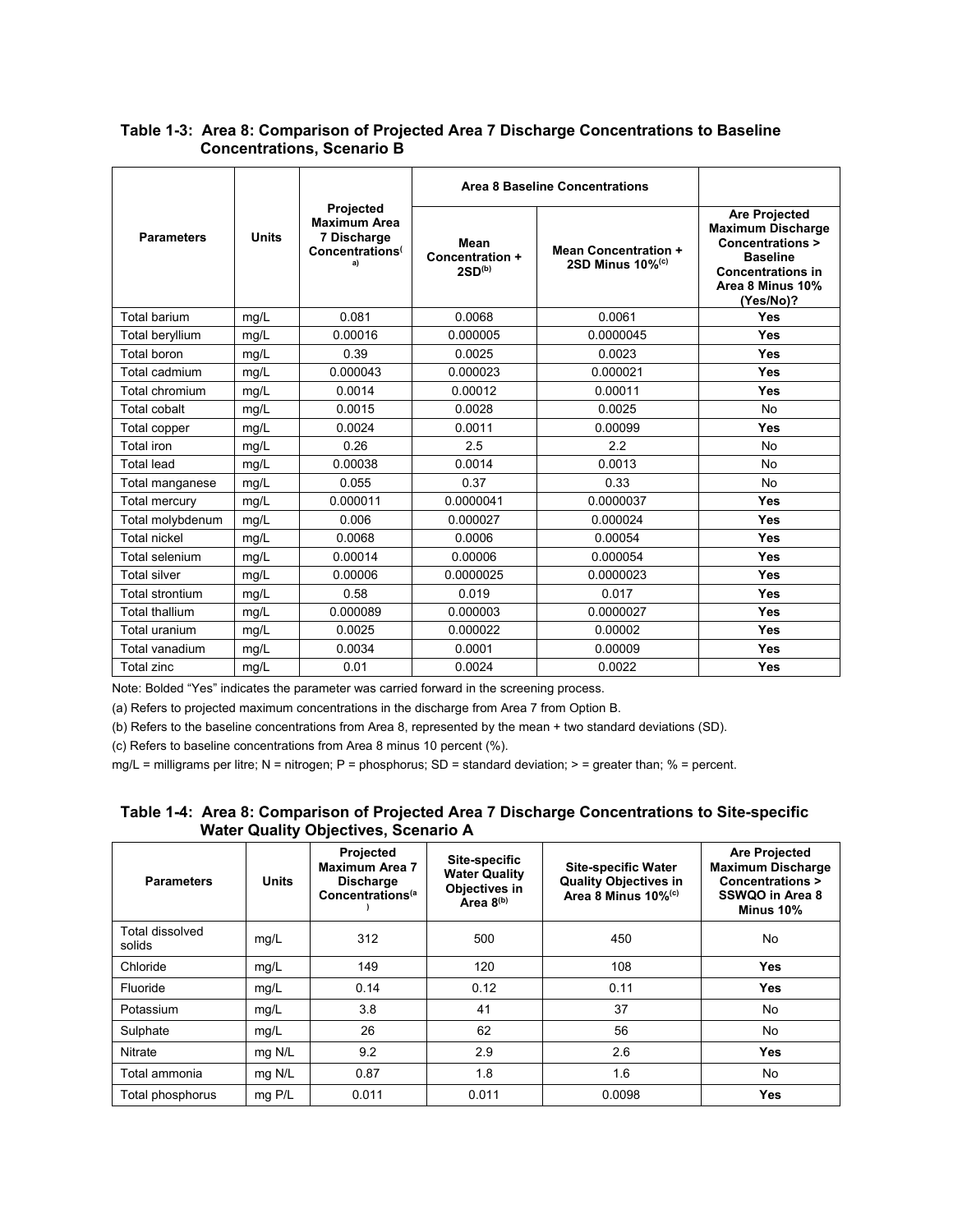| <b>Parameters</b>     | <b>Units</b> | Projected<br><b>Maximum Area 7</b><br><b>Discharge</b><br>Concentrations <sup>(a</sup> | Site-specific<br><b>Water Quality</b><br>Objectives in<br>Area 8(b) | <b>Site-specific Water</b><br><b>Quality Objectives in</b><br>Area 8 Minus 10% <sup>(c)</sup> | <b>Are Projected</b><br><b>Maximum Discharge</b><br><b>Concentrations &gt;</b><br>SSWQO in Area 8<br>Minus 10% |  |
|-----------------------|--------------|----------------------------------------------------------------------------------------|---------------------------------------------------------------------|-----------------------------------------------------------------------------------------------|----------------------------------------------------------------------------------------------------------------|--|
| Total aluminum        | mg/L         | 0.088                                                                                  | 0.1                                                                 | 0.09                                                                                          | <b>No</b>                                                                                                      |  |
| Total antimony        | mg/L         | 0.00095                                                                                | 0.006                                                               | 0.0054                                                                                        | No                                                                                                             |  |
| Total arsenic         | mg/L         | 0.002                                                                                  | 0.005                                                               | 0.0045                                                                                        | No                                                                                                             |  |
| Total barium          | mg/L         | 0.059                                                                                  | 1.0                                                                 | 0.9                                                                                           | <b>No</b>                                                                                                      |  |
| Total beryllium       | mq/L         | 0.00014                                                                                | 0.004                                                               | 0.0036                                                                                        | <b>No</b>                                                                                                      |  |
| Total boron           | mg/L         | 0.27                                                                                   | 1.5                                                                 | 1.4                                                                                           | <b>No</b>                                                                                                      |  |
| Total cadmium         | mg/L         | 0.000041                                                                               | 0.00004                                                             | 0.000036                                                                                      | Yes                                                                                                            |  |
| Total chromium        | mg/L         | 0.0011                                                                                 | 0.001                                                               | 0.0009                                                                                        | Yes                                                                                                            |  |
| Total copper          | mg/L         | 0.0021                                                                                 | 0.002                                                               | 0.0018                                                                                        | Yes                                                                                                            |  |
| Total mercury         | mg/L         | 0.0000098                                                                              | 0.000026                                                            | 0.000023                                                                                      | <b>No</b>                                                                                                      |  |
| Total molybdenum      | mg/L         | 0.0052                                                                                 | 0.073                                                               | 0.066                                                                                         | <b>No</b>                                                                                                      |  |
| <b>Total nickel</b>   | mq/L         | 0.0065                                                                                 | 0.025                                                               | 0.023                                                                                         | <b>No</b>                                                                                                      |  |
| Total selenium        | mg/L         | 0.00011                                                                                | 0.001                                                               | 0.0009                                                                                        | <b>No</b>                                                                                                      |  |
| <b>Total silver</b>   | mg/L         | 0.000052                                                                               | 0.00025                                                             | 0.00023                                                                                       | No                                                                                                             |  |
| Total strontium       | mg/L         | 0.4                                                                                    | 11                                                                  | 9.6                                                                                           | <b>No</b>                                                                                                      |  |
| <b>Total thallium</b> | mg/L         | 0.000092                                                                               | 0.0008                                                              | 0.00072                                                                                       | <b>No</b>                                                                                                      |  |
| Total uranium         | mg/L         | 0.0021                                                                                 | 0.015                                                               | 0.014                                                                                         | No                                                                                                             |  |
| Total vanadium        | mg/L         | 0.003                                                                                  | 0.006                                                               | 0.0054                                                                                        | <b>No</b>                                                                                                      |  |
| <b>Total zinc</b>     | mg/L         | 0.0082                                                                                 | 0.03                                                                | 0.027                                                                                         | No                                                                                                             |  |

## **Table 1-4: Area 8: Comparison of Projected Area 7 Discharge Concentrations to Site-specific Water Quality Objectives, Scenario A**

Note: Bolded "Yes" indicates the parameter was carried forward in the screening process.

(a) Refers to projected maximum concentrations in the discharge from Area 7 for Option A.

(b) Refers to the SSWQO for Area 8.

(c) Refers to the SSWQO for Area 8 minus 10 percent (%).

mg/L = milligrams per litre; N = nitrogen; P = phosphorus; SD = standard deviation; SSWQO = site-specific water quality objective;  $\ge$  = greater than;  $\%$  = percent.

## **Table 1-5: Area 8: Comparison of Projected Area 7 Discharge Concentrations to Site-specific Water Quality Objectives, Scenario B**

| <b>Parameters</b>         | <b>Units</b> | Projected<br><b>Maximum Area 7</b><br><b>Discharge</b><br>Concentrations <sup>(a</sup> | Site-specific<br><b>Water Quality</b><br>Objectives in<br>Area $8^{(b)}$ | <b>Site-specific Water</b><br><b>Quality Objectives in</b><br>Area 8 Minus 10% <sup>(c)</sup> | <b>Are Projected</b><br><b>Maximum Discharge</b><br>Concentrations ><br>SSWQO in Area 8<br>Minus 10% |
|---------------------------|--------------|----------------------------------------------------------------------------------------|--------------------------------------------------------------------------|-----------------------------------------------------------------------------------------------|------------------------------------------------------------------------------------------------------|
| Total dissolved<br>solids | mg/L         | 449                                                                                    | 500                                                                      | 450                                                                                           | No                                                                                                   |
| Chloride                  | mg/L         | 213                                                                                    | 120                                                                      | 108                                                                                           | <b>Yes</b>                                                                                           |
| Fluoride                  | mg/L         | 0.18                                                                                   | 0.12<br>0.11                                                             |                                                                                               | <b>Yes</b>                                                                                           |
| Potassium                 | mg/L         | 5.0                                                                                    | 41                                                                       | 37                                                                                            | No                                                                                                   |
| Sulphate                  | mg/L         | 33                                                                                     | 62                                                                       | 56                                                                                            | No                                                                                                   |
| Nitrate                   | mg N/L       | 12.9                                                                                   | 2.9                                                                      | 2.6                                                                                           | <b>Yes</b>                                                                                           |
| Total ammonia             | mg N/L       | 1.22                                                                                   | 1.8                                                                      | 1.6                                                                                           | No                                                                                                   |
| Total phosphorus          | mg P/L       | 0.014                                                                                  | 0.011                                                                    | 0.0098                                                                                        | <b>Yes</b>                                                                                           |
| Total aluminum            | mg/L         | 0.095                                                                                  | 0.1                                                                      | 0.09                                                                                          | <b>Yes</b>                                                                                           |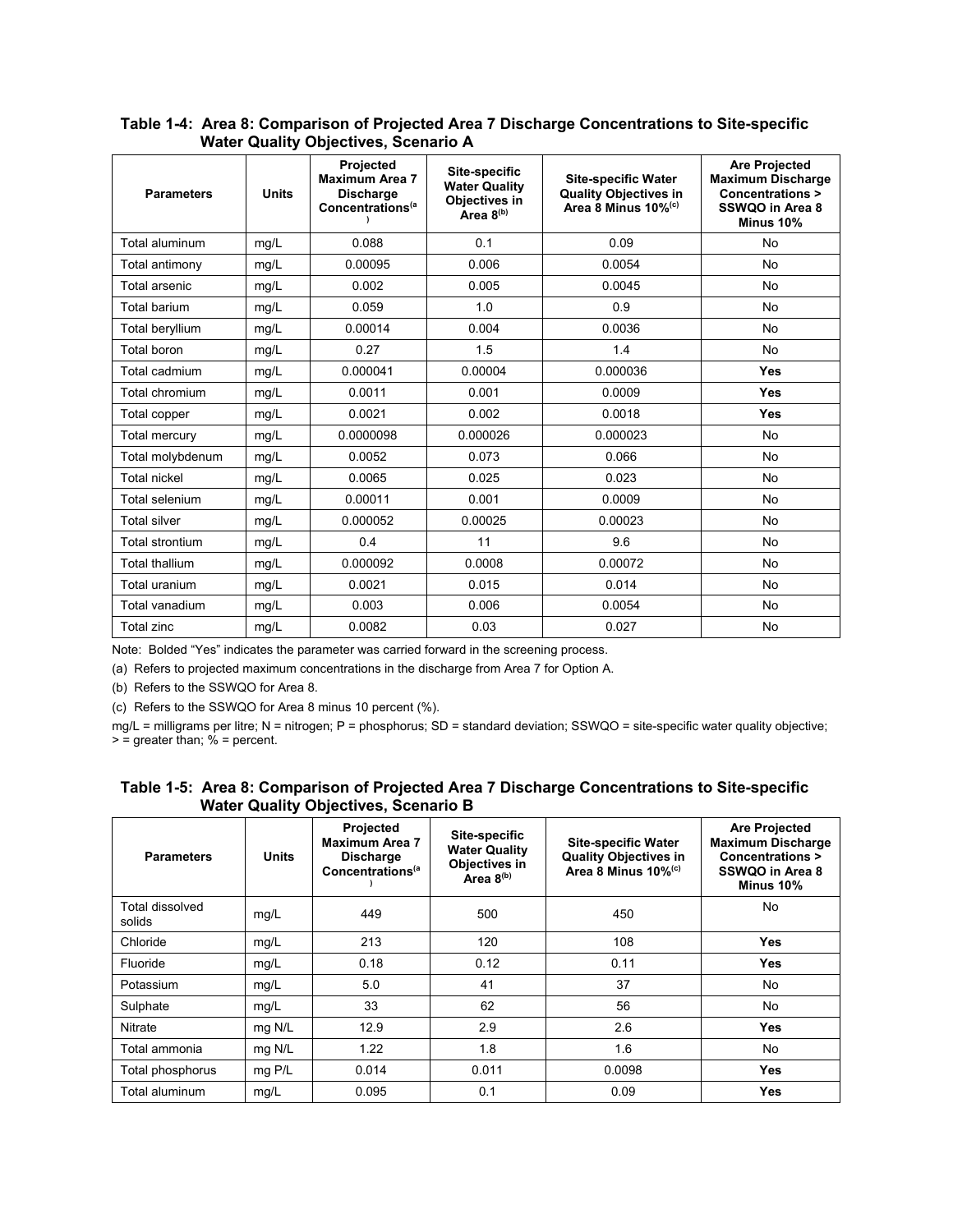| Table 1-5: Area 8: Comparison of Projected Area 7 Discharge Concentrations to Site-specific |
|---------------------------------------------------------------------------------------------|
| <b>Water Quality Objectives, Scenario B</b>                                                 |

| <b>Parameters</b>      | <b>Units</b> | Projected<br><b>Maximum Area 7</b><br><b>Discharge</b><br>Concentrations <sup>(a</sup> | Site-specific<br><b>Site-specific Water</b><br><b>Water Quality</b><br><b>Quality Objectives in</b><br>Objectives in<br>Area 8 Minus 10% <sup>(c)</sup><br>Area 8(b) |          | <b>Are Projected</b><br><b>Maximum Discharge</b><br><b>Concentrations &gt;</b><br>SSWQO in Area 8<br>Minus 10% |  |
|------------------------|--------------|----------------------------------------------------------------------------------------|----------------------------------------------------------------------------------------------------------------------------------------------------------------------|----------|----------------------------------------------------------------------------------------------------------------|--|
| Total antimony         | mg/L         | 0.00139                                                                                | 0.006                                                                                                                                                                | 0.0054   | <b>No</b>                                                                                                      |  |
| Total arsenic          | mg/L         | 0.0027                                                                                 | 0.005                                                                                                                                                                | 0.0045   | <b>No</b>                                                                                                      |  |
| Total barium           | mq/L         | 0.081                                                                                  | 1.0                                                                                                                                                                  | 0.9      | No                                                                                                             |  |
| Total beryllium        | mq/L         | 0.00016                                                                                | 0.004                                                                                                                                                                | 0.0036   | No                                                                                                             |  |
| Total boron            | mq/L         | 0.39                                                                                   | 1.5                                                                                                                                                                  | 1.4      | <b>No</b>                                                                                                      |  |
| Total cadmium          | mg/L         | 0.000043                                                                               | 0.00004                                                                                                                                                              | 0.000036 | <b>Yes</b>                                                                                                     |  |
| Total chromium         | mg/L         | 0.0014                                                                                 | 0.001                                                                                                                                                                | 0.0009   | <b>Yes</b>                                                                                                     |  |
| Total copper           | mg/L         | 0.0024                                                                                 | 0.002                                                                                                                                                                | 0.0018   | Yes                                                                                                            |  |
| Total mercury          | mg/L         | 0.0000111                                                                              | 0.000026                                                                                                                                                             | 0.000023 | <b>No</b>                                                                                                      |  |
| Total molybdenum       | mg/L         | 0.006                                                                                  | 0.073                                                                                                                                                                | 0.066    | <b>No</b>                                                                                                      |  |
| <b>Total nickel</b>    | mg/L         | 0.0068                                                                                 | 0.025                                                                                                                                                                | 0.023    | No                                                                                                             |  |
| Total selenium         | mq/L         | 0.00014                                                                                | 0.001                                                                                                                                                                | 0.0009   | <b>No</b>                                                                                                      |  |
| <b>Total silver</b>    | mg/L         | 0.00006                                                                                | 0.00025                                                                                                                                                              | 0.00023  | <b>No</b>                                                                                                      |  |
| <b>Total strontium</b> | mg/L         | 0.58                                                                                   | 11                                                                                                                                                                   | 9.6      | No                                                                                                             |  |
| <b>Total thallium</b>  | mg/L         | 0.000089                                                                               | 0.0008                                                                                                                                                               | 0.00072  | No                                                                                                             |  |
| Total uranium          | mg/L         | 0.0025                                                                                 | 0.015                                                                                                                                                                | 0.014    | <b>No</b>                                                                                                      |  |
| Total vanadium         | mg/L         | 0.0034                                                                                 | 0.006                                                                                                                                                                | 0.0054   | No                                                                                                             |  |
| <b>Total zinc</b>      | mg/L         | 0.0082                                                                                 | 0.03                                                                                                                                                                 | 0.027    | No                                                                                                             |  |

Note: Bolded "Yes" indicates the parameter was carried forward in the screening process.

(a) Refers to projected maximum concentrations in the discharge from Area 7 for Option B.

(b) Refers to the SSWQO for Area 8.

(c) Refers to the SSWQO for Area 8 minus 10 percent (%).

mg/L = milligrams per litre; N = nitrogen; P = phosphorus; SD = standard deviation; SSWQO = site-specific water quality objective; > = greater than; % = percent.

| <b>Parameters</b> |              | <b>Projected</b><br><b>Maximum Whole-</b>                    |                                                               | Area 8 Baseline Concentrations                                                      | Are Maximum Whole-lake<br><b>Average Concentrations in</b>        |
|-------------------|--------------|--------------------------------------------------------------|---------------------------------------------------------------|-------------------------------------------------------------------------------------|-------------------------------------------------------------------|
|                   | <b>Units</b> | lake Average<br><b>Concentration in</b><br>AB <sup>(a)</sup> | <b>Baseline</b><br><b>Concentrations</b><br>in Area $8^{(b)}$ | <b>Baseline</b><br><b>Concentrations in</b><br>Area 8 Minus<br>$10%$ <sup>(c)</sup> | Area 8 > Baseline<br><b>Concentrations in Area 8</b><br>Minus 10% |
| Chloride          | mg/L         | 82                                                           | 2.3                                                           | 2.1                                                                                 | Yes                                                               |
| Fluoride          | mg/L         | 0.12                                                         | 0.06                                                          | 0.054                                                                               | Yes                                                               |
| Nitrate           | mg<br>N/L    | 5.2                                                          | 0.051                                                         | 0.046                                                                               | Yes                                                               |
| Total phosphorus  | mg<br>P/L    | 0.013                                                        | 0.008                                                         | 0.0072                                                                              | Yes                                                               |
| Total cadmium     | mg/L         | 0.000039                                                     | 0.000023                                                      | 0.000021                                                                            | Yes                                                               |
| Total chromium    | mg/L         | 0.001                                                        | 0.00012                                                       | 0.00011                                                                             | Yes                                                               |
| Total copper      | mg/L         | 0.0022                                                       | 0.0011                                                        | 0.00099                                                                             | Yes                                                               |

|                                            | Table 1-6: Area 8: Comparison of Projected Maximum Whole-lake Average Concentrations to |  |  |
|--------------------------------------------|-----------------------------------------------------------------------------------------|--|--|
| <b>Baseline Concentrations, Scenario A</b> |                                                                                         |  |  |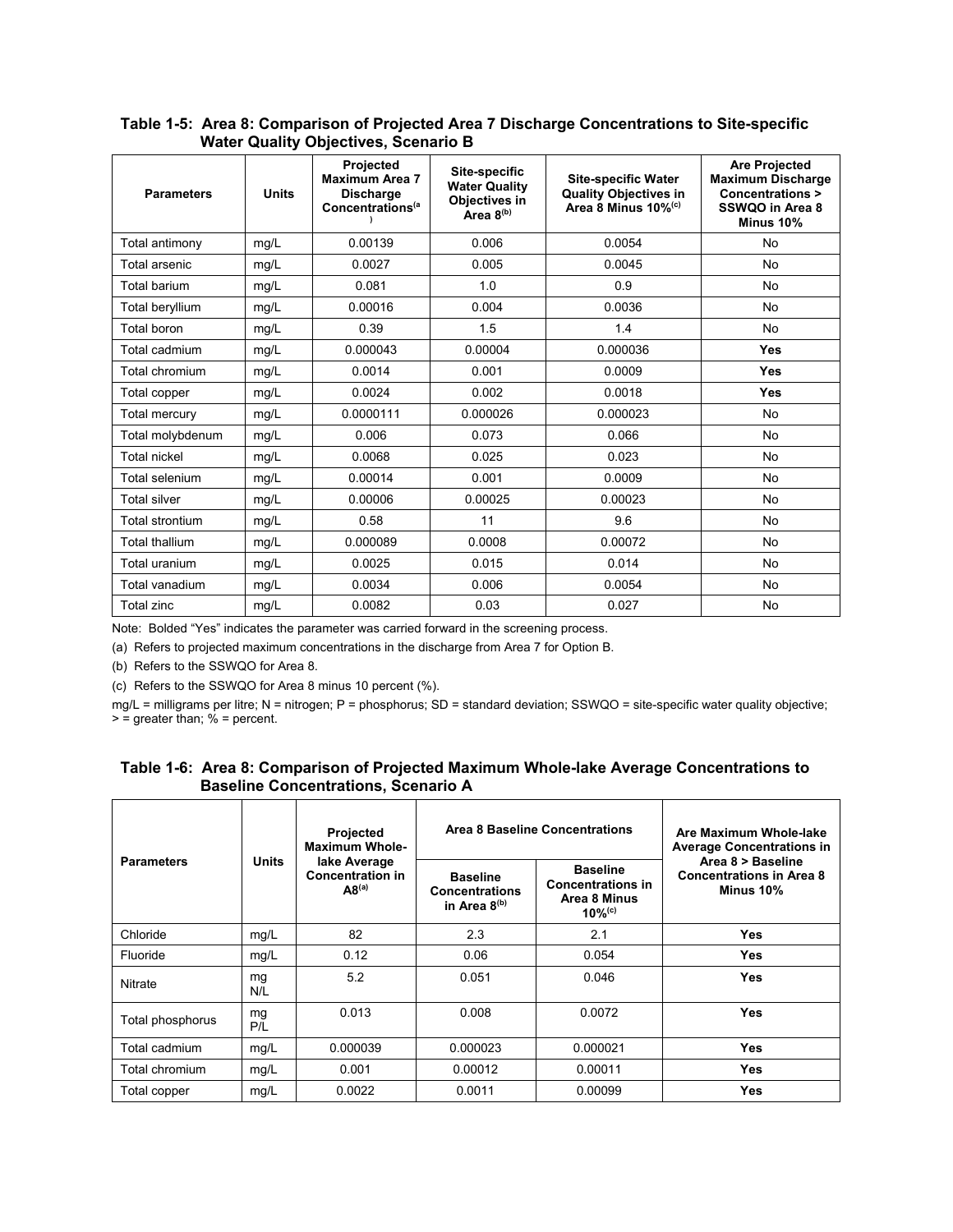Note: Bolded "Yes" indicates the parameter is a POPC.

- (a) Refers to projected maximum whole-lake average concentrations in Area 8 for Option A.
- (b) Refers to the baseline concentrations from Area 8, represented by the mean + two standard deviations (SD).

(c) Refers to baseline concentrations from Area 8 minus 10 percent (%).

mg/L = milligrams per litre; N = nitrogen; POPC = parameter of potential concern; SD = standard deviation; > = greater than; % = percent.

### **Table 1-7: Area 8: Comparison of Projected Maximum Whole-lake Average Concentrations to Baseline Concentrations, Scenario B**

| <b>Parameters</b> |              | <b>Projected</b><br><b>Maximum Whole-</b>                    |                                                               | Area 8 Baseline Concentrations                                                       | Are Maximum Whole-lake<br><b>Average Concentrations in</b>        |  |
|-------------------|--------------|--------------------------------------------------------------|---------------------------------------------------------------|--------------------------------------------------------------------------------------|-------------------------------------------------------------------|--|
|                   | <b>Units</b> | lake Average<br><b>Concentration in</b><br>AB <sup>(a)</sup> | <b>Baseline</b><br><b>Concentrations</b><br>in Area $8^{(b)}$ | <b>Baseline</b><br><b>Concentrations in</b><br>Area 8 Minus<br>$10\%$ <sup>(c)</sup> | Area 8 > Baseline<br><b>Concentrations in Area 8</b><br>Minus 10% |  |
| Chloride          | mg/L         | 133                                                          | 2.3                                                           | 2.1                                                                                  | <b>Yes</b>                                                        |  |
| Fluoride          | mg/L         | 0.15                                                         | 0.06                                                          | 0.054                                                                                | <b>Yes</b>                                                        |  |
| Nitrate           | mg<br>N/L    | 8.0                                                          | 0.051                                                         | 0.046                                                                                | <b>Yes</b>                                                        |  |
| Total phosphorus  | mg<br>P/L    | 0.015                                                        | 0.008                                                         | 0.0072                                                                               | <b>Yes</b>                                                        |  |
| Total aluminum    | mg/L         | 0.083                                                        | 0.03                                                          | 0.027                                                                                | <b>Yes</b>                                                        |  |
| Total cadmium     | mg/L         | 0.00004                                                      | 0.000023                                                      | 0.000021                                                                             | <b>Yes</b>                                                        |  |
| Total chromium    | mg/L         | 0.0012                                                       | 0.00012                                                       | 0.00011                                                                              | <b>Yes</b>                                                        |  |
| Total copper      | mg/L         | 0.0024                                                       | 0.0011                                                        | 0.00099                                                                              | <b>Yes</b>                                                        |  |

Note: Bolded "Yes" indicates the parameter is a POPC.

(a) Refers to projected maximum whole-lake average concentrations in Area 8 for Option B.

(b) Refers to the baseline concentrations from Area 8, represented by the mean + two standard deviations (SD).

(c) Refers to baseline concentrations from Area 8 minus 10 percent (%).

mg/L = milligrams per litre; N = nitrogen; POPC = parameter of potential concern; SD = standard deviation; > = greater than; % = percent.

## **Table 1-8: Proposed Effluent Quality Criteria for the Discharge of Water from Area 7 to Area 8 with Water from the Water Management Pond Stored in Area 7 as a Contingency Measure, Scenario A**

| <b>Parameters of Potential Concern</b> | <b>Effluent Quality Criteria</b>     |                                   |  |  |  |  |  |  |
|----------------------------------------|--------------------------------------|-----------------------------------|--|--|--|--|--|--|
|                                        | <b>Maximum Average Concentration</b> | <b>Maximum Grab Concentration</b> |  |  |  |  |  |  |
| Chloride, mg/L                         | 100                                  | 200                               |  |  |  |  |  |  |
| Fluoride, mg/L                         |                                      | 2                                 |  |  |  |  |  |  |
|                                        | 4                                    | 8                                 |  |  |  |  |  |  |
| Nitrate, mg N/L                        | 6 (as of 1 January 2027)             | 12 (as of 1 January 2027)         |  |  |  |  |  |  |
| Total phosphorus, mg P/L               | 0.009                                | 0.018                             |  |  |  |  |  |  |
| Total cadmium, mg/L                    | 0.00004                              | 0.00008                           |  |  |  |  |  |  |
| Total chromium, mg/L                   | 0.001                                | 0.002                             |  |  |  |  |  |  |
| Total copper, mg/L                     | 0.002                                | 0.003                             |  |  |  |  |  |  |

 $mg/L =$  milligrams per litre; N = nitrogen; P = phosphorus.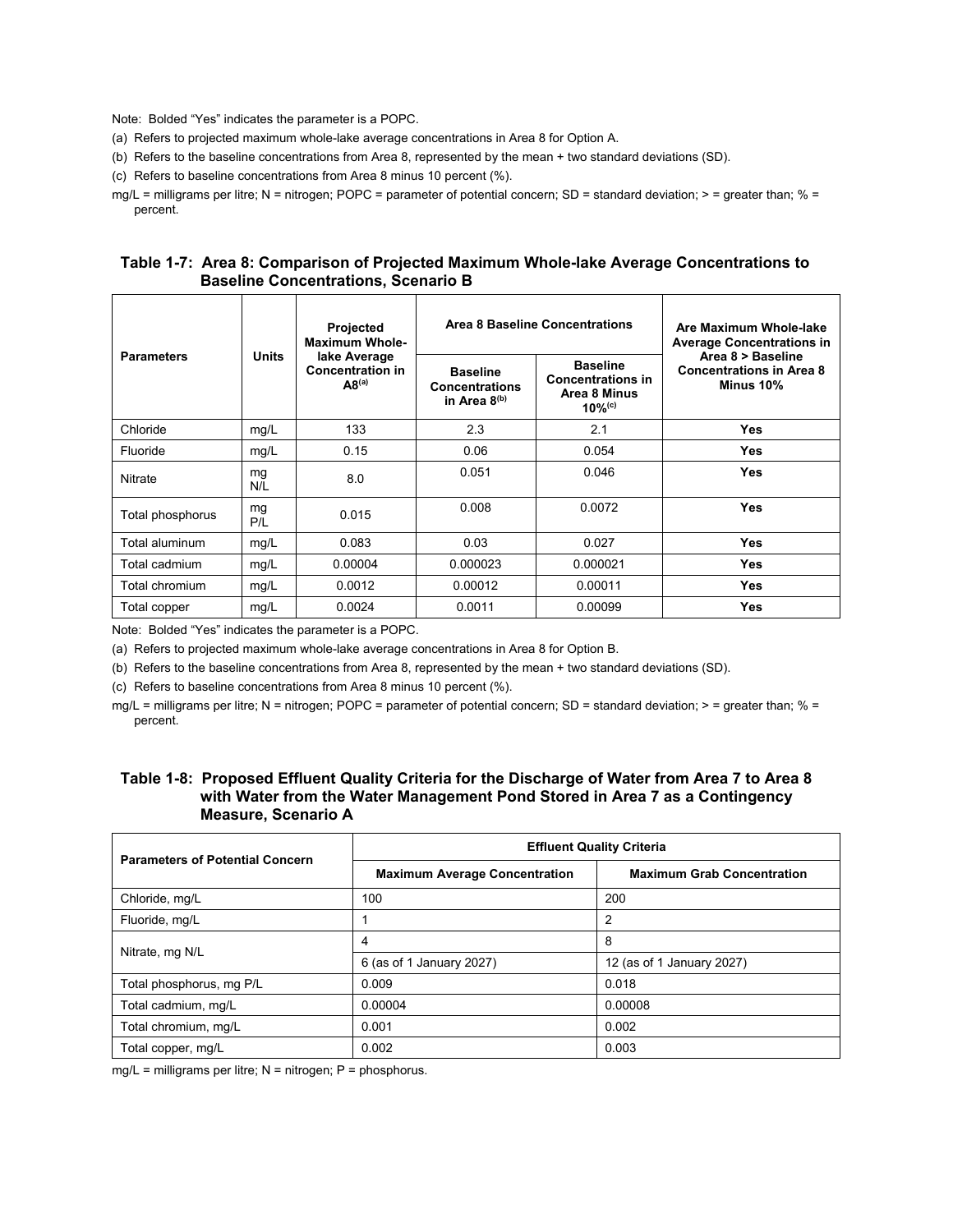# **Table 1-9: Proposed Effluent Quality Criteria for the Discharge of Water from Area 7 to Area 8 with Water from the Water Management Pond Stored in Area 7 as a Contingency Measure, Scenario B**

| <b>Parameters of Potential Concern</b> | <b>Effluent Quality Criteria</b>     |                                   |  |  |  |  |  |  |
|----------------------------------------|--------------------------------------|-----------------------------------|--|--|--|--|--|--|
|                                        | <b>Maximum Average Concentration</b> | <b>Maximum Grab Concentration</b> |  |  |  |  |  |  |
| Chloride, mg/L                         | 100                                  | 200                               |  |  |  |  |  |  |
| Fluoride, mg/L                         |                                      | 2                                 |  |  |  |  |  |  |
| Nitrate, mg N/L                        | 4                                    | 8                                 |  |  |  |  |  |  |
| Total phosphorus, mg P/L               | 0.009                                | 0.018                             |  |  |  |  |  |  |
| Total aluminum, mg/L                   | 0.083                                | 0.17                              |  |  |  |  |  |  |
| Total cadmium, mg/L                    | 0.00004                              | 0.00008                           |  |  |  |  |  |  |
| Total chromium, mg/L                   | 0.001                                | 0.002                             |  |  |  |  |  |  |
| Total copper, mg/L                     | 0.002                                | 0.003                             |  |  |  |  |  |  |

mg/L = milligrams per litre; N = nitrogen; P = phosphorus.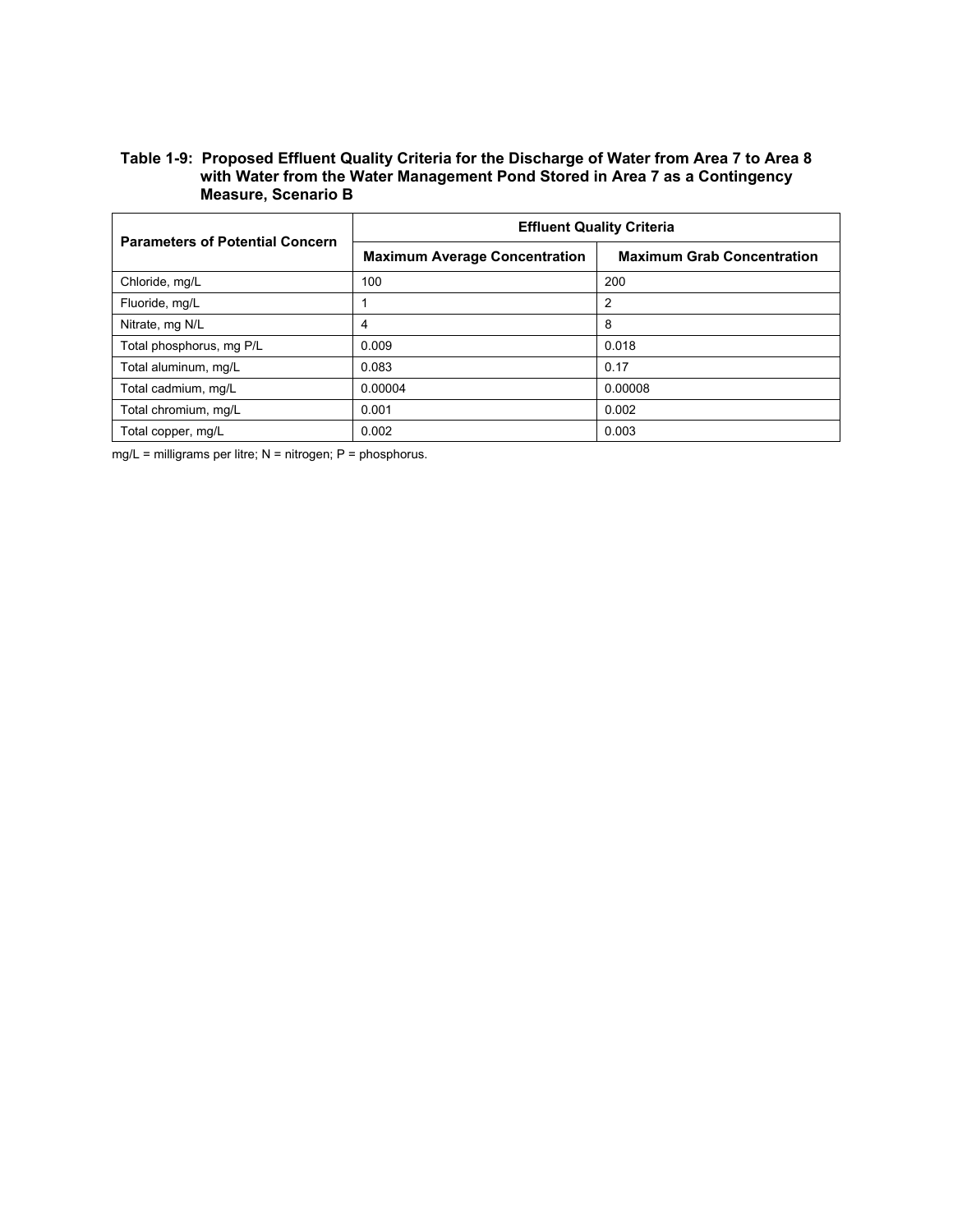



b) Scenario B



mg/L = milligrams per litre; EQC = effluent quality criteria; MGC = maximum grab concentration; MAC = maximum acceptable concentration.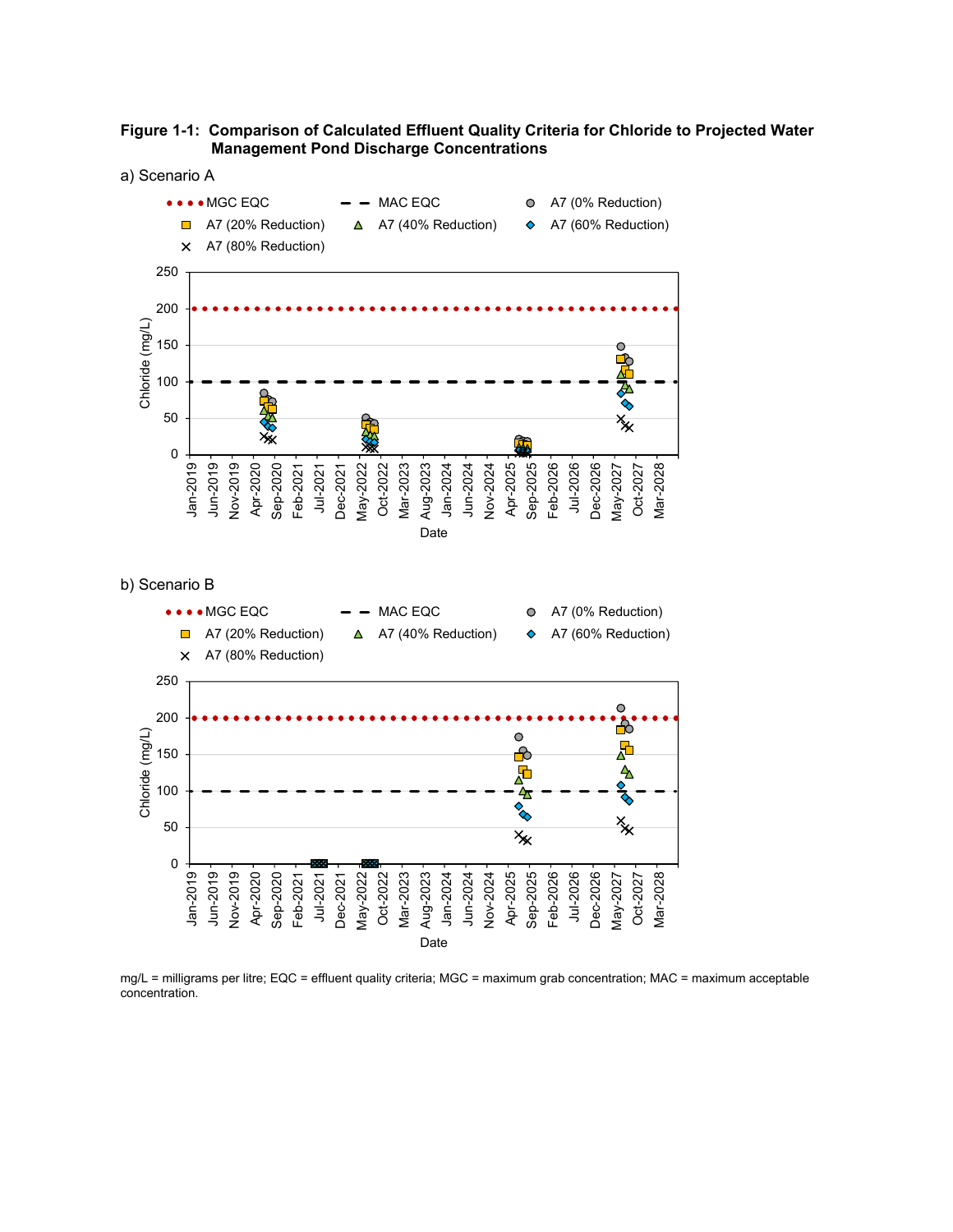

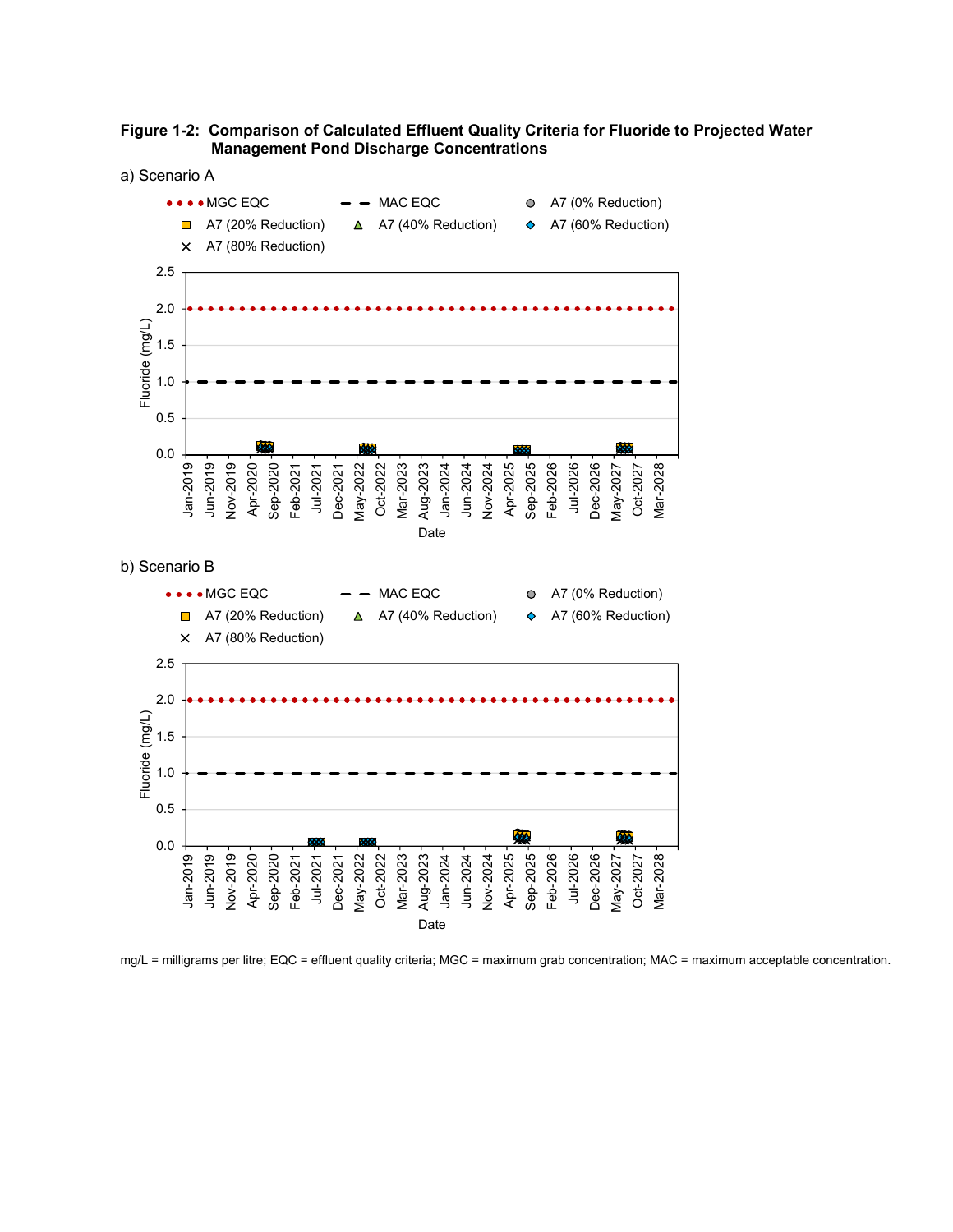



mg/L = milligrams per litre; EQC = effluent quality criteria; MGC = maximum grab concentration; MAC = maximum acceptable concentration; N = nitrogen.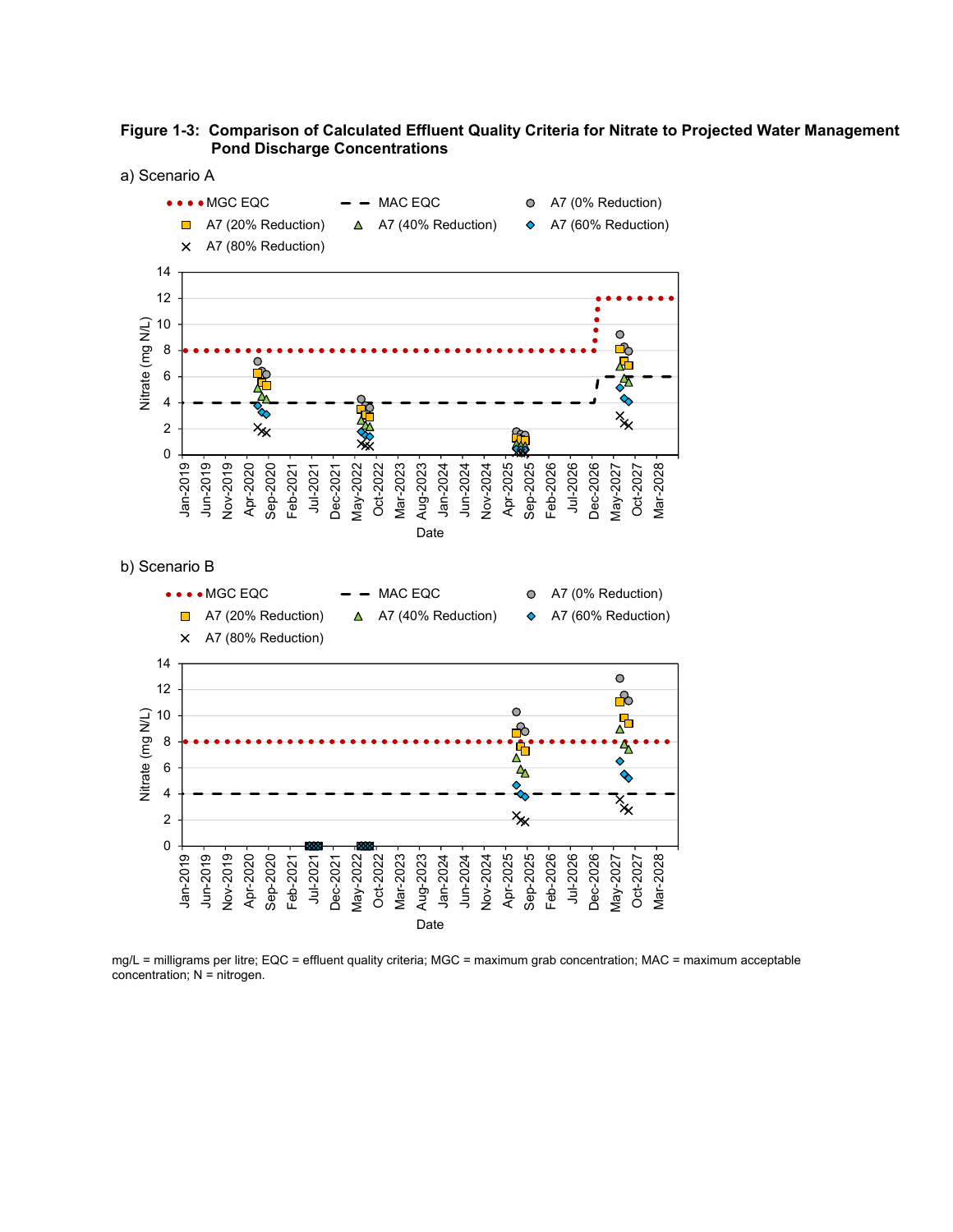

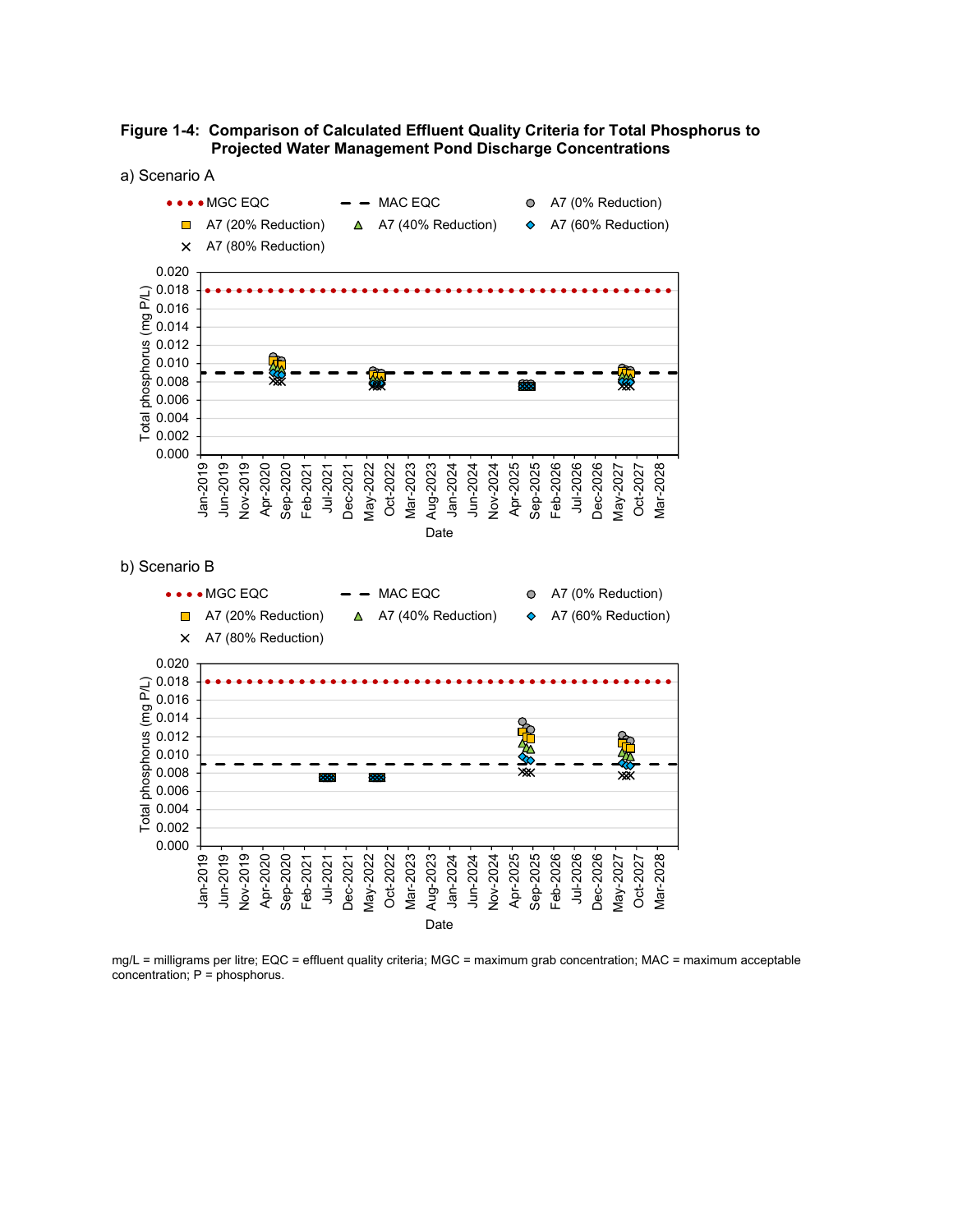

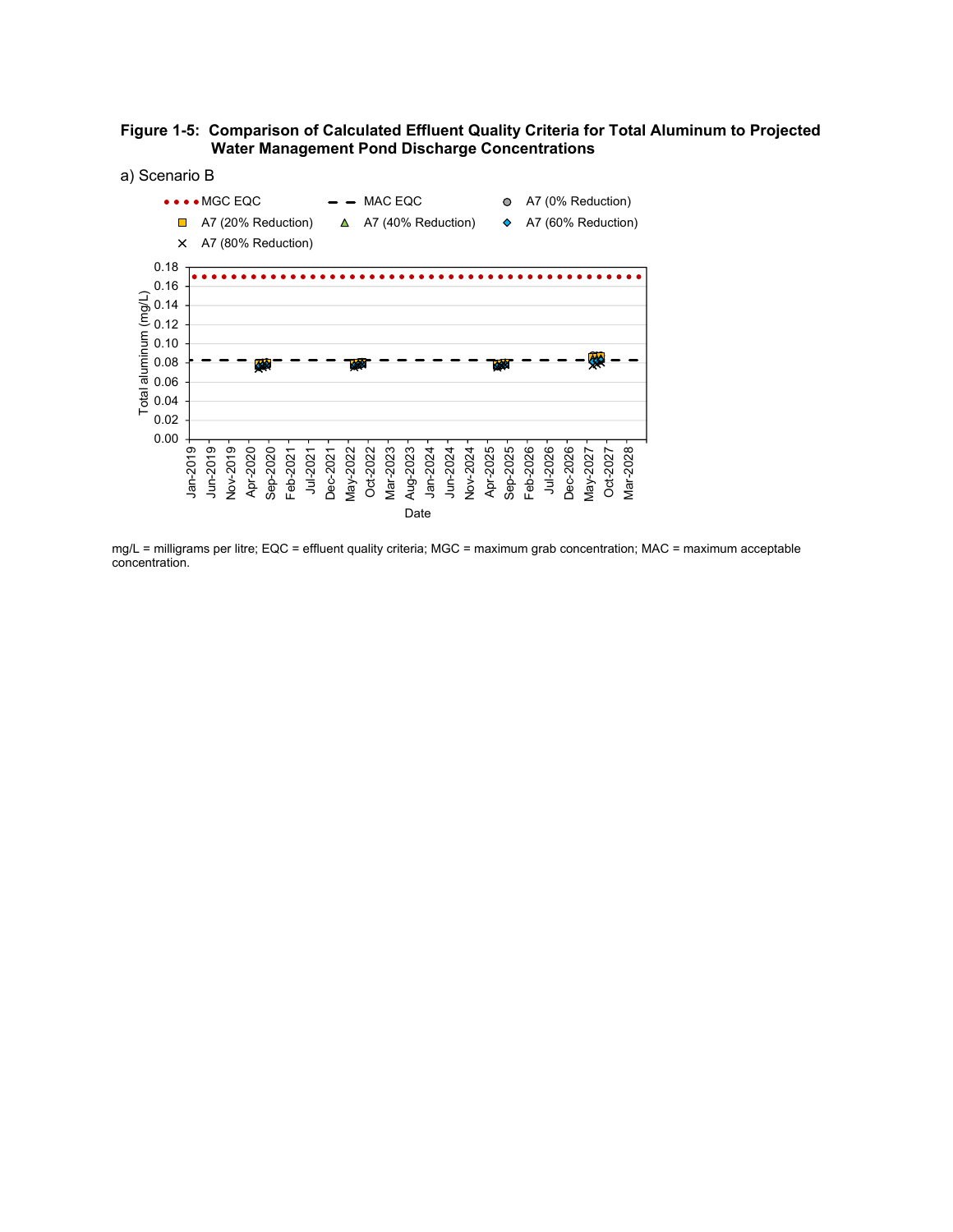

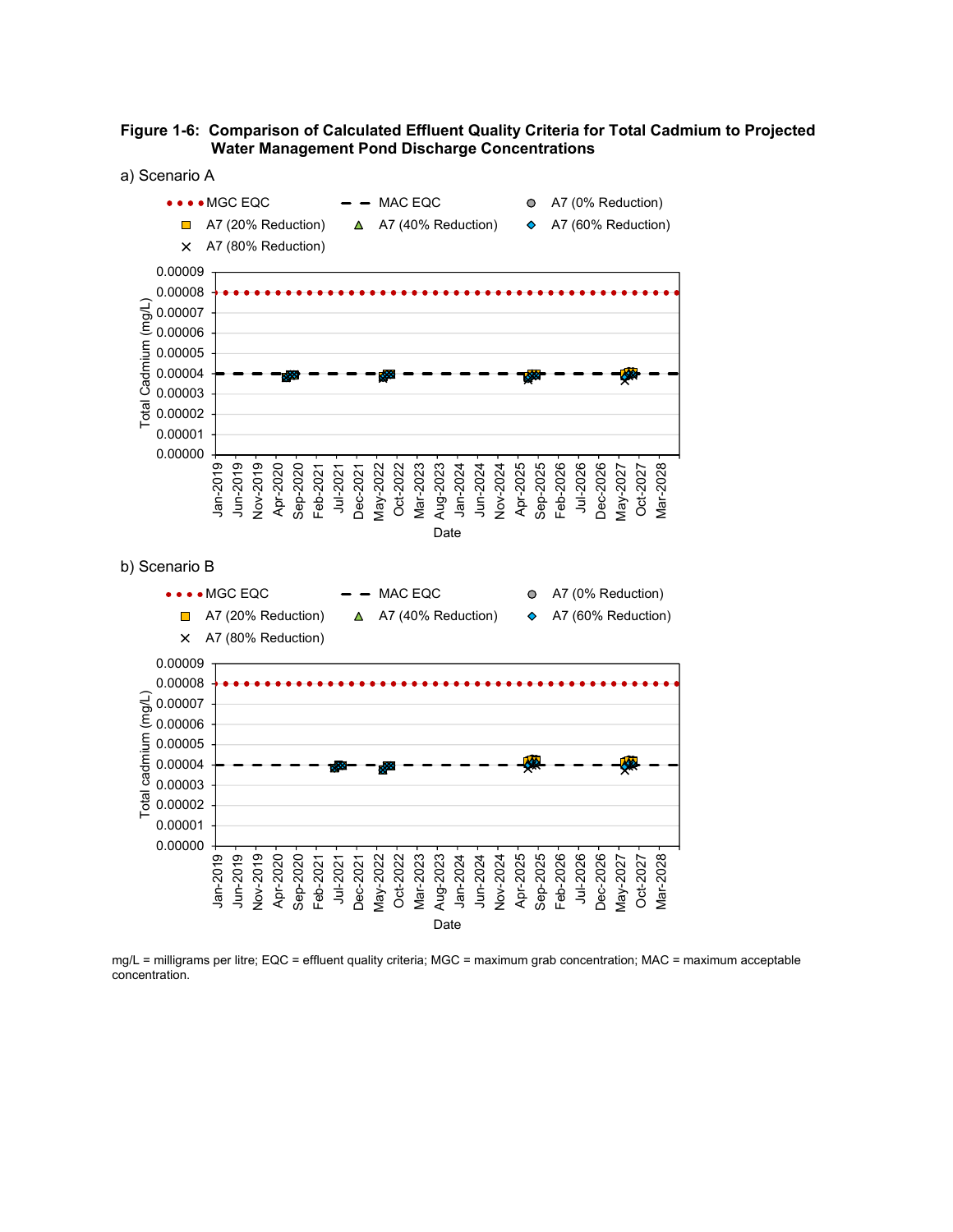



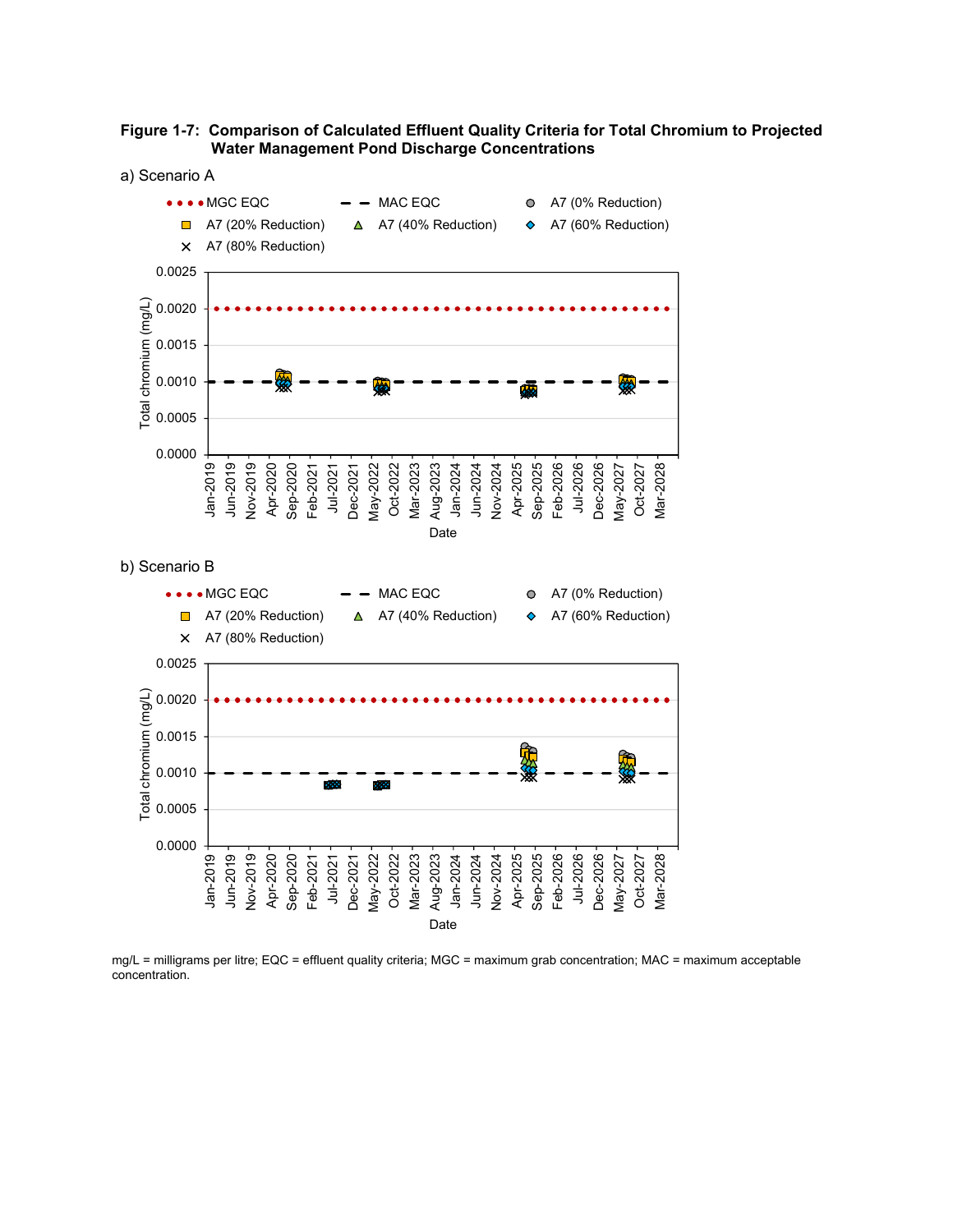



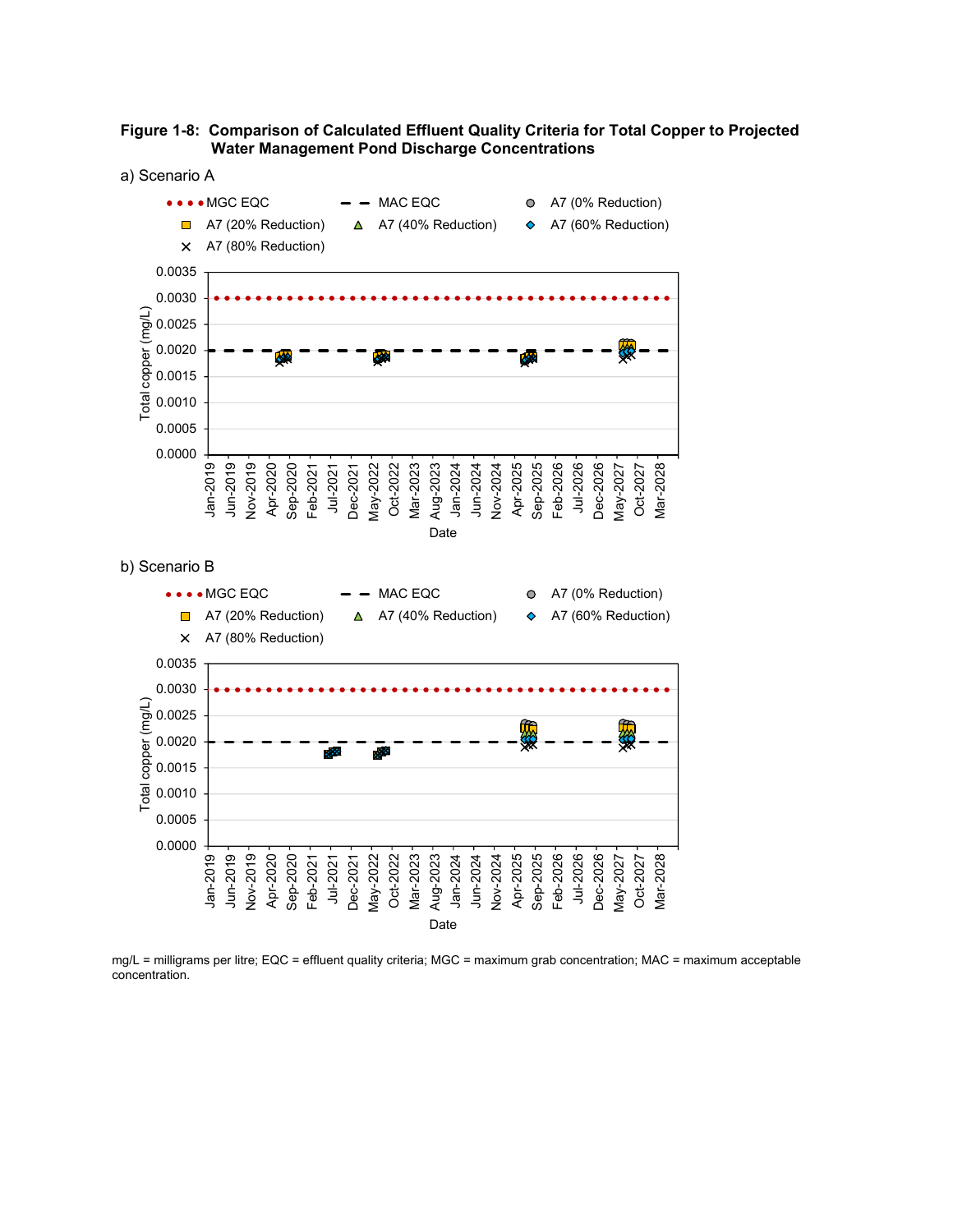# **INFORMATION REQUEST 2**





mg/L = milligrams per litre; SNP = surveillance network program.

**Figure 2-2: Simulated and Observed Magnesium Concentrations in Snap Lake, 2011 to 2016** 



mg/L = milligrams per litre; SNP = surveillance network program.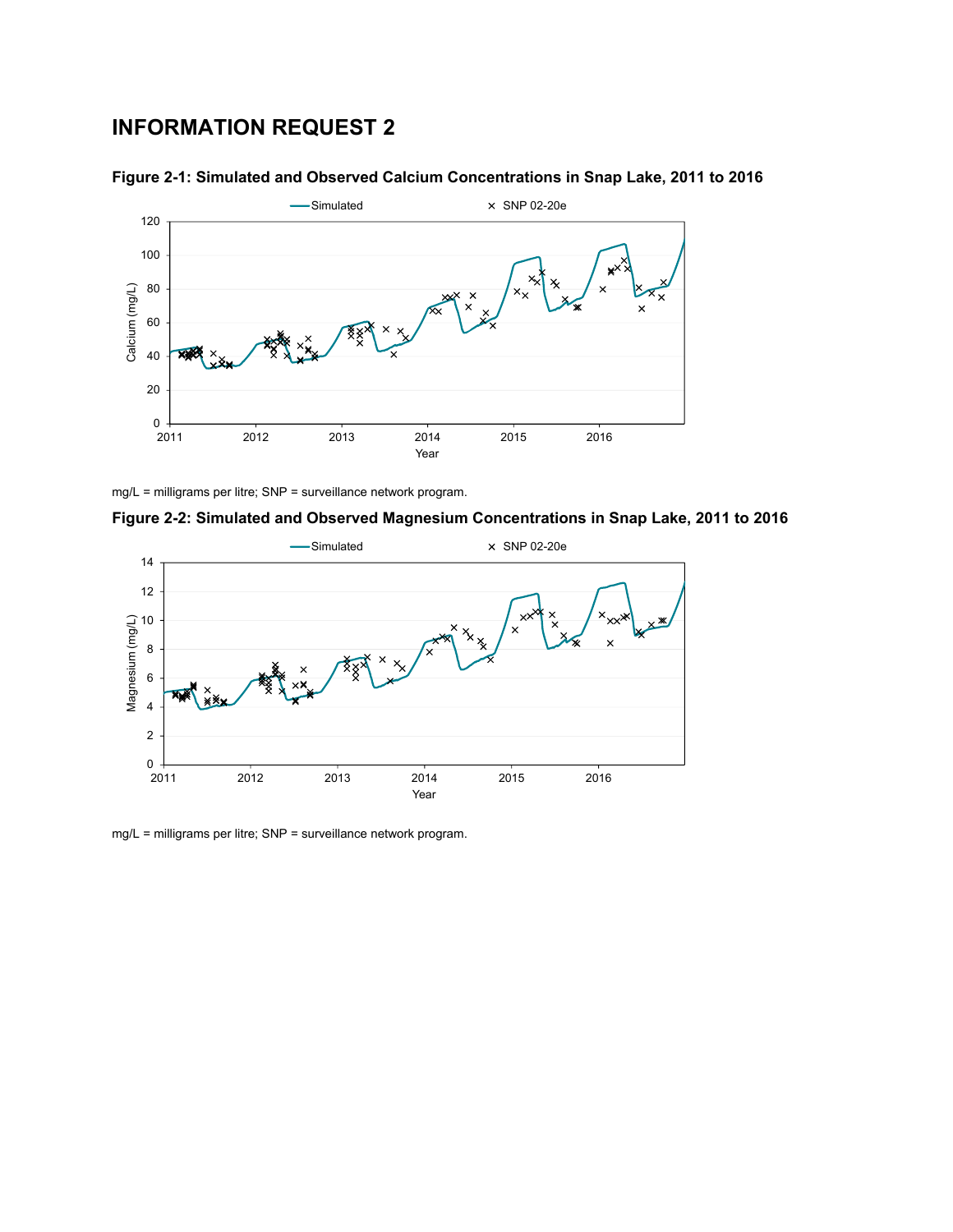

**Figure 2-3: Simulated and Observed Total Copper Concentrations in Snap Lake, 2011 to 2016** 

mg/L = milligrams per litre; SNP = surveillance network program.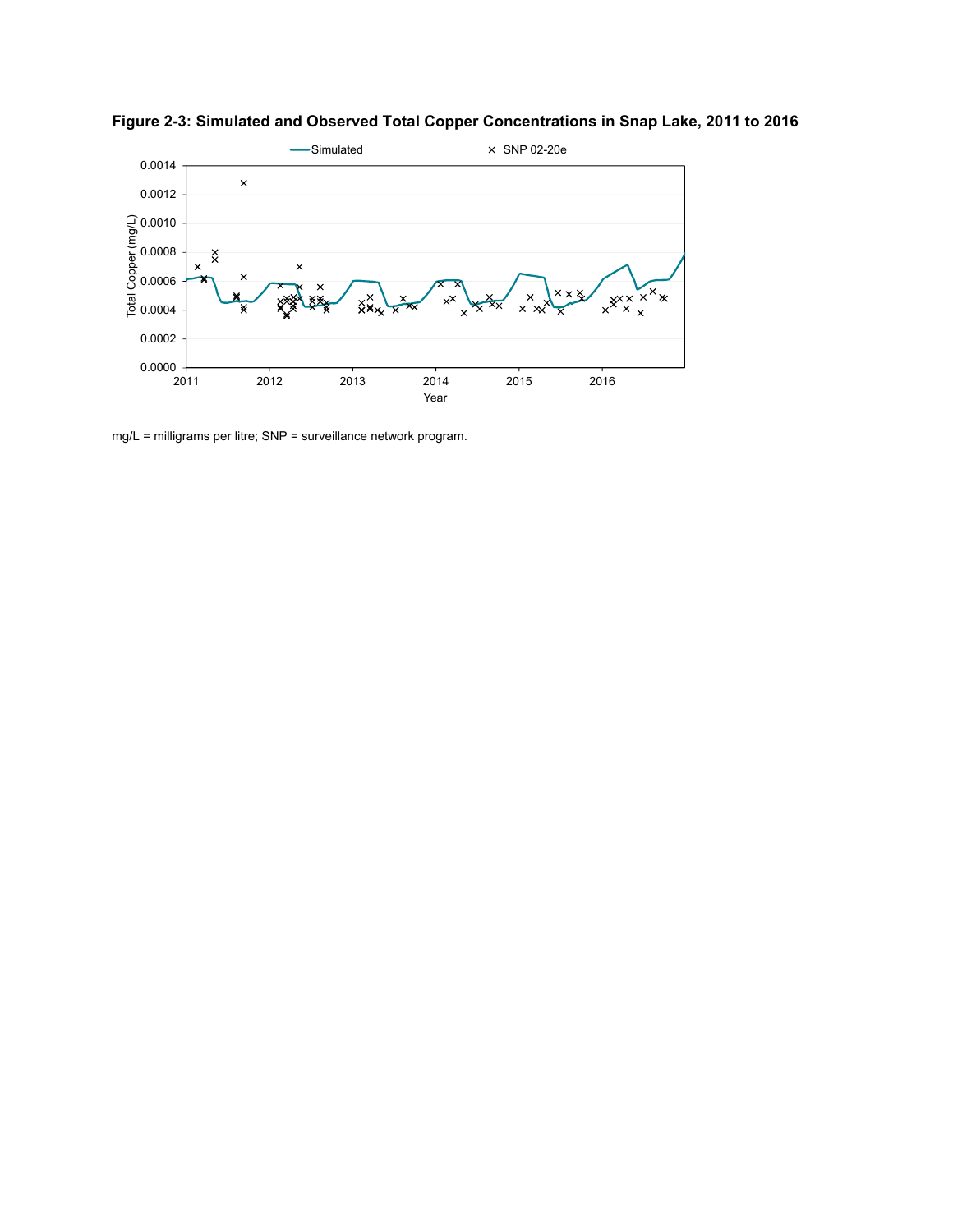# **INFORMATION REQUEST 3**

# **Table 3-1: Comparison of Effluent Quality Criteria Proposed for Lake N11 to Projected Water Management Pond Discharge Concentrations in September and October of Year 2021**

|                    |              | <b>Projected Water</b>                                                  | Proposed Effluent Quality Criteria(b)             |                                      |  |  |  |
|--------------------|--------------|-------------------------------------------------------------------------|---------------------------------------------------|--------------------------------------|--|--|--|
| <b>Parameter</b>   | <b>Month</b> | <b>Management Pond</b><br><b>Concentrations in Year</b><br>$2021^{(a)}$ | <b>Maximum</b><br>Average<br><b>Concentration</b> | <b>Maximum Grab</b><br>Concentration |  |  |  |
| Chloride, mg/L     | September    | 408                                                                     | 300                                               | 515                                  |  |  |  |
|                    | October      | 418                                                                     |                                                   |                                      |  |  |  |
|                    | September    | 0.38                                                                    | 1.5                                               | 3                                    |  |  |  |
| Fluoride, mg/L     | October      | 0.39                                                                    |                                                   |                                      |  |  |  |
|                    | September    | 55                                                                      | 100                                               | 155                                  |  |  |  |
| Sulphate, mg/L     | October      | 56                                                                      |                                                   |                                      |  |  |  |
|                    | September    | 25                                                                      | 20                                                | 30                                   |  |  |  |
| Nitrate, mg N/L    | October      | 26                                                                      |                                                   |                                      |  |  |  |
| Total ammonia, mg  | September    | 2.5                                                                     | 6                                                 | 10                                   |  |  |  |
| N/L                | October      | 2.6                                                                     |                                                   |                                      |  |  |  |
| Total phosphorus,  | September    | 0.024                                                                   | 0.022                                             | 0.03                                 |  |  |  |
| mg P/L             | October      | 0.024                                                                   |                                                   |                                      |  |  |  |
| Total aluminum,    | September    | 0.11                                                                    | 0.23                                              | 0.35                                 |  |  |  |
| mg/L               | October      | 0.12                                                                    |                                                   |                                      |  |  |  |
| Total chromium,    | September    | 0.0022                                                                  | 0.002                                             | 0.005                                |  |  |  |
| mg/L               | October      | 0.0022                                                                  |                                                   |                                      |  |  |  |
|                    | September    | 0.003                                                                   | 0.004                                             | 0.007                                |  |  |  |
| Total copper, mg/L | October      | 0.003                                                                   |                                                   |                                      |  |  |  |
|                    | September    | 0.47                                                                    | 0.6                                               | 1                                    |  |  |  |
| Total iron, mg/L   | October      | 0.48                                                                    |                                                   |                                      |  |  |  |

a) Attachment 2, Appendix C of the 2018 Water Licence Amendment Application

b) Attachment 3 of the 2018 Water Licence Amendment Application

mg/L = milligrams per litre; N = nitrogen; P = phosphorus.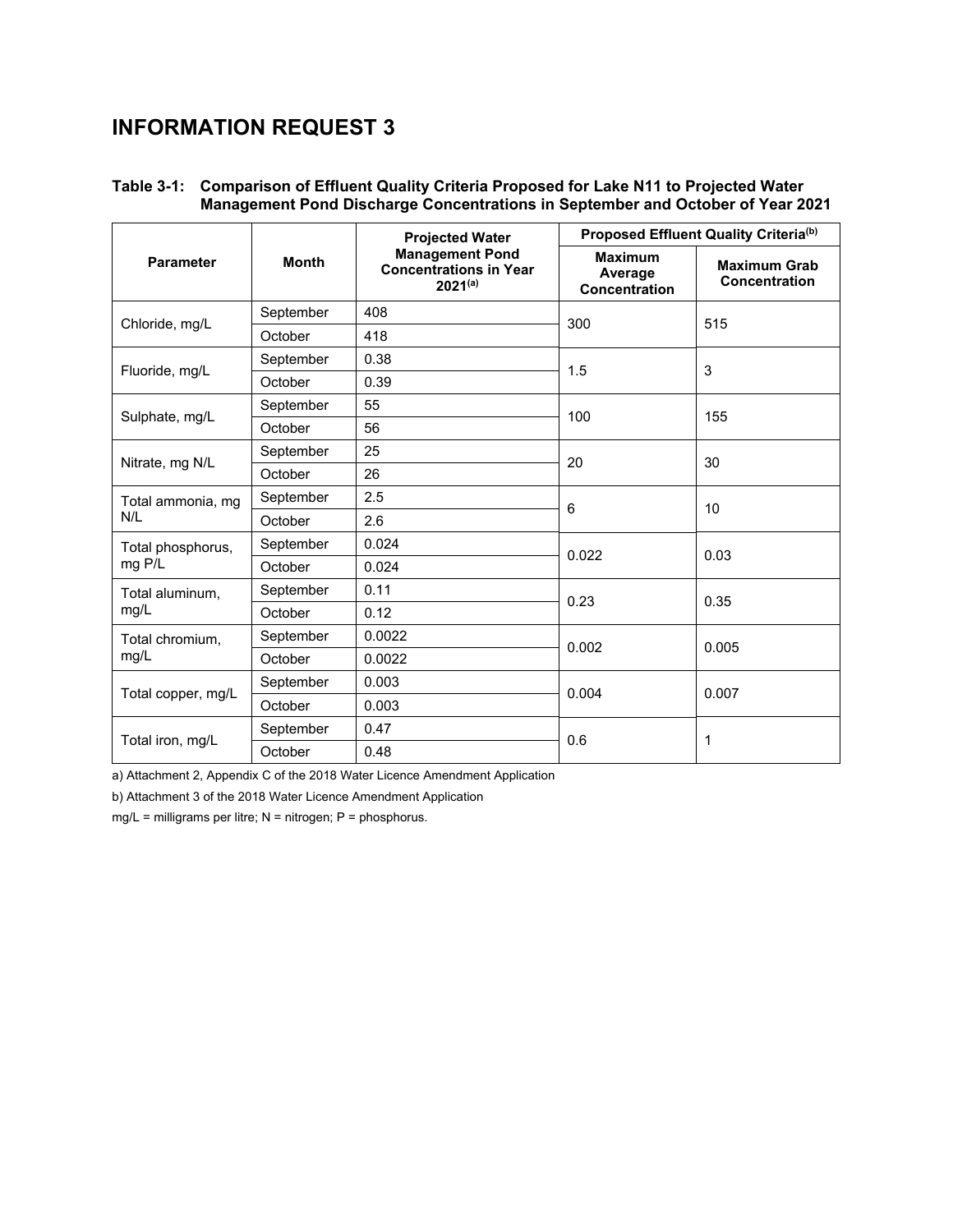**Figure 3-1: Projected Whole-lake Average Chloride Concentrations in Lake N11 with Water Management Pond Discharge Concentrations Equal to the Maximum Average Concentration Effluent Quality Criteria** 



mg/L = milligrams per litre; SSWQO = site-specific water quality objective.





mg/L = milligrams per litre; SSWQO = site-specific water quality objective.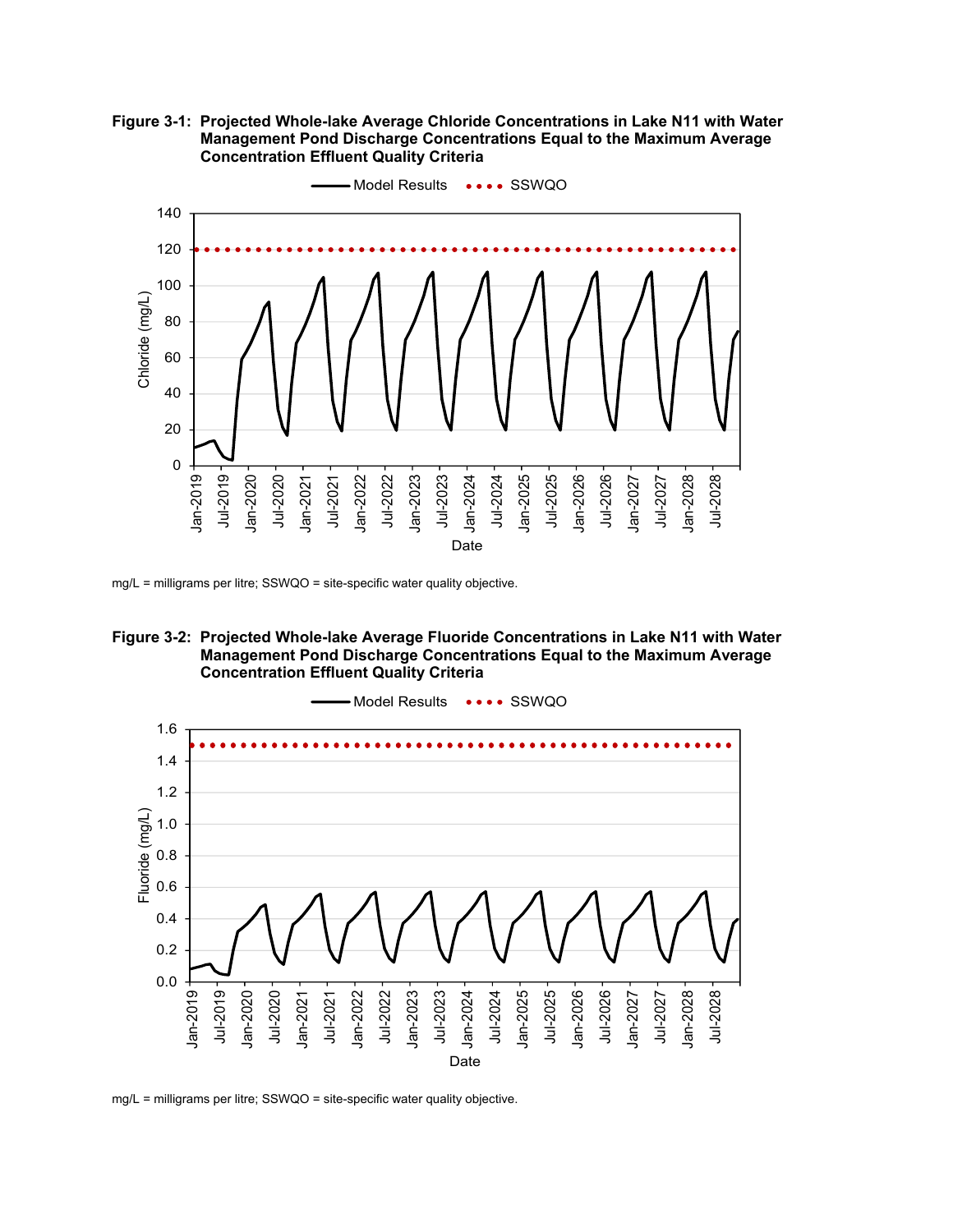**Figure 3-3: Projected Whole-lake Average Sulphate Concentrations in Lake N11 with Water Management Pond Discharge Concentrations Equal to the Maximum Average Concentration Effluent Quality Criteria** 



mg/L = milligrams per litre; SSWQO = site-specific water quality objective.





mg/L = milligrams per litre; N = nitrogen; SSWQO = site-specific water quality objective.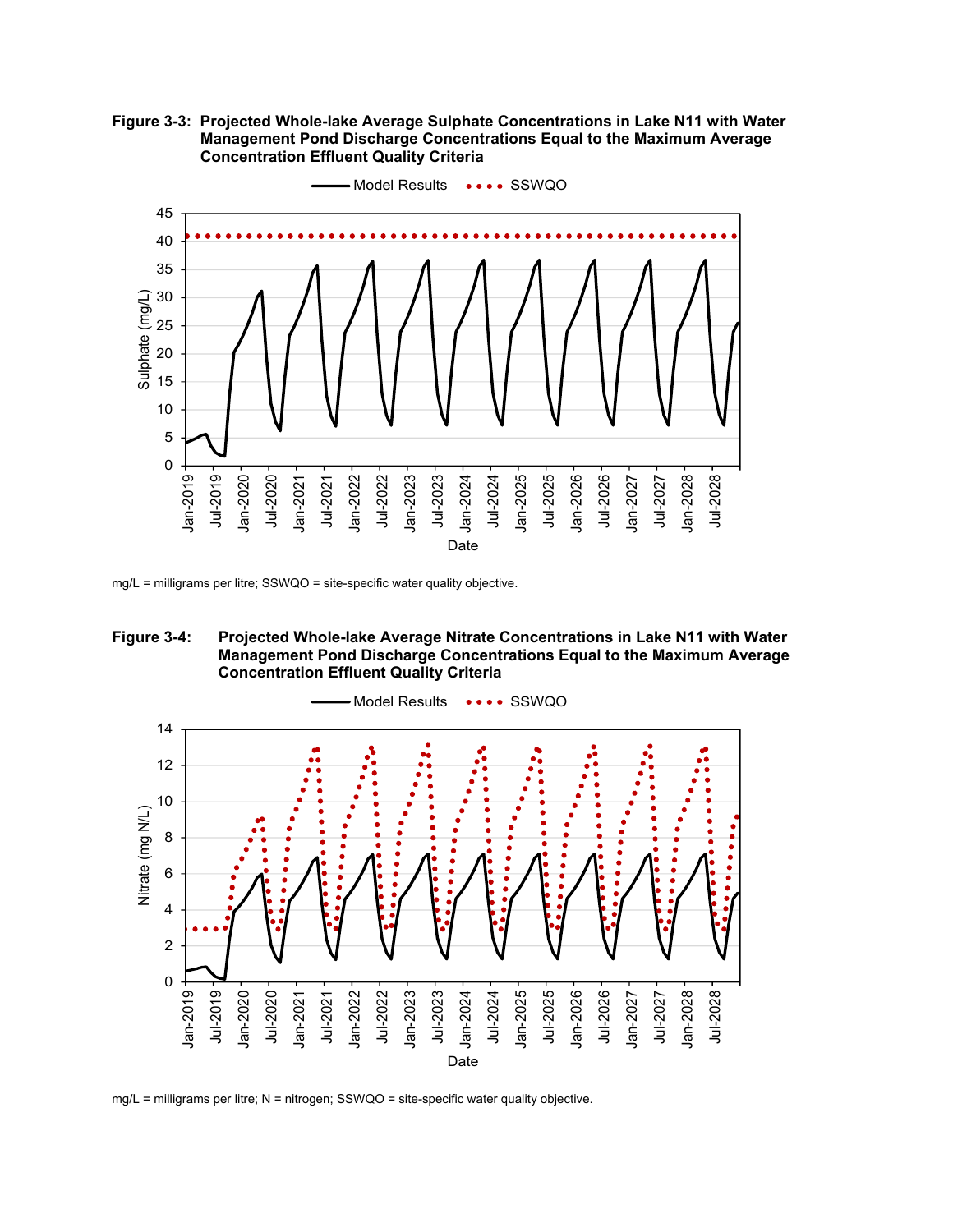**Figure 3-5: Projected Whole-lake Average Total Ammonia Concentrations in Lake N11 with Water Management Pond Discharge Concentrations Equal to the Maximum Average Concentration Effluent Quality Criteria** 



mg/L = milligrams per litre; N = nitrogen; SSWQO = site-specific water quality objective.





mg/L = milligrams per litre; P = phosphorus; SSWQO = site-specific water quality objective.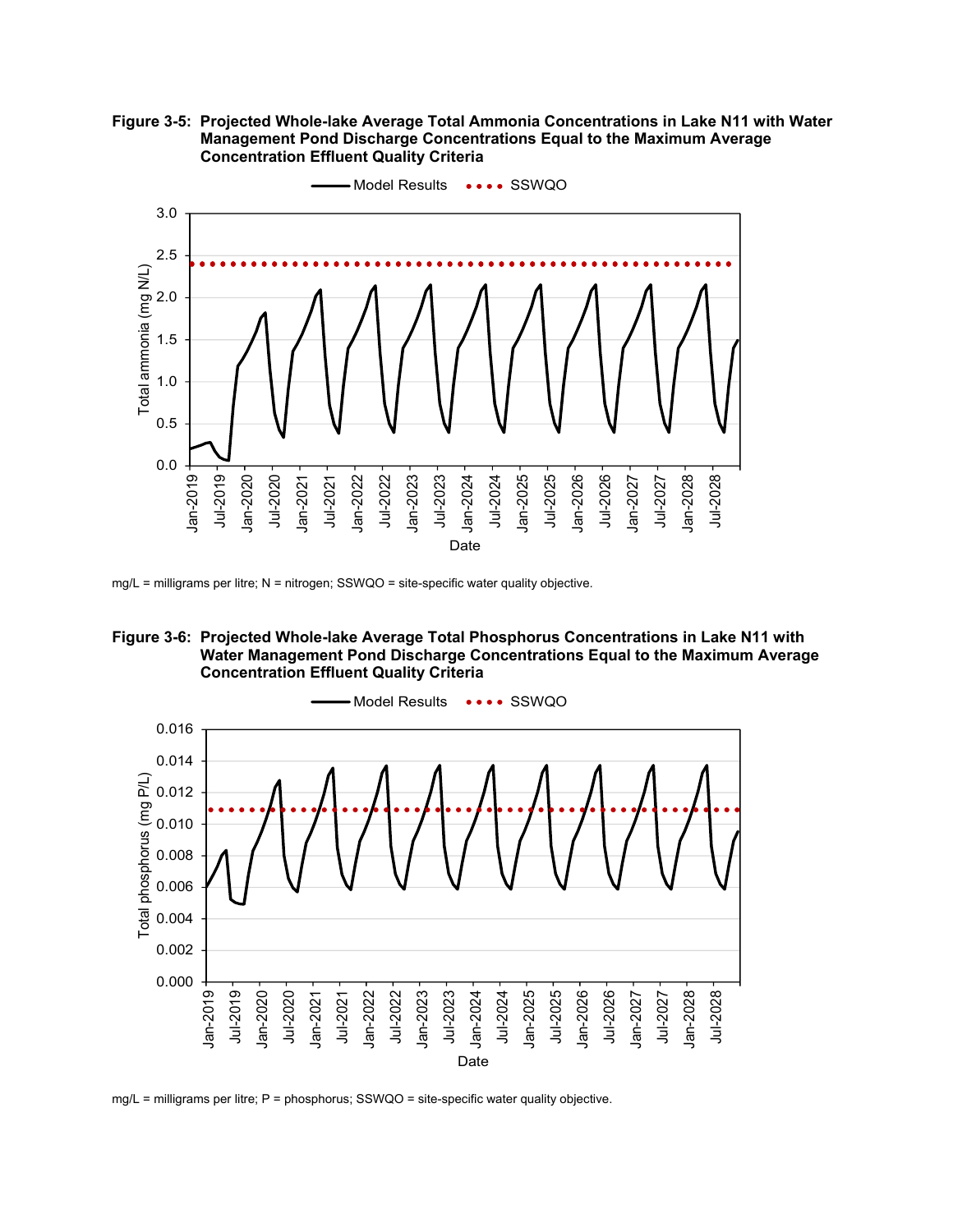**Figure 3-7: Projected Whole-lake Average Total Aluminum Concentrations in Lake N11 with Water Management Pond Discharge Concentrations Equal to the Maximum Average Concentration Effluent Quality Criteria** 



mg/L = milligrams per litre; SSWQO = site-specific water quality objective.





mg/L = milligrams per litre; SSWQO = site-specific water quality objective.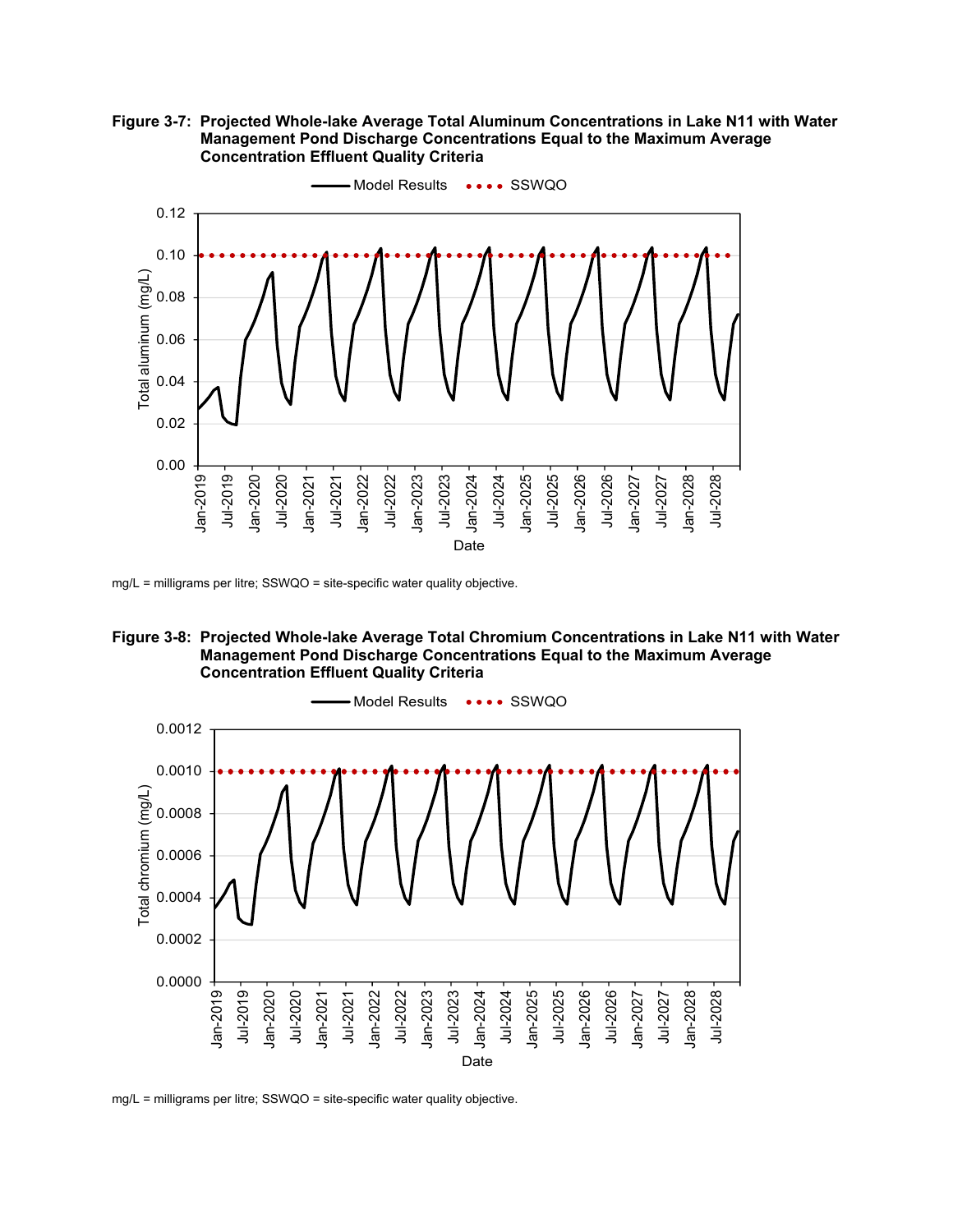**Figure 3-9: Projected Whole-lake Average Total Copper Concentrations in Lake N11 with Water Management Pond Discharge Concentrations Equal to the Maximum Average Concentration Effluent Quality Criteria** 



mg/L = milligrams per litre; SSWQO = site-specific water quality objective.





mg/L = milligrams per litre; SSWQO = site-specific water quality objective.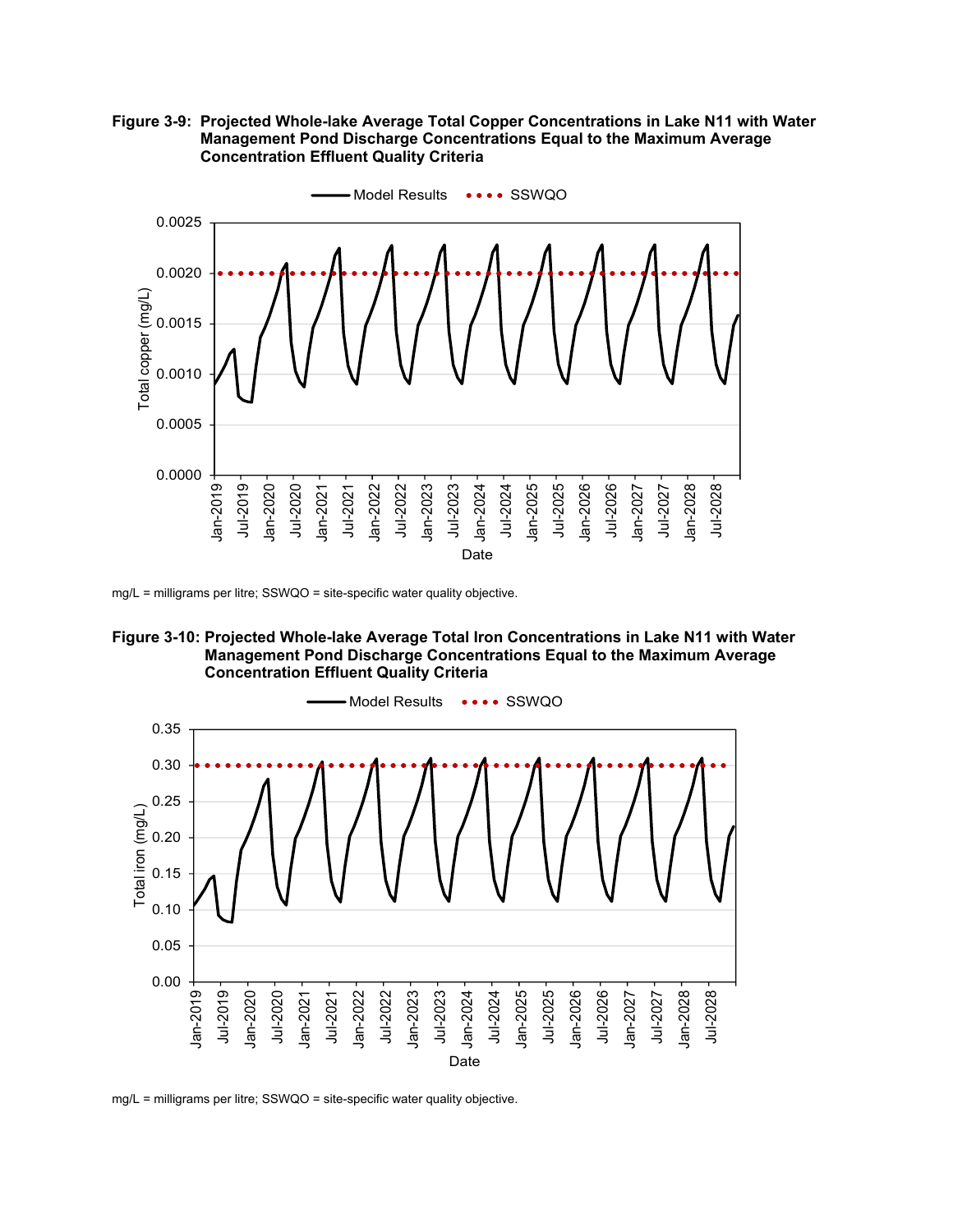# **INFORMATION REQUEST 4**

# **Table 1 ‐ Scenario1: Anniversary Year Discharge, Discharge in 2018**

| Predicted Water Quality; Anniversary Year Limitation;<br>Pumping Rate = 0.75m3/s | Anniversary<br>Year Total,<br>Mm3 | Year | Jan  | Feb | Mar | Apr | May | Jun | Jul | Aug | September 1-<br>-23 | September 24-<br>30 | Oct  | Nov  | Dec  |
|----------------------------------------------------------------------------------|-----------------------------------|------|------|-----|-----|-----|-----|-----|-----|-----|---------------------|---------------------|------|------|------|
|                                                                                  |                                   | 2016 |      |     |     |     |     |     |     |     |                     | 0.00                | 0.06 | 1.03 | 1.11 |
| Year 1 Discharge (Sept. 24, 2016 to Sept. 23 2017)                               | 3.46                              | 2017 | 0.59 |     |     |     |     |     |     |     | 0.67                | 0.21                | 1.08 | 0.37 |      |
| Year 2 Discharge (Sept. 24, 2017 to Sept. 23 2018)                               | 3.45                              | 2018 |      |     |     |     |     |     |     |     | 1.79                | 0.45                | 1.51 |      |      |
| Year 3 Discharge (Sept. 24, 2018 to Sept. 23 2019)                               | 3.45                              | 2019 |      |     |     |     |     |     |     |     | 1.49                | 0.45                | 1.51 |      |      |
| Year 4 Discharge (Sept. 24, 2019 to Sept. 23 2020)                               | 3.45                              | 2020 |      |     |     |     |     |     |     |     | 1.49                |                     |      |      |      |
| Year 5 Discharge (Sept. 24, 2020 to Sept. 23 2021)                               | 0.00                              | 2021 |      |     |     |     |     |     |     |     |                     |                     |      |      |      |
|                                                                                  |                                   |      |      |     |     |     |     |     |     |     |                     |                     |      |      |      |
| <b>Total Discharged</b>                                                          | 13.81                             |      |      |     |     |     |     |     |     |     |                     |                     |      |      |      |
|                                                                                  |                                   |      |      |     |     |     |     |     |     |     |                     |                     |      |      |      |
| Reference Total = $3.45*4$                                                       | 13.80                             |      |      |     |     |     |     |     |     |     |                     |                     |      |      |      |

| Table 2 - Scenario2: Anniversary Year Discharge, No Discharge in 2018 (Modelled Case)   |                                   |      |      |     |     |     |     |     |     |     |                    |                     |      |      |            |
|-----------------------------------------------------------------------------------------|-----------------------------------|------|------|-----|-----|-----|-----|-----|-----|-----|--------------------|---------------------|------|------|------------|
| <b>Predicted Water Quality; Anniversary Year Limitation;</b><br>Pumping Rate = 0.75m3/s | Anniversary<br>Year Total,<br>Mm3 | Year | Jan  | Feb | Mar | Apr | May | Jun | Jul | Aug | September 1-<br>23 | September 24-<br>30 | Oct  | Nov  | <b>Dec</b> |
|                                                                                         |                                   | 2016 |      |     |     |     |     |     |     |     |                    | 0.00                | 0.06 | 1.03 | 1.11       |
| Year 1 Discharge (Sept. 24, 2016 to Sept. 23 2017)                                      | 3.46                              | 2017 | 0.59 |     |     |     |     |     |     |     | 0.67               | 0.21                | 1.08 | 0.37 |            |
| Year 2 Discharge (Sept. 24, 2017 to Sept. 23 2018)                                      | 1.66                              | 2018 |      |     |     |     |     |     |     |     |                    |                     |      |      |            |
| Year 3 Discharge (Sept. 24, 2018 to Sept. 23 2019)                                      | 1.49                              | 2019 |      |     |     |     |     |     |     |     | 1.49               | 0.45                | 1.51 |      |            |
| Year 4 Discharge (Sept. 24, 2019 to Sept. 23 2020)                                      | 3.45                              | 2020 |      |     |     |     |     |     |     |     | 1.49               | 0.45                | 1.51 |      |            |
| Year 5 Discharge (Sept. 24, 2020 to Sept. 23 2021)                                      | 1.96                              | 2021 |      |     |     |     |     |     |     |     |                    |                     |      |      |            |
|                                                                                         |                                   |      |      |     |     |     |     |     |     |     |                    |                     |      |      |            |
| <b>Total Discharged</b>                                                                 | 12.02                             |      |      |     |     |     |     |     |     |     |                    |                     |      |      |            |
|                                                                                         |                                   |      |      |     |     |     |     |     |     |     |                    |                     |      |      |            |
| Reference Total = $3.45*4$                                                              | 13.80                             |      |      |     |     |     |     |     |     |     |                    |                     |      |      |            |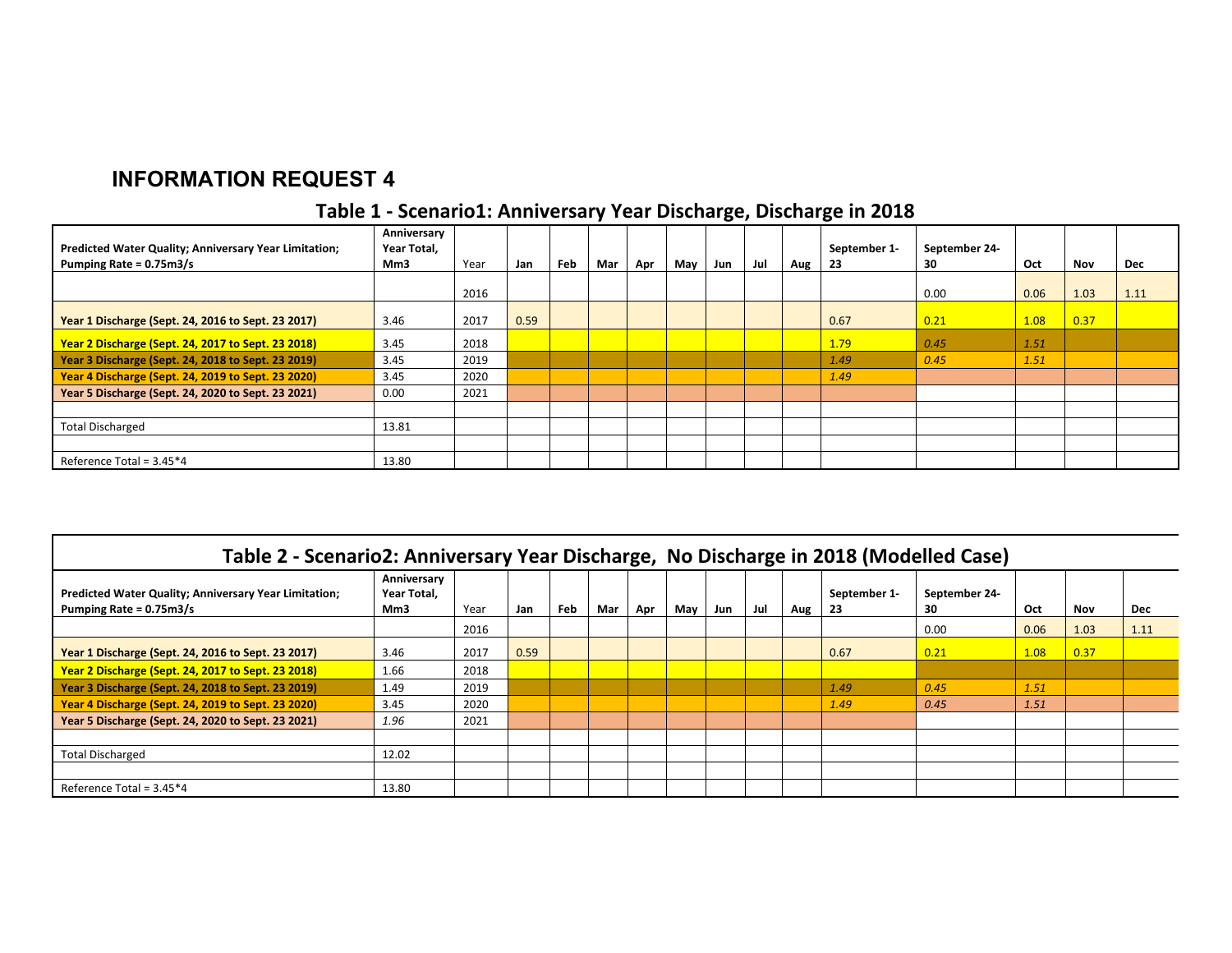| Table 3 - Scenario3: Calendar Year Discharge, Discharge in 2018               |                                |      |      |     |     |     |     |     |     |     |                     |                    |      |      |            |
|-------------------------------------------------------------------------------|--------------------------------|------|------|-----|-----|-----|-----|-----|-----|-----|---------------------|--------------------|------|------|------------|
| Predicted Water Quality; Calendar Year Limitation; pumping<br>rate= $0.75m/s$ | Calendar<br>Year Total.<br>Mm3 | Year | Jan  | Feb | Mar | Apr | May | Jun | Jul | Aug | September<br>$1-23$ | September 24<br>30 | Oct  | Nov  | <b>Dec</b> |
|                                                                               |                                | 2016 |      |     |     |     |     |     |     |     |                     | 0.00               | 0.06 | 1.03 | 1.11       |
| Year 1 Discharge (Sept. 24, 2016 to Sept. 23, 2017)                           | 3.46                           | 2017 | 0.59 |     |     |     |     |     |     |     | 0.67                | 0.21               | 1.08 | 0.37 |            |
| Year 2 Discharge (Sept. 24, 2017 to Dec. 31, 2018)                            | 3.44                           | 2018 |      |     |     |     |     |     |     |     | 1.32                | 0.34               | 0.12 |      |            |
| Year 3 Discharge (January 1, 2019 to Dec. 31 2019)                            | 3.45                           | 2019 |      |     |     |     |     |     |     |     | 1.49                | 0.45               | 1.51 |      |            |
| Year 4 Discharge (January 1, 2020 to Dec. 31 2020)                            | 3.45                           | 2020 |      |     |     |     |     |     |     |     | 1.49                | 0.45               | 1.51 |      |            |
| Year 5 Discharge (January 1, 2021 to Dec. 31 2021)                            | 0.00                           | 2021 |      |     |     |     |     |     |     |     |                     |                    |      |      |            |
|                                                                               |                                |      |      |     |     |     |     |     |     |     |                     |                    |      |      |            |
| <b>Total Discharged</b>                                                       | 13.8                           |      |      |     |     |     |     |     |     |     |                     |                    |      |      |            |
|                                                                               |                                |      |      |     |     |     |     |     |     |     |                     |                    |      |      |            |
| Reference Total = 3.45*4                                                      | 13.80                          |      |      |     |     |     |     |     |     |     |                     |                    |      |      |            |

| Table 4 - Scenario4: Calendar Year Discharge, No Discharge in 2018 (Basis of Current WB Modelling) |                                |      |      |     |     |     |     |     |     |     |                     |                     |      |      |            |
|----------------------------------------------------------------------------------------------------|--------------------------------|------|------|-----|-----|-----|-----|-----|-----|-----|---------------------|---------------------|------|------|------------|
| Predicted Water Quality; Calendar Year Limitation; pumping<br>rate= 0.75m/s                        | Calendar<br>Year Total,<br>Mm3 | Year | Jan  | Feb | Mar | Apr | May | Jun | Jul | Aug | September<br>$1-23$ | September 24-<br>30 | Oct  | Nov  | <b>Dec</b> |
|                                                                                                    |                                | 2016 |      |     |     |     |     |     |     |     |                     | 0.00                | 0.06 | 1.03 | 1.11       |
| Year 1 Discharge (Sept. 24, 2016 to Sept. 23, 2017)                                                | 3.46                           | 2017 | 0.59 |     |     |     |     |     |     |     | 0.67                | 0.21                | 1.08 | 0.37 |            |
| Year 2 Discharge (Sept. 24, 2017 to Dec. 31, 2018)                                                 | 1.66                           | 2018 |      |     |     |     |     |     |     |     |                     |                     |      |      |            |
| Year 3 Discharge (January 1, 2019 to Dec. 31 2019)                                                 | 3.45                           | 2019 |      |     |     |     |     |     |     |     | 1.49                | 0.45                | 1.51 |      |            |
| Year 4 Discharge (January 1, 2020 to Dec. 31 2020)                                                 | 3.45                           | 2020 |      |     |     |     |     |     |     |     | 1.49                | 0.45                | 1.51 |      |            |
| Year 5 Discharge (January 1, 2021 to Dec. 31 2021)                                                 | 0.00                           | 2021 |      |     |     |     |     |     |     |     |                     |                     |      |      |            |
|                                                                                                    |                                |      |      |     |     |     |     |     |     |     |                     |                     |      |      |            |
| <b>Total Discharged</b>                                                                            | 12.02                          |      |      |     |     |     |     |     |     |     |                     |                     |      |      |            |
|                                                                                                    |                                |      |      |     |     |     |     |     |     |     |                     |                     |      |      |            |
| Reference Total = $3.45*4$                                                                         | 13.80                          |      |      |     |     |     |     |     |     |     |                     |                     |      |      |            |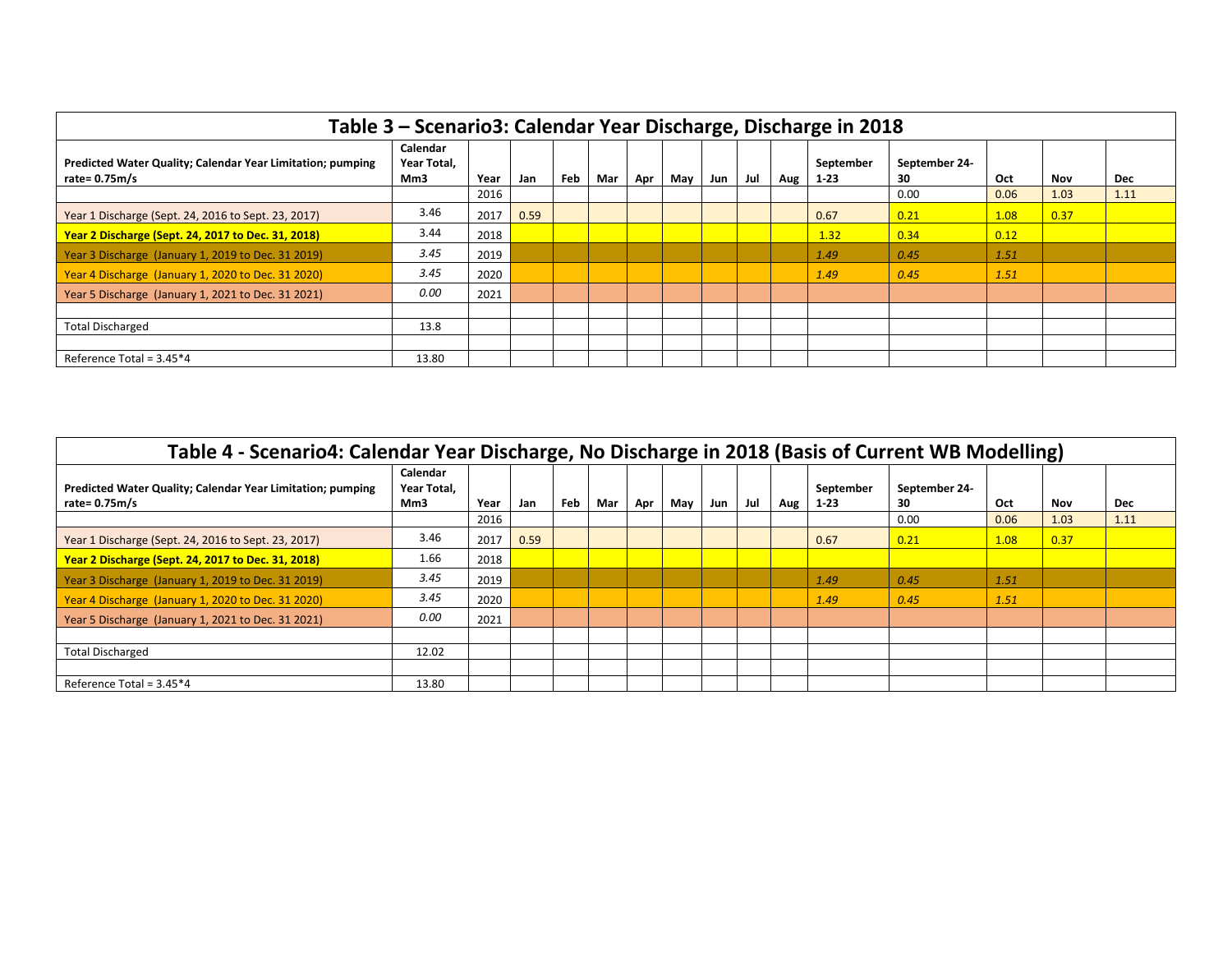# **COMMITMENT 1**

**Table C-1: Comparison of Projected Whole-lake Average Chloride Concentrations in Lake N11 to the Acute Hardness-dependent Site-specific Water Quality Objective Calculated Using Projected Whole-lake Average Hardness Concentrations in Lake N11** 

| <b>Date</b> | <b>Acute Chloride SSWQO</b><br>[mg/L] $(a)$ | <b>Whole-lake Average</b><br>Chloride [mg/L] with<br>Discharge from the WMP to<br>Lake N11 at the MAC EQC | <b>Whole-lake Average</b><br>Chloride [mg/L] with<br>Discharge from the WMP to<br>Lake N11 at the MGC EQC |
|-------------|---------------------------------------------|-----------------------------------------------------------------------------------------------------------|-----------------------------------------------------------------------------------------------------------|
| Jan-2019    | 468                                         | 11                                                                                                        | 17                                                                                                        |
| Feb-2019    | 468                                         | 11                                                                                                        | 19                                                                                                        |
| Mar-2019    | 468                                         | 12                                                                                                        | 20                                                                                                        |
| Apr-2019    | 468                                         | 14                                                                                                        | 22                                                                                                        |
| May-2019    | 468                                         | 14                                                                                                        | 23                                                                                                        |
| Jun-2019    | 468                                         | 9                                                                                                         | 14                                                                                                        |
| Jul-2019    | 468                                         | 5                                                                                                         | 8                                                                                                         |
| Aug-2019    | 468                                         | $\overline{4}$                                                                                            | $6\phantom{1}$                                                                                            |
| Sep-2019    | 468                                         | 3                                                                                                         | $\,$ 5 $\,$                                                                                               |
| Oct-2019    | 491                                         | 36                                                                                                        | 61                                                                                                        |
| Nov-2019    | 564                                         | 59                                                                                                        | 101                                                                                                       |
| Dec-2019    | 575                                         | 63                                                                                                        | 108                                                                                                       |
| Jan-2020    | 588                                         | 68                                                                                                        | 116                                                                                                       |
| Feb-2020    | 602                                         | 74                                                                                                        | 126                                                                                                       |
| Mar-2020    | 616                                         | 80                                                                                                        | 136                                                                                                       |
| Apr-2020    | 634                                         | 88                                                                                                        | 150                                                                                                       |
| May-2020    | 641                                         | 91                                                                                                        | 155                                                                                                       |
| Jun-2020    | 558                                         | 57                                                                                                        | 97                                                                                                        |
| Jul-2020    | 478                                         | 31                                                                                                        | 53                                                                                                        |
| Aug-2020    | 468                                         | 22                                                                                                        | 36                                                                                                        |
| Sep-2020    | 468                                         | 17                                                                                                        | 28                                                                                                        |
| Oct-2020    | 558                                         | 46                                                                                                        | 78                                                                                                        |
| Nov-2020    | 629                                         | 68                                                                                                        | 116                                                                                                       |
| Dec-2020    | 642                                         | 73                                                                                                        | 124                                                                                                       |

a) ERM (2016)

mg/L = milligrams per litre; EQC = effluent quality criteria; MAC = maximum average concentration; MGC = maximum grab concentration; SSWQO = site-specific water quality objective; WMP = water management pond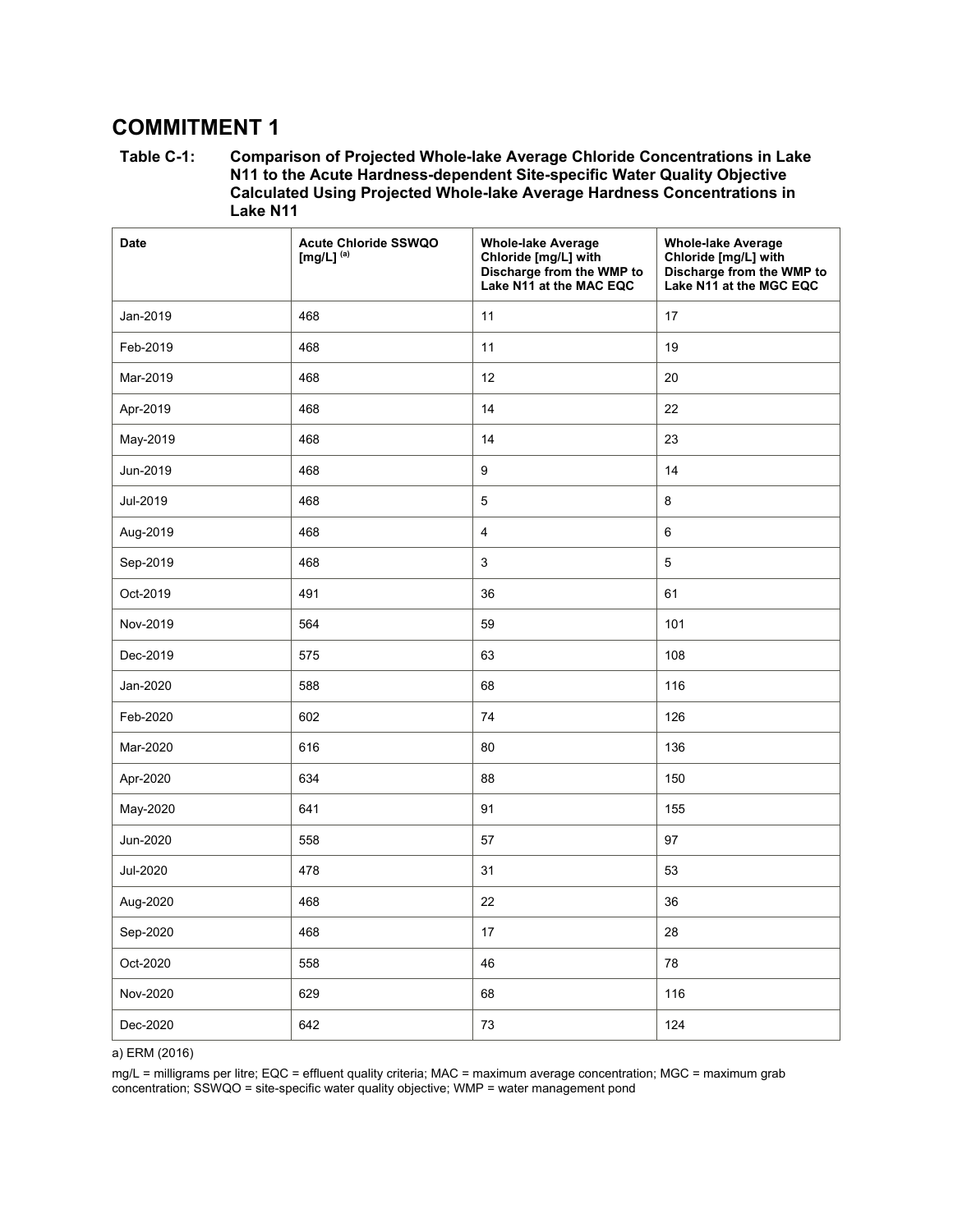| <b>Date</b> | <b>Acute Sulphate SSWQO</b><br>[mg/L] $^{(a)}$ | <b>Whole-lake Average</b><br>Sulphate [mg/L] with<br>Discharge from the WMP to<br>Lake N11 at the MAC EQC | <b>Whole-lake Average</b><br>Sulphate [mg/L] with<br>Discharge from the WMP to<br>Lake N11 at the MGC EQC |
|-------------|------------------------------------------------|-----------------------------------------------------------------------------------------------------------|-----------------------------------------------------------------------------------------------------------|
| Jan-2019    | 356                                            | $\overline{4}$                                                                                            | 6                                                                                                         |
| Feb-2019    | 368                                            | 5                                                                                                         | 6                                                                                                         |
| Mar-2019    | 380                                            | 5                                                                                                         | $\overline{7}$                                                                                            |
| Apr-2019    | 395                                            | $\,6\,$                                                                                                   | 8                                                                                                         |
| May-2019    | 401                                            | $\,6\,$                                                                                                   | 8                                                                                                         |
| Jun-2019    | 343                                            | $\overline{4}$                                                                                            | 5                                                                                                         |
| Jul-2019    | 343                                            | $\sqrt{2}$                                                                                                | $\mathsf 3$                                                                                               |
| Aug-2019    | 343                                            | $\overline{c}$                                                                                            | $\overline{2}$                                                                                            |
| Sep-2019    | 343                                            | $\overline{c}$                                                                                            | $\overline{2}$                                                                                            |
| Oct-2019    | 582                                            | 13                                                                                                        | 19                                                                                                        |
| Nov-2019    | 706                                            | 20                                                                                                        | 31                                                                                                        |
| Dec-2019    | 726                                            | 22                                                                                                        | 33                                                                                                        |
| Jan-2020    | 749                                            | 23                                                                                                        | 36                                                                                                        |
| Feb-2020    | 774                                            | 25                                                                                                        | 39                                                                                                        |
| Mar-2020    | 800                                            | 27                                                                                                        | 42                                                                                                        |
| Apr-2020    | 832                                            | 30                                                                                                        | 46                                                                                                        |
| May-2020    | 845                                            | 31                                                                                                        | 48                                                                                                        |
| Jun-2020    | 696                                            | 20                                                                                                        | 30                                                                                                        |
| Jul-2020    | 560                                            | 11                                                                                                        | 17                                                                                                        |
| Aug-2020    | 493                                            | $\bf 8$                                                                                                   | 12                                                                                                        |
| Sep-2020    | 457                                            | 6                                                                                                         | $\boldsymbol{9}$                                                                                          |
| Oct-2020    | 697                                            | 16                                                                                                        | 24                                                                                                        |
| Nov-2020    | 824                                            | 23                                                                                                        | 36                                                                                                        |
| Dec-2020    | 847                                            | 25                                                                                                        | 38                                                                                                        |

a) Rescan (2012)

mg/L = milligrams per litre; EQC = effluent quality criteria; MAC = maximum average concentration; MGC = maximum grab concentration; SSWQO = site-specific water quality objective; WMP = water management pond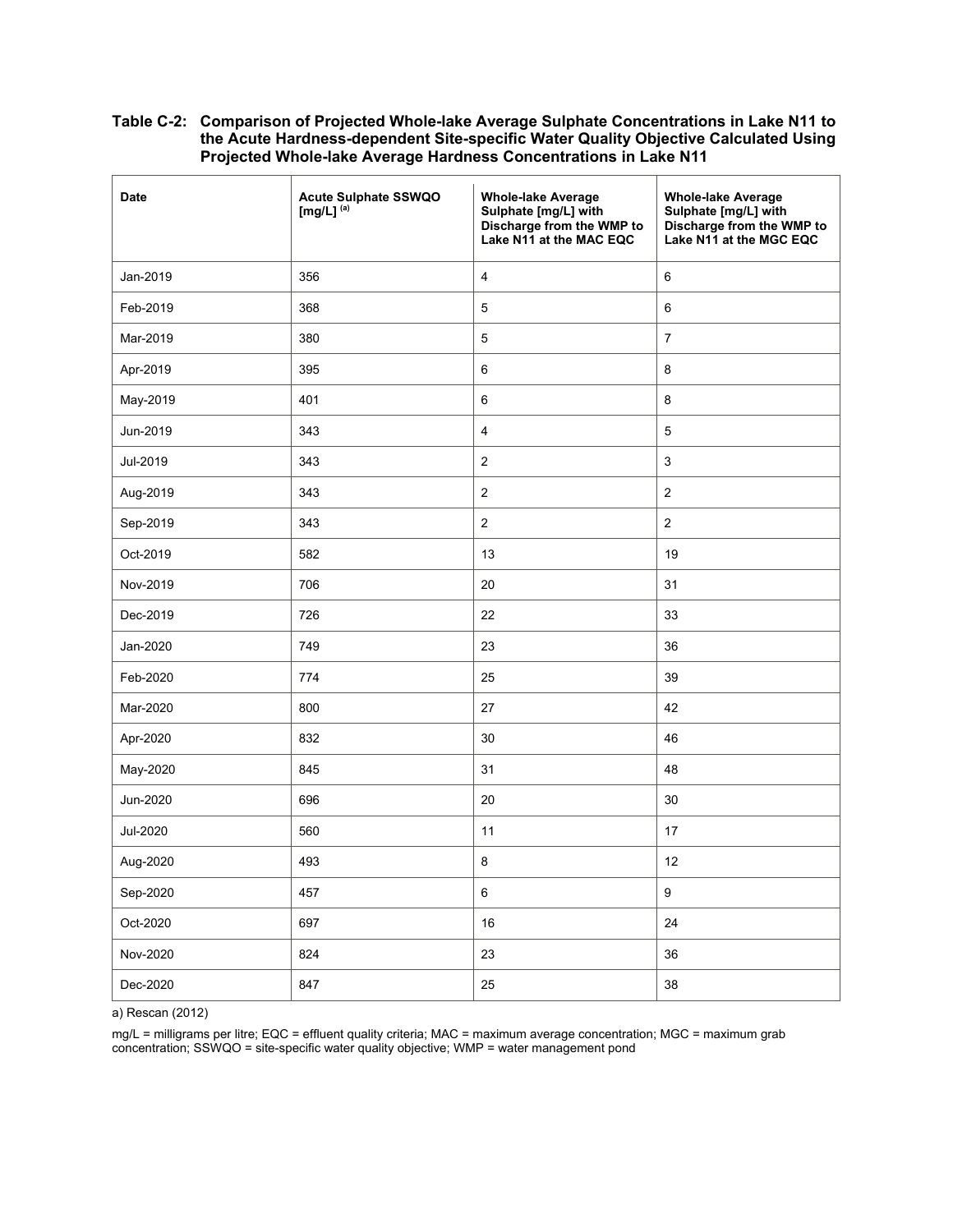| <b>Date</b> | <b>Acute Total Copper SSWQO</b><br>[mg/L] $^{(a)}$ | <b>Whole-lake Average Total</b><br>Copper [mg/L] with<br>Discharge from the WMP to<br>Lake N11 at the MAC EQC | <b>Whole-lake Average Total</b><br>Copper [mg/L] with<br>Discharge from the WMP to<br>Lake N11 at the MGC EQC |
|-------------|----------------------------------------------------|---------------------------------------------------------------------------------------------------------------|---------------------------------------------------------------------------------------------------------------|
| Jan-2019    | 0.003028                                           | 0.000936                                                                                                      | 0.001029                                                                                                      |
| Feb-2019    | 0.003113                                           | 0.001013                                                                                                      | 0.001115                                                                                                      |
| Mar-2019    | 0.003203                                           | 0.001095                                                                                                      | 0.001205                                                                                                      |
| Apr-2019    | 0.003322                                           | 0.001203                                                                                                      | 0.001323                                                                                                      |
| May-2019    | 0.003374                                           | 0.001251                                                                                                      | 0.001376                                                                                                      |
| Jun-2019    | 0.002862                                           | 0.000785                                                                                                      | 0.000863                                                                                                      |
| Jul-2019    | 0.002734                                           | 0.000745                                                                                                      | 0.000788                                                                                                      |
| Aug-2019    | 0.002685                                           | 0.000730                                                                                                      | 0.000759                                                                                                      |
| Sep-2019    | 0.002662                                           | 0.000723                                                                                                      | 0.000745                                                                                                      |
| Oct-2019    | 0.005359                                           | 0.001083                                                                                                      | 0.001433                                                                                                      |
| Nov-2019    | 0.007341                                           | 0.001366                                                                                                      | 0.001950                                                                                                      |
| Dec-2019    | 0.007708                                           | 0.001460                                                                                                      | 0.002084                                                                                                      |
| Jan-2020    | 0.008145                                           | 0.001572                                                                                                      | 0.002243                                                                                                      |
| Feb-2020    | 0.008655                                           | 0.001702                                                                                                      | 0.002429                                                                                                      |
| Mar-2020    | 0.009214                                           | 0.001845                                                                                                      | 0.002634                                                                                                      |
| Apr-2020    | 0.009926                                           | 0.002027                                                                                                      | 0.002894                                                                                                      |
| May-2020    | 0.010214                                           | 0.002101                                                                                                      | 0.002999                                                                                                      |
| Jun-2020    | 0.007152                                           | 0.001318                                                                                                      | 0.001881                                                                                                      |
| Jul-2020    | 0.005062                                           | 0.001035                                                                                                      | 0.001340                                                                                                      |
| Aug-2020    | 0.004256                                           | 0.000926                                                                                                      | 0.001132                                                                                                      |
| Sep-2020    | 0.003876                                           | 0.000874                                                                                                      | 0.001033                                                                                                      |
| Oct-2020    | 0.007169                                           | 0.001193                                                                                                      | 0.001643                                                                                                      |
| Nov-2020    | 0.009729                                           | 0.001464                                                                                                      | 0.002137                                                                                                      |
| Dec-2020    | 0.010261                                           | 0.001565                                                                                                      | 0.002284                                                                                                      |

a) BCMOE (2017)

mg/L = milligrams per litre; EQC = effluent quality criteria; MAC = maximum average concentration; MGC = maximum grab concentration; SSWQO = site-specific water quality objective; WMP = water management pond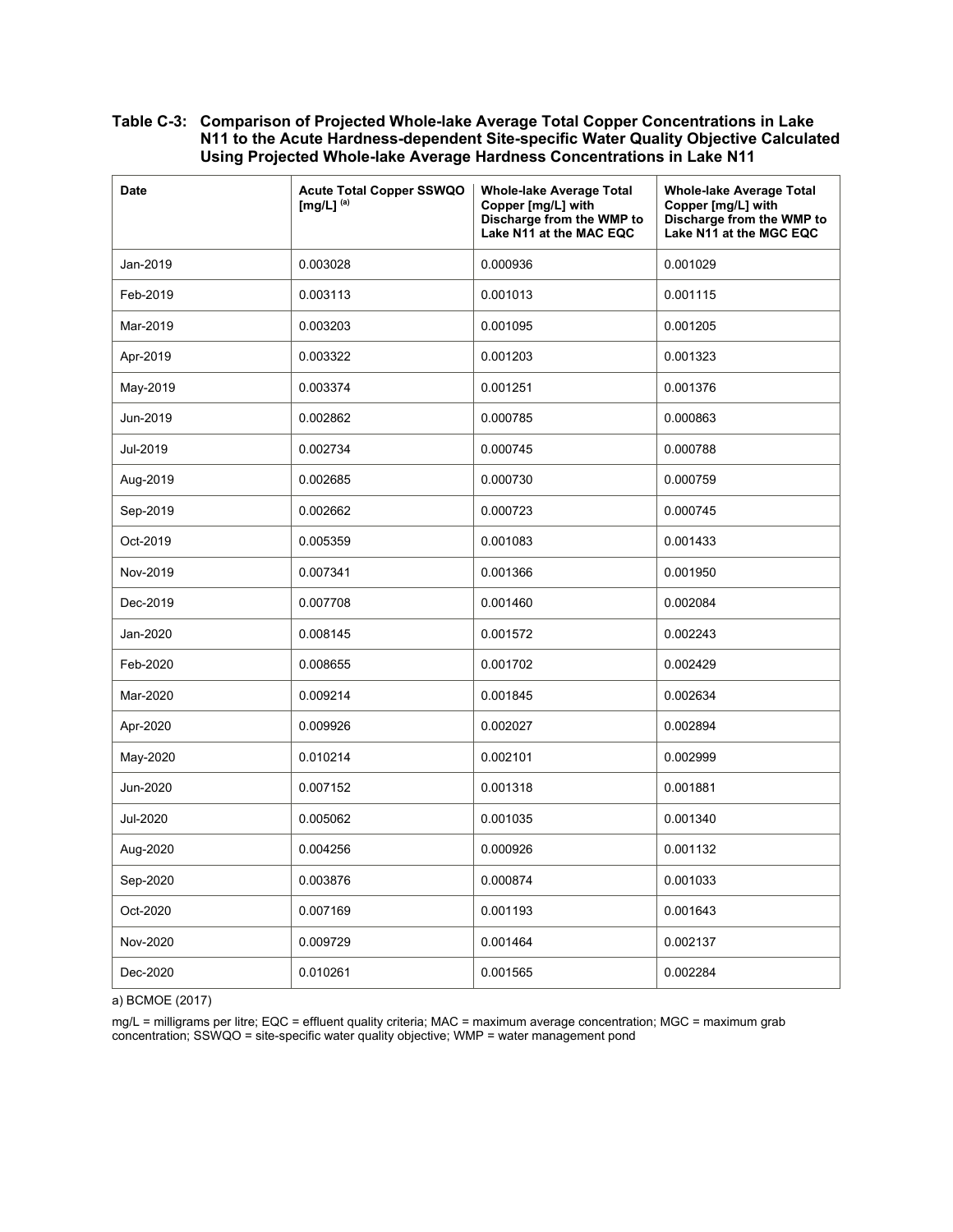| <b>Date</b> | <b>Acute Total Copper</b><br>SSWQO [mg/L] <sup>(a)</sup> | <b>Whole-lake Average Total</b><br>Copper [mg/L] with<br>Discharge from the WMP to<br>Area 8 at the MAC EQC | <b>Whole-lake Average Total</b><br>Copper [mg/L] with<br>Discharge from the WMP to<br>Area 8 at the MGC EQC |
|-------------|----------------------------------------------------------|-------------------------------------------------------------------------------------------------------------|-------------------------------------------------------------------------------------------------------------|
| Jan-2019    | 0.002961                                                 | 0.000867                                                                                                    | 0.000950                                                                                                    |
| Feb-2019    | 0.003074                                                 | 0.000970                                                                                                    | 0.001062                                                                                                    |
| Mar-2019    | 0.003203                                                 | 0.001086                                                                                                    | 0.001189                                                                                                    |
| Apr-2019    | 0.003386                                                 | 0.001251                                                                                                    | 0.001370                                                                                                    |
| May-2019    | 0.003441                                                 | 0.001301                                                                                                    | 0.001425                                                                                                    |
| Jun-2019    | 0.002745                                                 | 0.000676                                                                                                    | 0.000738                                                                                                    |
| Jul-2019    | 0.002722                                                 | 0.000673                                                                                                    | 0.000728                                                                                                    |
| Aug-2019    | 0.002716                                                 | 0.000685                                                                                                    | 0.000735                                                                                                    |
| Sep-2019    | 0.002707                                                 | 0.000685                                                                                                    | 0.000731                                                                                                    |
| Oct-2019    | 0.002703                                                 | 0.000683                                                                                                    | 0.000728                                                                                                    |
| Nov-2019    | 0.002728                                                 | 0.000707                                                                                                    | 0.000754                                                                                                    |
| Dec-2019    | 0.002795                                                 | 0.000772                                                                                                    | 0.000824                                                                                                    |
| Jan-2020    | 0.002879                                                 | 0.000854                                                                                                    | 0.000911                                                                                                    |
| Feb-2020    | 0.002983                                                 | 0.000955                                                                                                    | 0.001019                                                                                                    |
| Mar-2020    | 0.003105                                                 | 0.001073                                                                                                    | 0.001145                                                                                                    |
| Apr-2020    | 0.003274                                                 | 0.001238                                                                                                    | 0.001321                                                                                                    |
| May-2020    | 0.003319                                                 | 0.001281                                                                                                    | 0.001366                                                                                                    |
| Jun-2020    | 0.002683                                                 | 0.000665                                                                                                    | 0.000709                                                                                                    |
| Jul-2020    | 0.002661                                                 | 0.000656                                                                                                    | 0.000694                                                                                                    |
| Aug-2020    | 0.002654                                                 | 0.000653                                                                                                    | 0.000689                                                                                                    |
| Sep-2020    | 0.002649                                                 | 0.000651                                                                                                    | 0.000685                                                                                                    |
| Oct-2020    | 0.002646                                                 | 0.000649                                                                                                    | 0.000683                                                                                                    |
| Nov-2020    | 0.002669                                                 | 0.000672                                                                                                    | 0.000708                                                                                                    |
| Dec-2020    | 0.002731                                                 | 0.000735                                                                                                    | 0.000773                                                                                                    |
| Jan-2021    | 0.002809                                                 | 0.000812                                                                                                    | 0.000855                                                                                                    |
| Feb-2021    | 0.002904                                                 | 0.000908                                                                                                    | 0.000956                                                                                                    |
| Mar-2021    | 0.003012                                                 | 0.001017                                                                                                    | 0.001070                                                                                                    |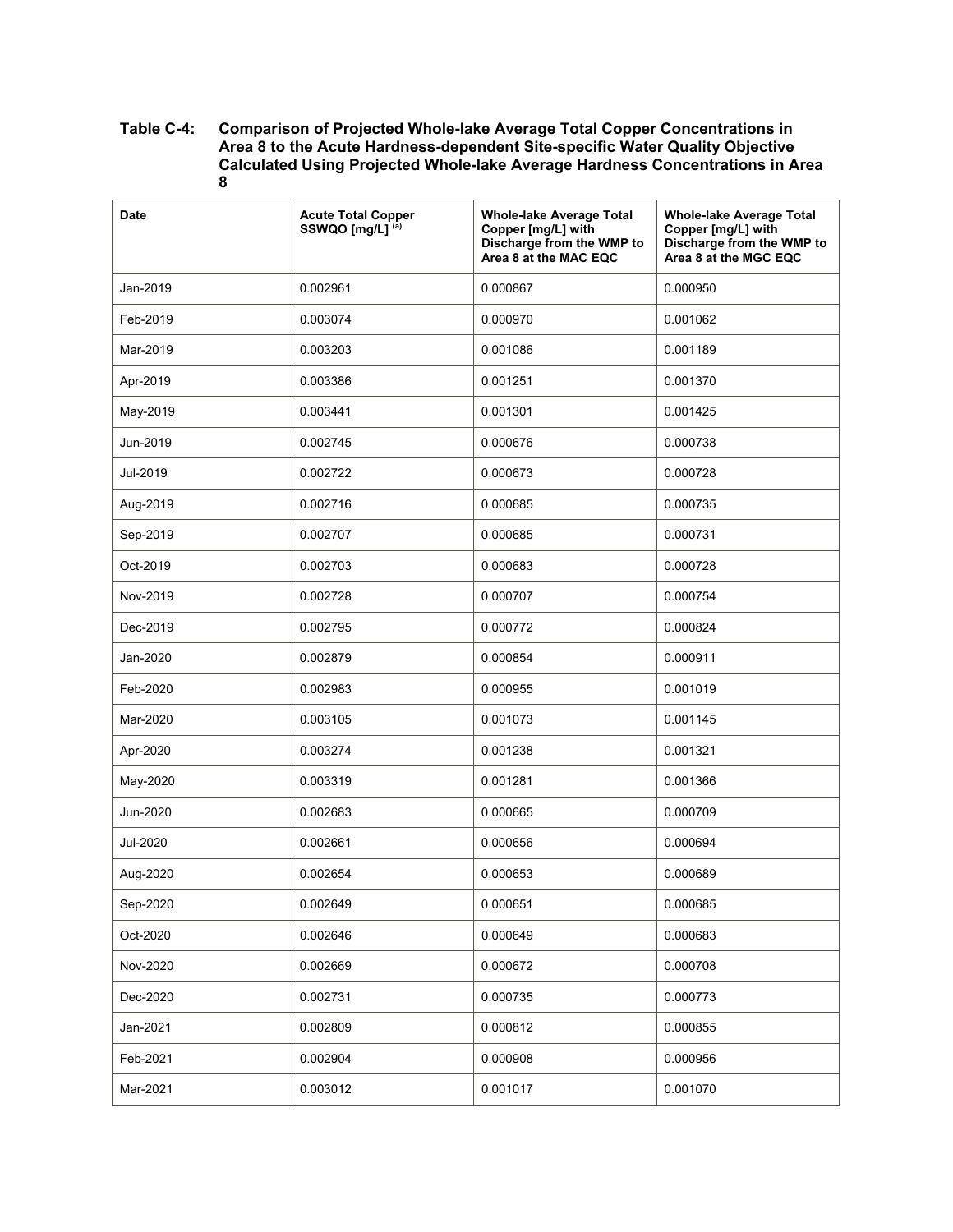| <b>Date</b> | <b>Acute Total Copper</b><br>SSWQO [mg/L] <sup>(a)</sup> | <b>Whole-lake Average Total</b><br>Copper [mg/L] with<br>Discharge from the WMP to<br>Area 8 at the MAC EQC | <b>Whole-lake Average Total</b><br>Copper [mg/L] with<br>Discharge from the WMP to<br>Area 8 at the MGC EQC |
|-------------|----------------------------------------------------------|-------------------------------------------------------------------------------------------------------------|-------------------------------------------------------------------------------------------------------------|
| Apr-2021    | 0.003167                                                 | 0.001172                                                                                                    | 0.001233                                                                                                    |
| May-2021    | 0.003213                                                 | 0.001218                                                                                                    | 0.001282                                                                                                    |
| Jun-2021    | 0.002629                                                 | 0.000634                                                                                                    | 0.000666                                                                                                    |
| Jul-2021    | 0.002660                                                 | 0.000727                                                                                                    | 0.000824                                                                                                    |
| Aug-2021    | 0.002805                                                 | 0.000994                                                                                                    | 0.001281                                                                                                    |
| Sep-2021    | 0.002833                                                 | 0.001052                                                                                                    | 0.001380                                                                                                    |
| Oct-2021    | 0.002827                                                 | 0.001043                                                                                                    | 0.001365                                                                                                    |
| Nov-2021    | 0.002857                                                 | 0.001080                                                                                                    | 0.001413                                                                                                    |
| Dec-2021    | 0.002936                                                 | 0.001180                                                                                                    | 0.001544                                                                                                    |
| Jan-2022    | 0.003035                                                 | 0.001304                                                                                                    | 0.001707                                                                                                    |
| Feb-2022    | 0.003157                                                 | 0.001459                                                                                                    | 0.001908                                                                                                    |
| Mar-2022    | 0.003295                                                 | 0.001633                                                                                                    | 0.002136                                                                                                    |
| Apr-2022    | 0.003493                                                 | 0.001882                                                                                                    | 0.002462                                                                                                    |
| May-2022    | 0.003552                                                 | 0.001957                                                                                                    | 0.002560                                                                                                    |
| Jun-2022    | 0.002801                                                 | 0.001009                                                                                                    | 0.001315                                                                                                    |
| Jul-2022    | 0.002793                                                 | 0.001023                                                                                                    | 0.001336                                                                                                    |
| Aug-2022    | 0.002903                                                 | 0.001214                                                                                                    | 0.001661                                                                                                    |
| Sep-2022    | 0.002921                                                 | 0.001248                                                                                                    | 0.001719                                                                                                    |
| Oct-2022    | 0.002913                                                 | 0.001236                                                                                                    | 0.001698                                                                                                    |
| Nov-2022    | 0.002945                                                 | 0.001279                                                                                                    | 0.001758                                                                                                    |
| Dec-2022    | 0.003032                                                 | 0.001397                                                                                                    | 0.001920                                                                                                    |
| Jan-2023    | 0.003142                                                 | 0.001545                                                                                                    | 0.002123                                                                                                    |
| Feb-2023    | 0.003276                                                 | 0.001728                                                                                                    | 0.002374                                                                                                    |
| Mar-2023    | 0.003429                                                 | 0.001934                                                                                                    | 0.002658                                                                                                    |
| Apr-2023    | 0.003647                                                 | 0.002229                                                                                                    | 0.003063                                                                                                    |
| May-2023    | 0.003712                                                 | 0.002318                                                                                                    | 0.003185                                                                                                    |
| Jun-2023    | 0.002883                                                 | 0.001192                                                                                                    | 0.001632                                                                                                    |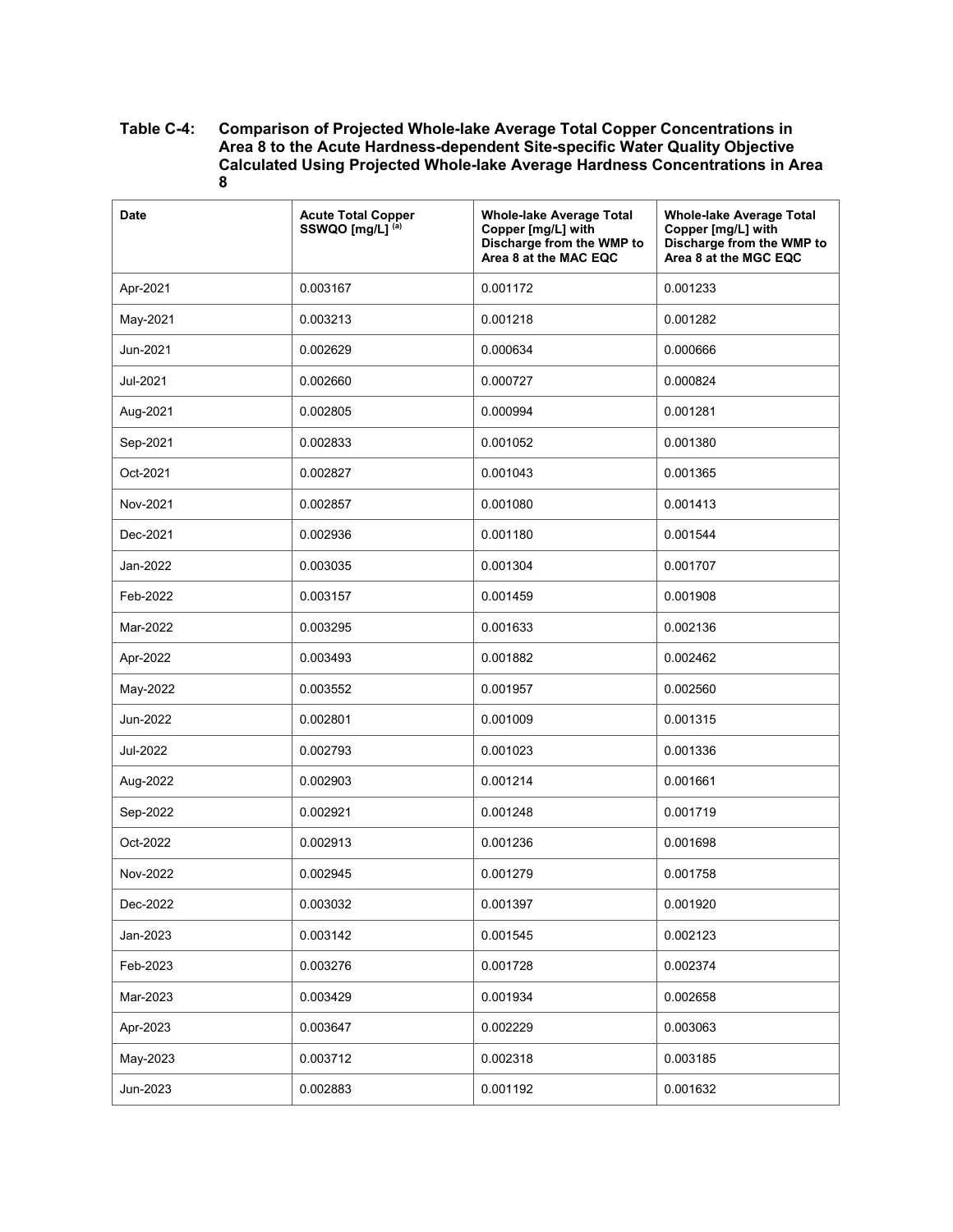| <b>Date</b> | <b>Acute Total Copper</b><br>SSWQO [mg/L] (a) | <b>Whole-lake Average Total</b><br>Copper [mg/L] with<br>Discharge from the WMP to<br>Area 8 at the MAC EQC | <b>Whole-lake Average Total</b><br>Copper [mg/L] with<br>Discharge from the WMP to<br>Area 8 at the MGC EQC |
|-------------|-----------------------------------------------|-------------------------------------------------------------------------------------------------------------|-------------------------------------------------------------------------------------------------------------|
| Jul-2023    | 0.002837                                      | 0.001077                                                                                                    | 0.001427                                                                                                    |
| Aug-2023    | 0.002810                                      | 0.000979                                                                                                    | 0.001242                                                                                                    |
| Sep-2023    | 0.002793                                      | 0.000946                                                                                                    | 0.001182                                                                                                    |
| Oct-2023    | 0.002787                                      | 0.000939                                                                                                    | 0.001171                                                                                                    |
| Nov-2023    | 0.002815                                      | 0.000972                                                                                                    | 0.001212                                                                                                    |
| Dec-2023    | 0.002891                                      | 0.001062                                                                                                    | 0.001324                                                                                                    |
| Jan-2024    | 0.002985                                      | 0.001174                                                                                                    | 0.001464                                                                                                    |
| Feb-2024    | 0.003101                                      | 0.001313                                                                                                    | 0.001637                                                                                                    |
| Mar-2024    | 0.003238                                      | 0.001476                                                                                                    | 0.001841                                                                                                    |
| Apr-2024    | 0.003428                                      | 0.001702                                                                                                    | 0.002123                                                                                                    |
| May-2024    | 0.003477                                      | 0.001761                                                                                                    | 0.002196                                                                                                    |
| Jun-2024    | 0.002763                                      | 0.000910                                                                                                    | 0.001130                                                                                                    |
| Jul-2024    | 0.002730                                      | 0.000866                                                                                                    | 0.001056                                                                                                    |
| Aug-2024    | 0.002720                                      | 0.000854                                                                                                    | 0.001036                                                                                                    |
| Sep-2024    | 0.002713                                      | 0.000845                                                                                                    | 0.001020                                                                                                    |
| Oct-2024    | 0.002709                                      | 0.000840                                                                                                    | 0.001012                                                                                                    |
| Nov-2024    | 0.002734                                      | 0.000870                                                                                                    | 0.001048                                                                                                    |
| Dec-2024    | 0.002802                                      | 0.000950                                                                                                    | 0.001145                                                                                                    |
| Jan-2025    | 0.002887                                      | 0.001050                                                                                                    | 0.001266                                                                                                    |
| Feb-2025    | 0.002992                                      | 0.001174                                                                                                    | 0.001415                                                                                                    |
| Mar-2025    | 0.003110                                      | 0.001315                                                                                                    | 0.001584                                                                                                    |
| Apr-2025    | 0.003280                                      | 0.001515                                                                                                    | 0.001826                                                                                                    |
| May-2025    | 0.003331                                      | 0.001575                                                                                                    | 0.001898                                                                                                    |
| Jun-2025    | 0.002689                                      | 0.000815                                                                                                    | 0.000979                                                                                                    |
| Jul-2025    | 0.002701                                      | 0.000870                                                                                                    | 0.001071                                                                                                    |
| Aug-2025    | 0.002826                                      | 0.001100                                                                                                    | 0.001464                                                                                                    |
| Sep-2025    | 0.002849                                      | 0.001147                                                                                                    | 0.001544                                                                                                    |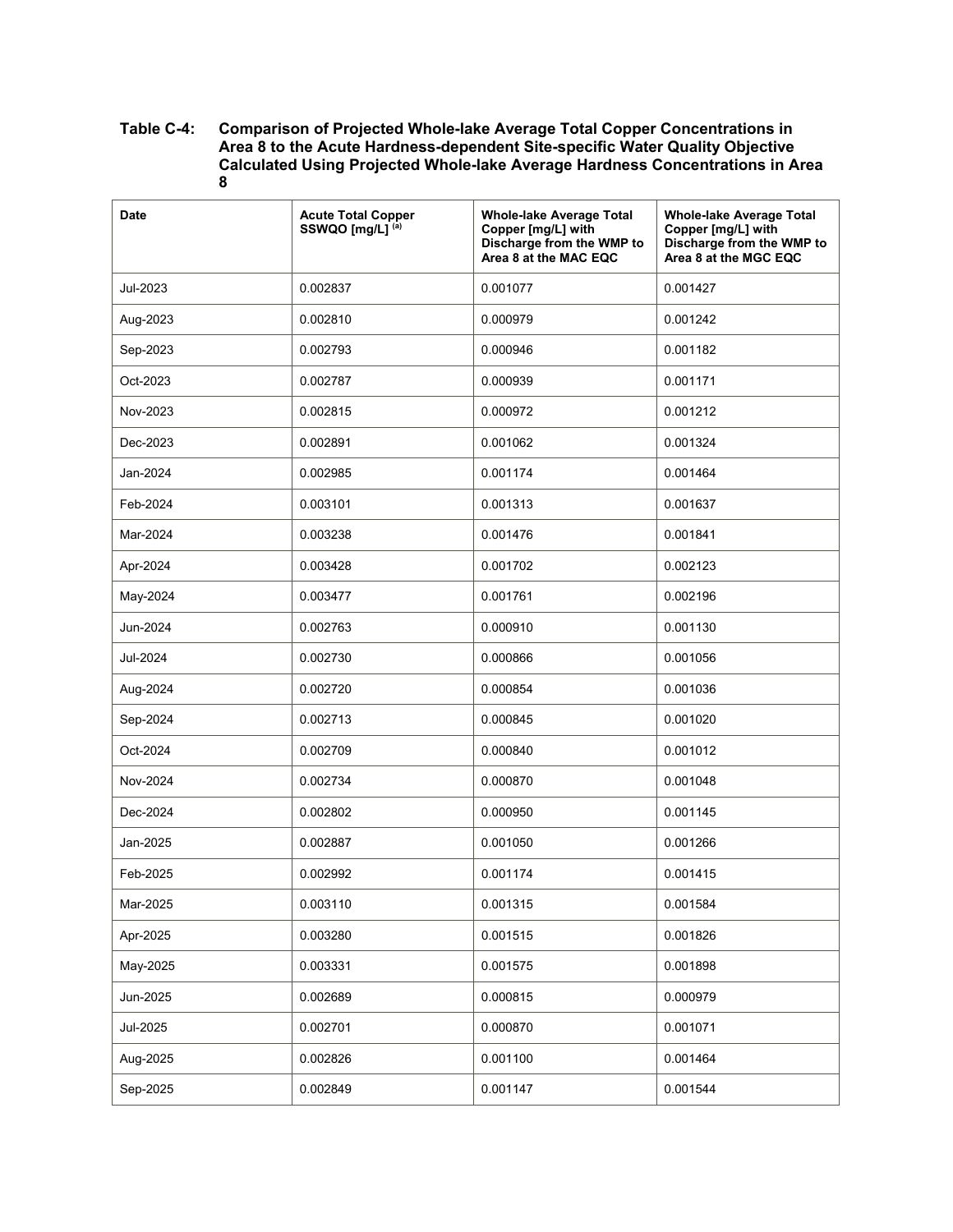| <b>Date</b> | <b>Acute Total Copper</b><br>SSWQO [mg/L] <sup>(a)</sup> | <b>Whole-lake Average Total</b><br>Copper [mg/L] with<br>Discharge from the WMP to<br>Area 8 at the MAC EQC | <b>Whole-lake Average Total</b><br>Copper [mg/L] with<br>Discharge from the WMP to<br>Area 8 at the MGC EQC |
|-------------|----------------------------------------------------------|-------------------------------------------------------------------------------------------------------------|-------------------------------------------------------------------------------------------------------------|
| Oct-2025    | 0.002842                                                 | 0.001136                                                                                                    | 0.001526                                                                                                    |
| Nov-2025    | 0.002872                                                 | 0.001176                                                                                                    | 0.001579                                                                                                    |
| Dec-2025    | 0.002953                                                 | 0.001285                                                                                                    | 0.001725                                                                                                    |
| Jan-2026    | 0.003054                                                 | 0.001421                                                                                                    | 0.001908                                                                                                    |
| Feb-2026    | 0.003178                                                 | 0.001589                                                                                                    | 0.002133                                                                                                    |
| Mar-2026    | 0.003319                                                 | 0.001778                                                                                                    | 0.002388                                                                                                    |
| Apr-2026    | 0.003520                                                 | 0.002050                                                                                                    | 0.002752                                                                                                    |
| May-2026    | 0.003580                                                 | 0.002131                                                                                                    | 0.002861                                                                                                    |
| Jun-2026    | 0.002816                                                 | 0.001097                                                                                                    | 0.001468                                                                                                    |
| Jul-2026    | 0.002759                                                 | 0.000999                                                                                                    | 0.001292                                                                                                    |
| Aug-2026    | 0.002711                                                 | 0.000917                                                                                                    | 0.001134                                                                                                    |
| Sep-2026    | 0.002695                                                 | 0.000890                                                                                                    | 0.001084                                                                                                    |
| Oct-2026    | 0.002691                                                 | 0.000884                                                                                                    | 0.001074                                                                                                    |
| Nov-2026    | 0.002716                                                 | 0.000915                                                                                                    | 0.001112                                                                                                    |
| Dec-2026    | 0.002782                                                 | 0.001000                                                                                                    | 0.001215                                                                                                    |
| Jan-2027    | 0.002865                                                 | 0.001106                                                                                                    | 0.001344                                                                                                    |
| Feb-2027    | 0.002967                                                 | 0.001236                                                                                                    | 0.001502                                                                                                    |
| Mar-2027    | 0.003083                                                 | 0.001384                                                                                                    | 0.001682                                                                                                    |
| Apr-2027    | 0.003248                                                 | 0.001595                                                                                                    | 0.001938                                                                                                    |
| May-2027    | 0.003297                                                 | 0.001658                                                                                                    | 0.002015                                                                                                    |
| Jun-2027    | 0.002672                                                 | 0.000857                                                                                                    | 0.001038                                                                                                    |
| Jul-2027    | 0.002684                                                 | 0.000903                                                                                                    | 0.001118                                                                                                    |
| Aug-2027    | 0.002808                                                 | 0.001125                                                                                                    | 0.001499                                                                                                    |
| Sep-2027    | 0.002832                                                 | 0.001169                                                                                                    | 0.001575                                                                                                    |
| Oct-2027    | 0.002826                                                 | 0.001158                                                                                                    | 0.001556                                                                                                    |
| Nov-2027    | 0.002855                                                 | 0.001199                                                                                                    | 0.001611                                                                                                    |
| Dec-2027    | 0.002934                                                 | 0.001309                                                                                                    | 0.001760                                                                                                    |